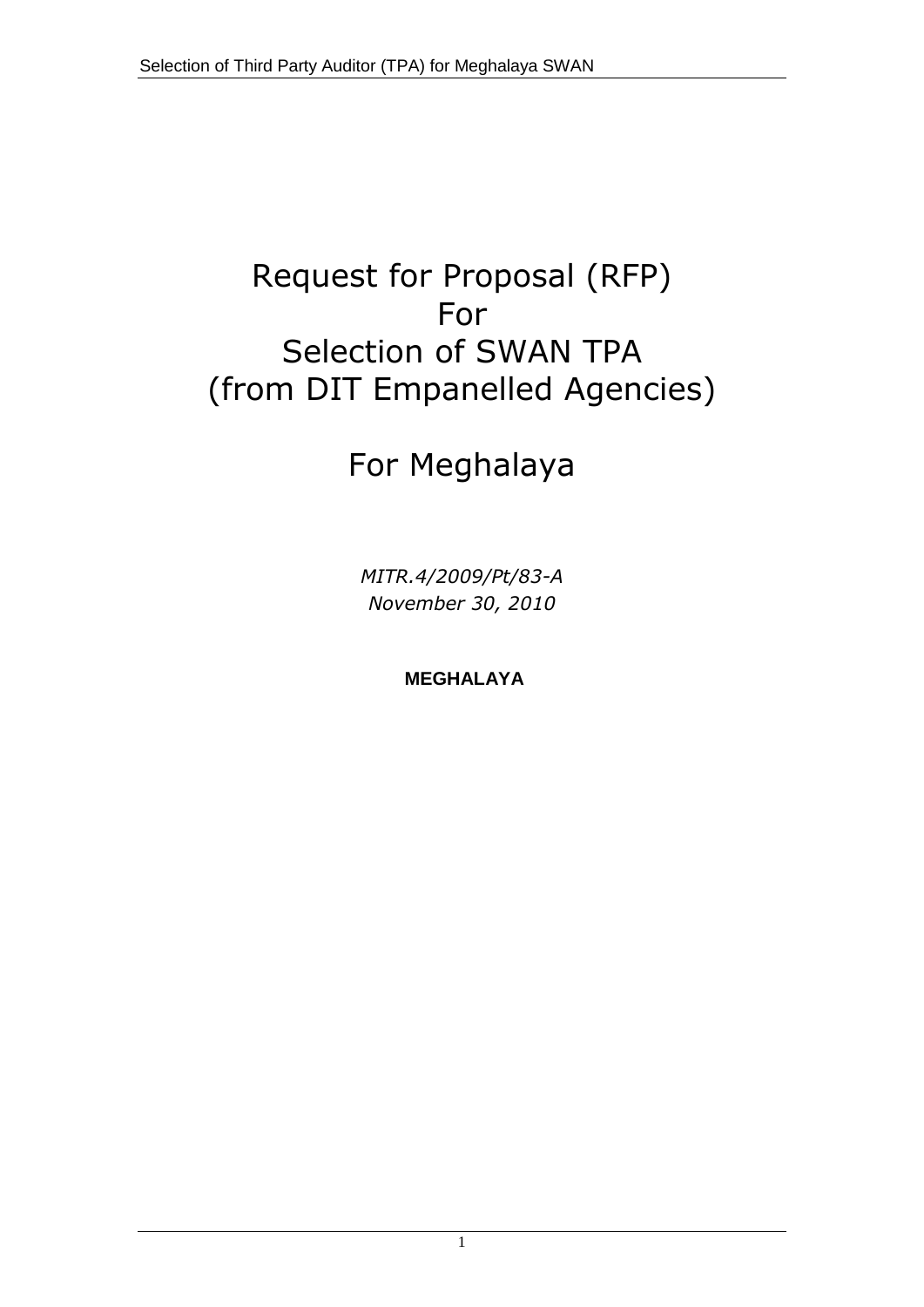#### **MEGHALAYA INFORMATION TECHNOLOGY SOCIETY Shillong**

#### **Tender Notice**

#### **"Appointment of Third party Auditor for MEGHALAYA SWAN"**

**No: MITS.4/2009/Pt/83-A Dated: 30th November, 2010**

The tenders are invited from empanelled vendors of Department of Information Technology, Govt of India for services under TPA for Meghalaya State Wide Area Network and detailed tender document and specification of the same can be seen/downloaded inn PDF format from website [www.ditmeghalaya.gov.in](http://www.ditmeghalaya.gov.in/) 

Last date and time of submission- **20th December, 2010**.

*For further details and Tender Documents please contact :*

Member Secretary, Meghalaya Information Technology Society, NIC Building, Ground Floor, Secretariat Hill-793001, Shillong, Meghalaya Phone : (91) (0364) 2226978 Email : [dwahlang@yahoo.com](mailto:dwahlang@yahoo.com)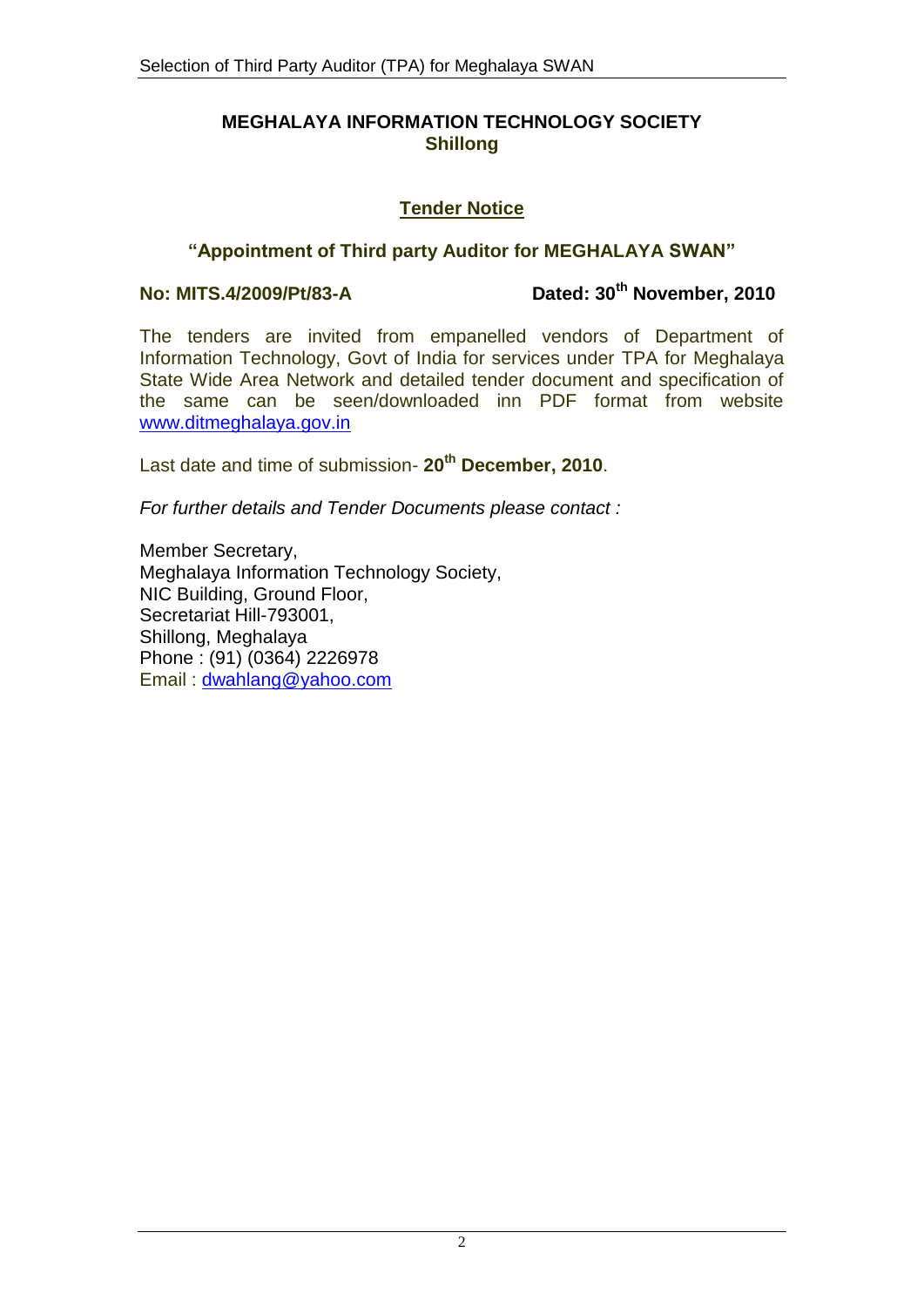# **Table of Contents**

| Sr.<br>No.     | <b>Description</b>                  | Page<br>No.    |
|----------------|-------------------------------------|----------------|
|                |                                     |                |
| 1.             | <b>Terms And Definitions</b>        | $\overline{4}$ |
| 2.             | Introduction                        | 6              |
| 3.             | Third Party Auditor (TPA)           | 8              |
| 4.             | Meghalaya Swan Details              | 16             |
| 5.             | <b>Bidding Details</b>              | 19             |
| 6.             | <b>General Terms And Conditions</b> | 28             |
| 7 <sub>1</sub> | <b>Annexure 1: Checklist</b>        | 42             |
| 8.             | Annexure 2: Cover Letter Format     | 43             |
| 9.             | Annexure 3: Financial Bid Format    | 45             |
| 10             | Annexure 4: Award Of Order          | 46             |
| 11.            | Annexure 5: CV Format               | 47             |
| 12.            | Annexure 6: List Of MSWAN Pops      | 49             |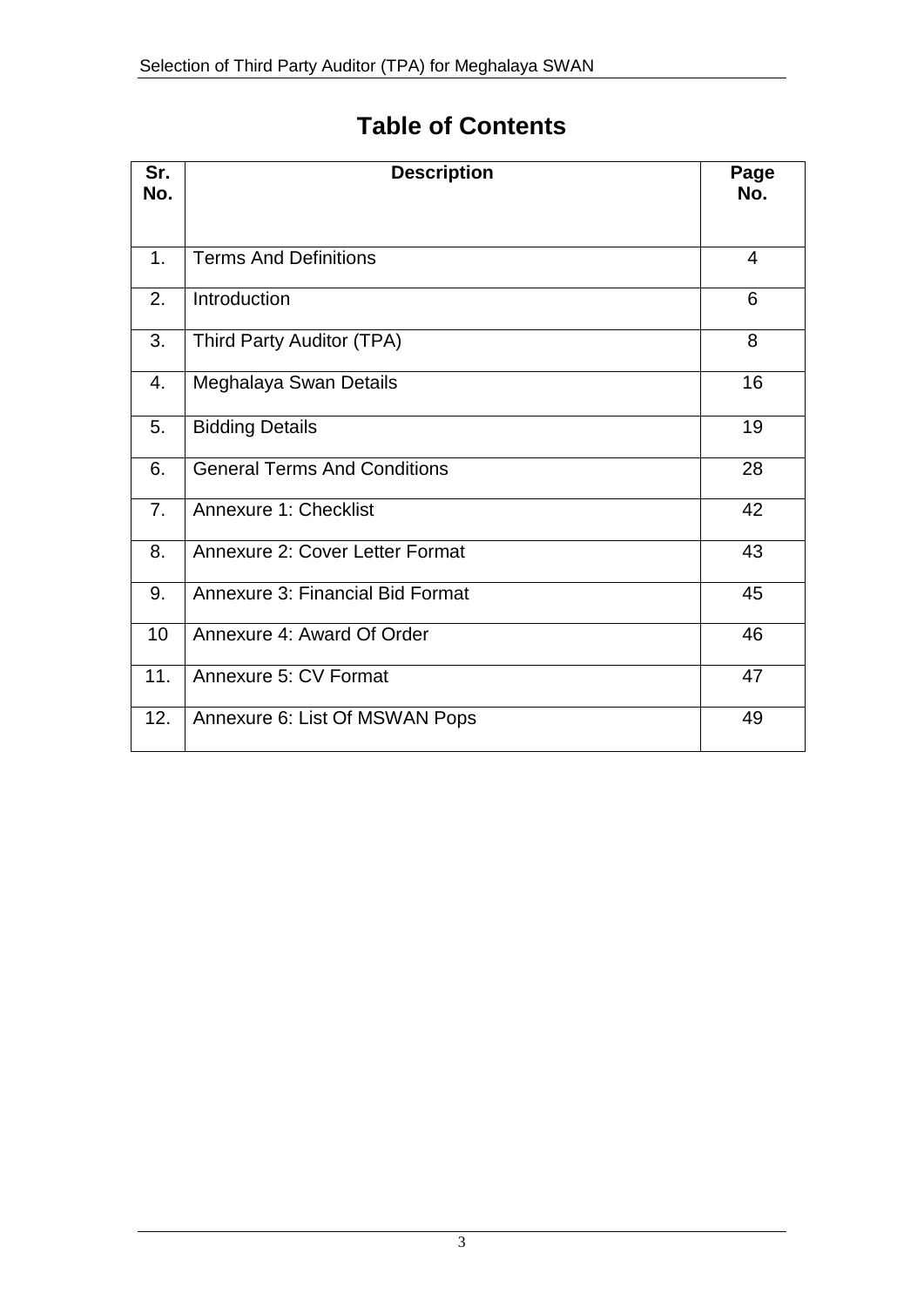# **Terms and Definitions**

- 1. "**Authorized Representative"** shall mean any person authorized by either of the parties.
- 2. **"Bidder**" means any firm offering the solution(s), service(s) and /or materials required in the RFP. The word Bidder when used in the pre award period shall be synonymous with Bidder, and when used after award of the Contract shall mean the successful Bidder or Vendor with whom Government of *Meghalaya* signs the agreement for rendering of services for SWAN.
- 3. **"BOOT model"** means Build Own Operate and Transfer (BOOT) model.
- 4. **"Contract"** is used synonymously with Agreement.
- 5. **"Default Notice"** shall mean the written notice of Default of the Agreement issued by one Party to the other in terms hereof.
- 6. **"Final Acceptance Test (FAT)"** means the acceptance testing of the network including equipment at SHQ, all DHQs, all SDHQs/ BLOCKs and all co-located & remote offices.
- 7. **"Fraudulent Practice"** means a misrepresentation of facts in order to influence a procurement process or the execution of a Contract and includes collusive practice among Bidders (prior to or after Bid submission) designed to establish Bid prices at artificial non-competitive levels and to deprive the Government of Meghalaya of the benefits of free and open competition.
- 8. **"GoI"** shall stand for the Government of India.
- **9. "GoM"** shall stand for the Government of Meghalaya**.**
- 10. **"Implementation Period"** shall mean the period from the date of signing of the Agreement and up to the completion of time period of contract.
- 11. **"ITIL"** means Information Technology Infrastructure Library (ITIL)
- 12. **"Law"** shall mean any Act, notification, bye law, rules and regulations, directive, ordinance, order or instruction having the force of law enacted or issued by the Central Government and/ or the Government of Meghalaya or any other Government or regulatory authority or political subdivision of government agency.
- 13. **"LOI"** means issuing of Letter of Intent which shall constitute the intention of the Tenderer to place the Purchase Order with the successful bidder.
- 14. **""Partial Acceptance Test (PAT)"** means the provisional acceptance testing of SHQ and all DHQs.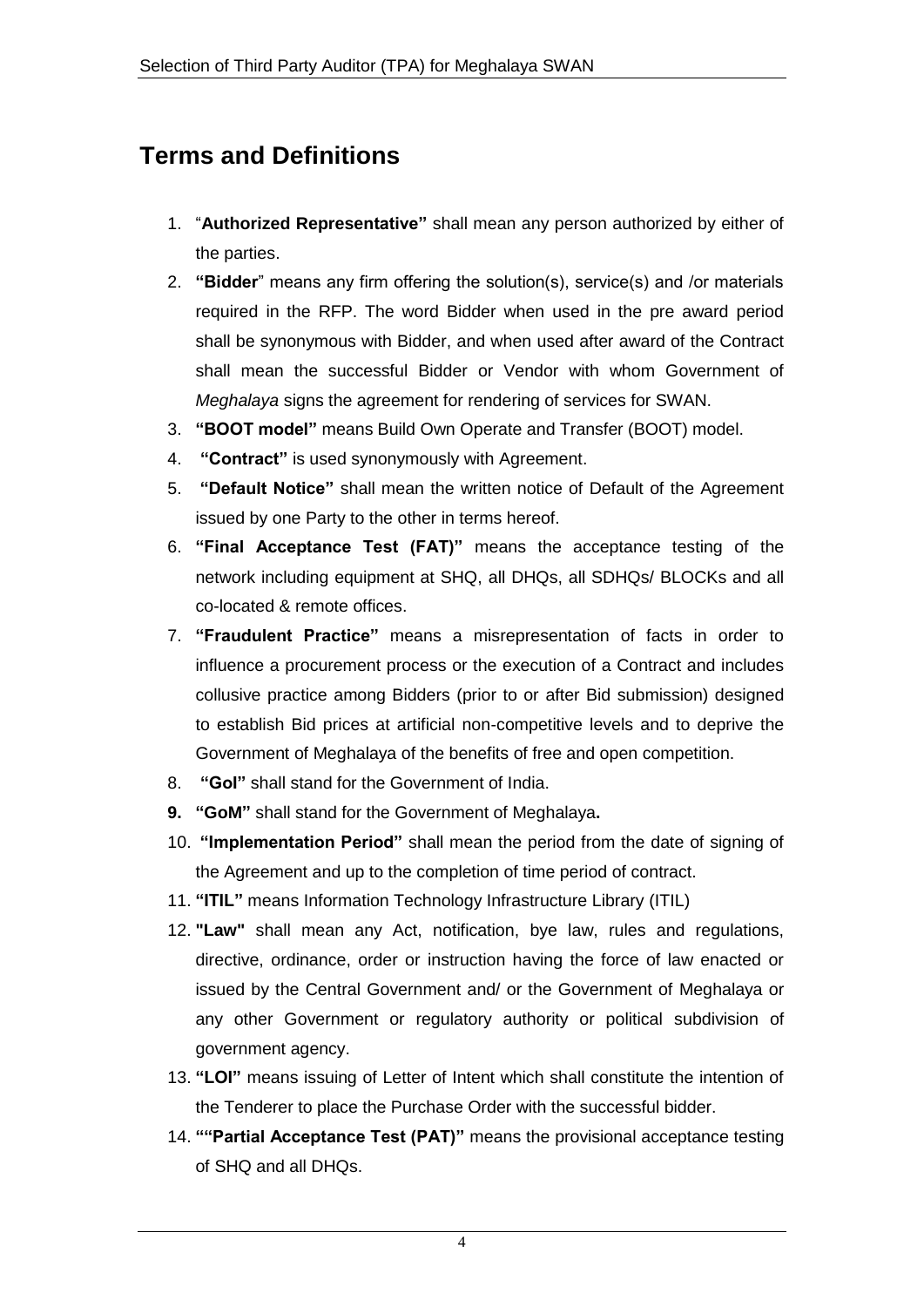- 15. **"Party**" means Government of Meghalaya or Bidder, individually and "Parties" mean Government of Meghalaya and Bidder, collectively.
- 16. **"PoP"** refers to Point of Presence with respect to SWAN setup in State.
- 17. "**Remote Office"** means the office located at a distance of more than 1Km from the respective Centre.
- 18. **"Request for Proposal (RFP)"**, means this detailed notification seeking a set of solution(s), services(s), materials and/or any combination of them.
- **19. "Requirements"** shall mean and include schedules, details, description, statement of technical data, performance characteristics, standards (Indian as well as International) as applicable and specified in the RFP.
- 20. **"Service"** means provision of Contracted service as per this RFP.
- 21. **"Site"** shall mean the location(s) for which the Contract has been issued and where the service shall be provided as per agreement.
- 22. "**State**" shall mean the state of Meghalaya.
- 23. **"SWAN"** shall mean State Wide Area Network.
- 24. **"Third Party Agency"** means the successful bidder, appointed by Government of Meghalaya for monitoring the SWAN during commissioning and operation.
- 25. **"Termination Notice"** means the written notice of termination of the Agreement issued by one Party to the other in terms hereof.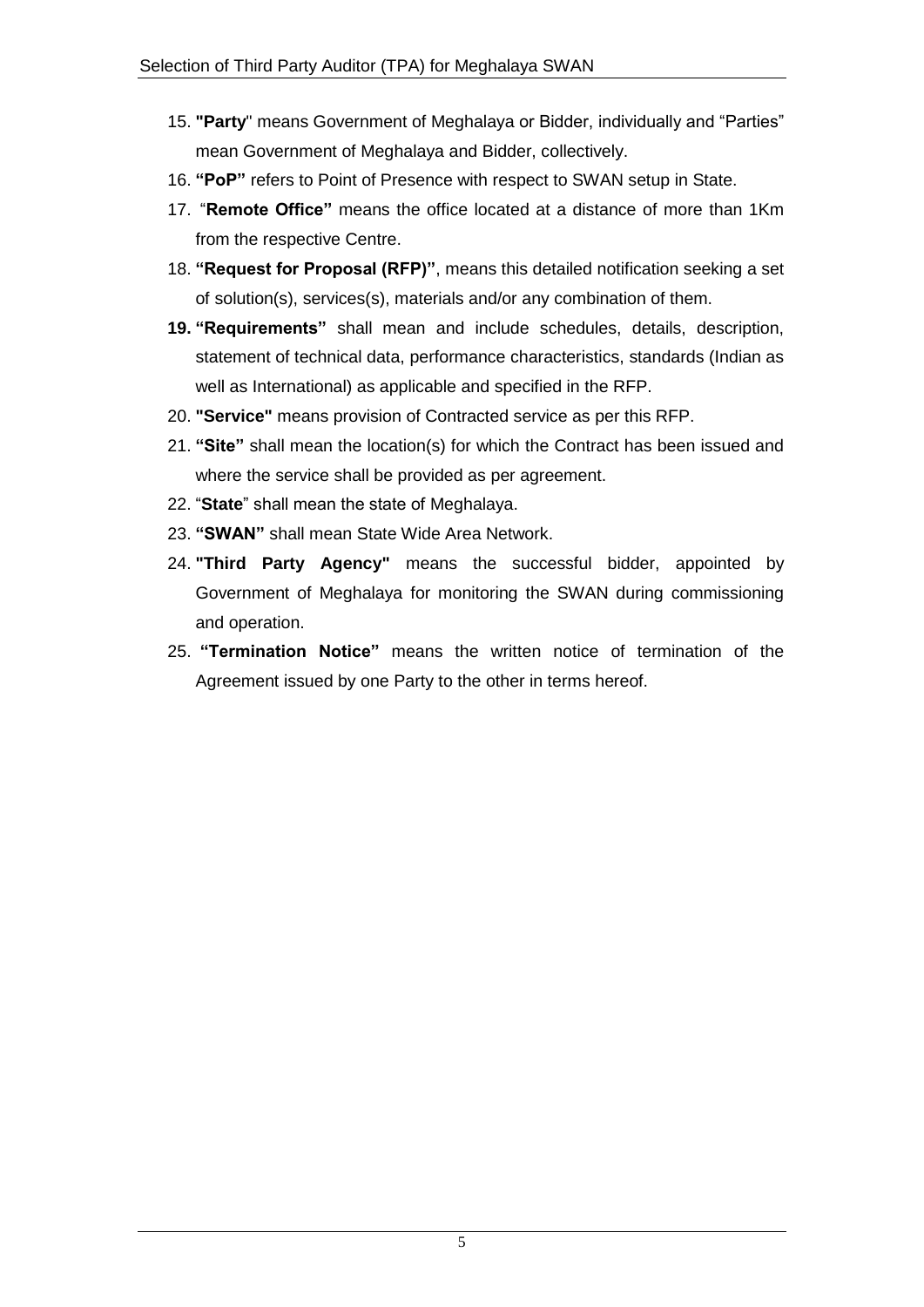# **1 Introduction**

# *1.1 About Meghalaya*

Meghalaya emerged as an Autonomous State on 2nd April 1970 and as a full-fledged State on 21st January 1972. Tucked away in the hills of eastern sub-Himalayas, one of the most beautiful state in the country. Nature has blessed her with abundant rainfall, sun-shine, virgin forests, high plateaus, tumbling waterfalls, crystal clear rivers, meandering streamlets and above all with sturdy, intelligent and hospitable people.

The State of Meghalaya is situated on the north east of India. It extends for about 300 kilometers in length and about 100 kilometers in breadth. It is bounded on the north by Goalpara, Kamrup and Nowgong districts, on the east by Karbi Anglong and North Cachar Hills districts, all of Assam, and on the south and west by Bangladesh.

Shillong, the capital of Meghalaya is located at an altitude of 1496 metres above sea level. Shillong, which was made Assam's capital in 1874, remained so till January 1972, following the formation of Meghalaya.

Government of Meghalaya (GoM) proposes to set up a Meghalaya State Wide Area Network (MSWAN) to modernize the communication set up of Government to implement e-Governance initiatives, improve administrative effectiveness & efficiency, and accelerate the overall development of the State through improved Government interfaces.

The key applications envisaged on the network are Data, Voice Communications, Video Conferencing, Value Added Services, Help Desk for MSWAN users, etc.

GoM intends to set up MSWAN to link Government Offices at State Head Quarter, Shillong (herein after called as SHQ), District Head Quarter (herein after referred as DHQ), Sub-division Headquarter (herein after referred as SDHQ) and Block Headquarter (herein after referred as BHQ) with each other. The MSWAN would be implemented on Build-Own-Operate and Transfer (BOOT) basis spread over a period of five (5) years to provide Data connectivity, Voice and Video services to various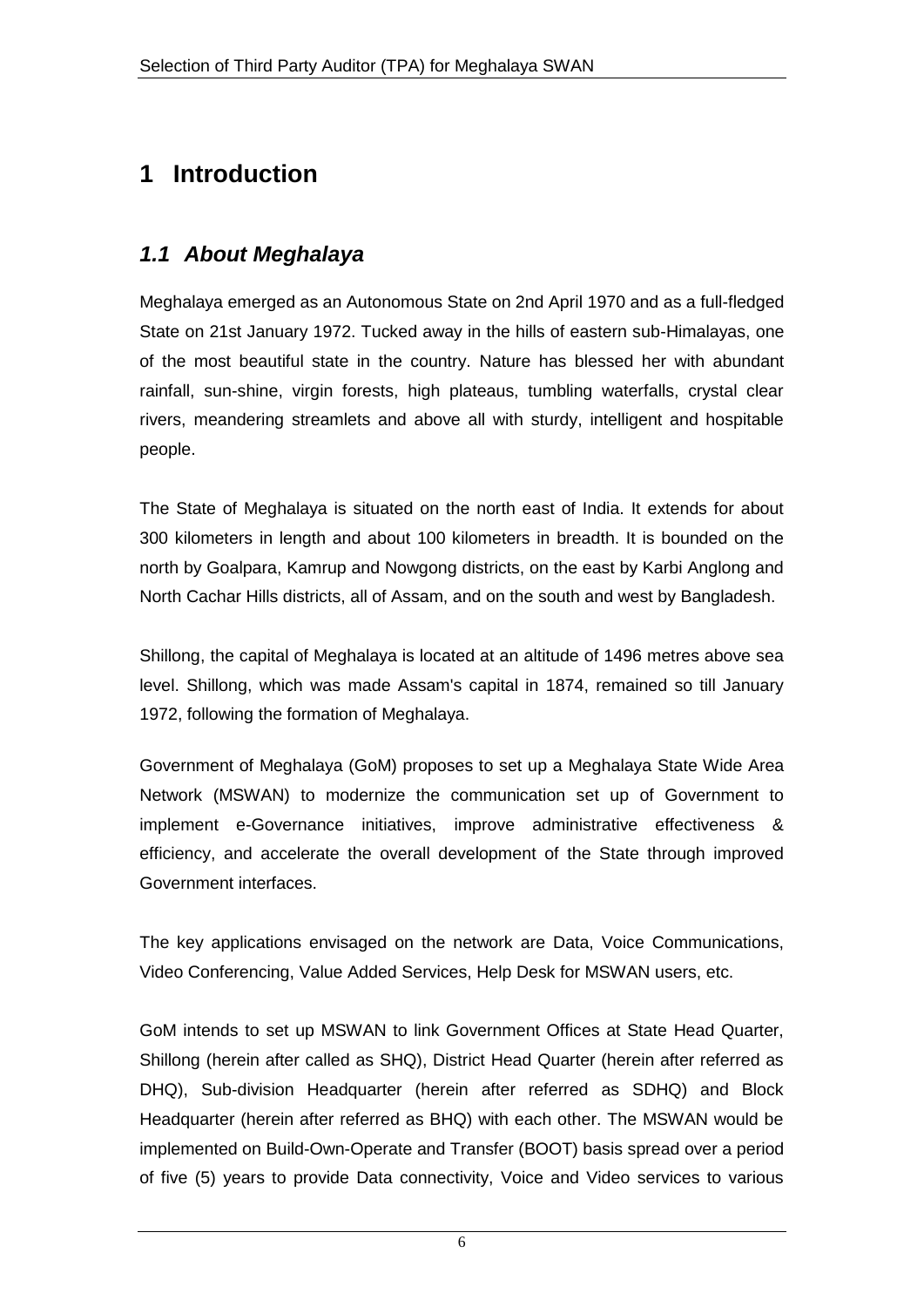offices of GoM and other locations as identified by the Govt. of Meghalaya. The MSWAN will have a suitable topology, use state-of-the art technologies and have capability / flexibility to expand / upgrade to cover all parts of the State.

There are 7 district headquarters, 8 sub-division headquarters and 39 block headquarters. The envisaged initial bandwidth for MSWAN is 2 Mbps (upgradable) for connecting SHQ with DHQs and DHQs with SDHQs / BHQs. All Government departments are envisaged to be connected with MSWAN horizontally.

Different departments of GoM have implemented or are implementing isolated local area networks and MSWAN shall have provision for connecting them for the required services.

MSWAN shall also provide single point internet connectivity through 4 Mbps gateway at SHQ, which may be increased progressively to 8 Mbps or more any time during the period of operation.

The life time of the project is taken as 5 years excluding implementation period.

## *1.2 About SWAN Scheme*

The National e-Governance Plan (NEGP) of Government of India has a clear focus on improving delivery of government services to citizens, e-Governance is noted to play a very active role in this endeavor. NEGP recognizes that creation of basic IT and service delivery infrastructure by the States is essential for effective and cost efficient deployment of e-Governance, with this view, NeGP recognizes to undertake three core projects of State Wide Area Network (SWAN), State Data Centre (SDC) and Citizen Service Center (CSC) are being established in every State. Department of Information Technology, Government of India is providing support for these projects to the state.

SWAN (State Wide Area Network) is envisaged as the converged backbone network for data, voice and video communications throughout the State/UT and is expected to cater to the information communication requirements of all the departments. Key focus of the SWAN project is on high service delivery. As per SWAN policy, all States/UTs are implementing SWAN under two Options. Under the first Option, the State is to select a suitable Public Private Partnership (PPP) model and get the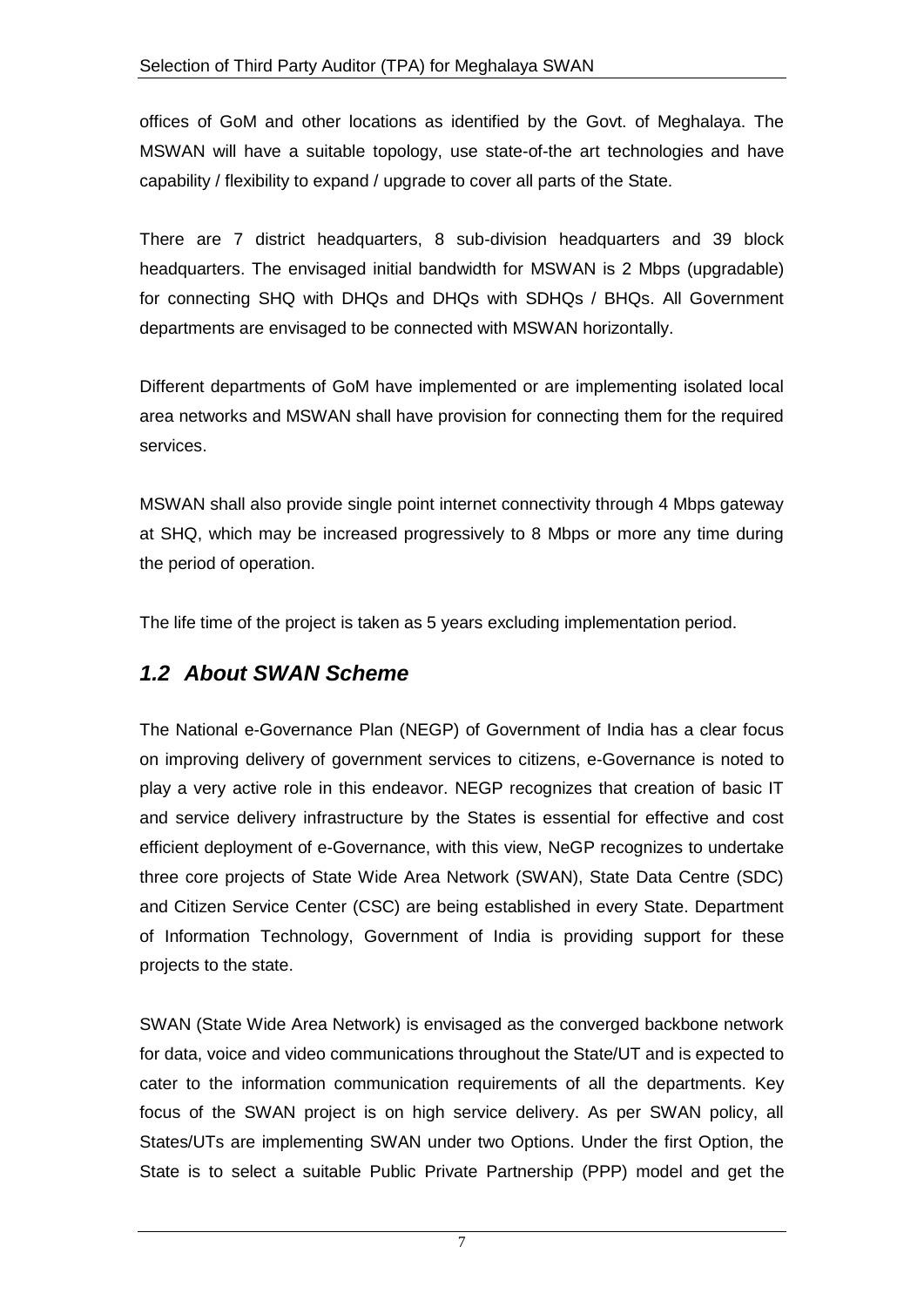SWAN commissioned and operated for 5 years by a private Network Operator. In the second Option, the SWAN for the States/UTs would be set up and operated for 5 years by the National Informatics Centre (NIC). In either of the Options a Third Party Auditor (TPA) is required.

SWAN is planned to be a high speed, high capacity, reliable intra-state and interstate network planned to deliver G2G, G2B and G2C services. The network would have a minimum bandwidth 2 Mbps connectivity between the states head quarters and the district head quarters, the network would provide high uptime (>99%), redundancy, backup etc. Strict Service Levels agreements are signed between the stakeholders to ensure that the service levels are maintained. Moreover the design of SWAN is to ensure Standardization & Interoperability as well as security of the networks.

The SWAN deployment takes place both vertically and horizontally, the main backbone of SWAN connects the State Head quarters PoP with the PoPs at district head quarters which in turn are connected to the respective PoPs at Sub district/ block level headquarters. Moreover the various state offices are also proposed to be connected horizontally with the closest respective PoPs. Typical equipment to be deployed at these PoPs and to be maintained by the implementing agency includes routers, switches, modem, racks, RAS, AAA, NMS, Servers, VOIP Phone, Desktops, UPS, Generators, Air Conditioners etc.

# **2 Third Party Auditor (TPA)**

TPA is required to provide dedicated Man power for entire contract period with a State/UT. It is expected at least one person need to be deployed at the SHQ location and further a team shall be required to undertake the site visits as per the requirements of the RFP. Arranging access to NMS and related systems shall be the State responsibility. Further, the State shall provide office space at the SHQ location with facilities like furniture, power connection, telephone/fax connection etc. The equipment for TPA's team (like laptop/workstation, printer etc.) shall be TPA's responsibility.

All the PoP equipment as per DIT"s SWAN Scheme shall be under purview of this TPA contract. The details list of the same shall be provided. For any additional

8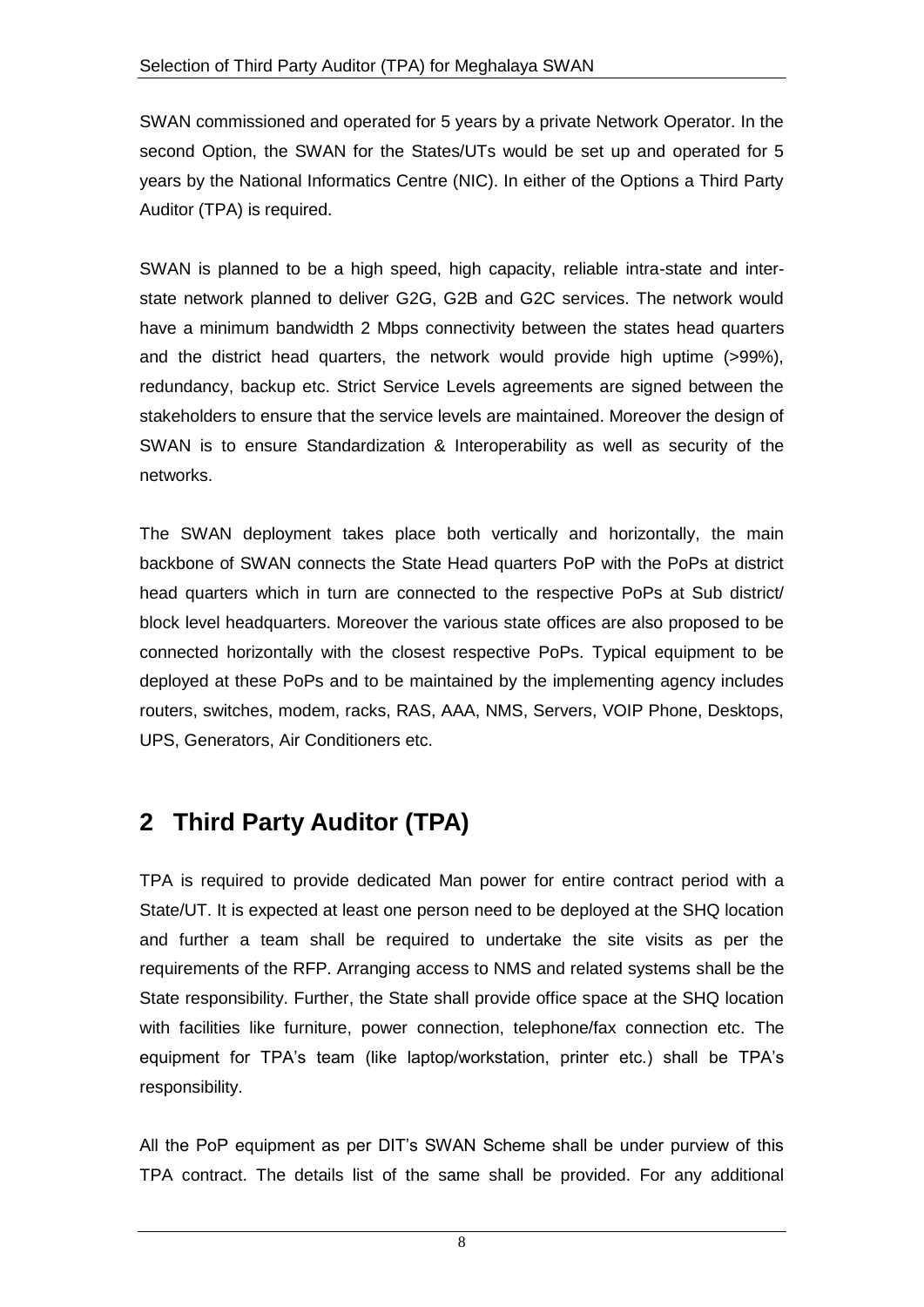equipment to be monitored within the existing PoPs, the TPA charges shall be as per mutual agreement between the state and TPA. For additional locations, the per PoP charges shall apply

# *2.1 TPA Scope of Work*

Third Party Audit shall include monitoring the performance of the SWAN with a view to ensure desired Quality of Service (QoS) by the Network Operator and bandwidth service provider, as defined in the respective SLA's, signed between the State Government, and Bandwidth Service Provider, Network Operator. These Guidelines define the broad areas of work, which TPA shall perform for a period of five years from the date of final acceptance test of the network. However, the TPA shall be appointed immediately, preferably before the acceptance testing and commissioning of the SWAN.

#### **1. To understand the project TPA would be required to**

- a) Study the contract signed between the State and the Network Operator and Bandwidth Service Provider.
- b) Study the network architecture & design and the services envisaged.
- c) Review communication process among the stakeholders (State government, Implementation agency, SWAN operator, Bandwidth service provider and DIT-GoI).
- d) Create frameworks and procedures for audit.
- e) Study the functionality of the Network Monitoring System (NMS) installed in the SWAN and identify the gaps, if any, required for TPA scope of work. The additional module/tool including hardware/software required for the same will be procured by the respective State and TPA would assist the state with the procurement process for the same.
- f) Review of the escalation mechanisms being followed to resolve any issues between the State Implementing Agency and the Network Operator related to the SWAN.

#### **2. Acceptance Test (PAT, FAT)**

a) TPA shall review the detailed acceptance test plan (PAT and FAT) in consultation with the State after taking into account any comments/suggestions of the DIT.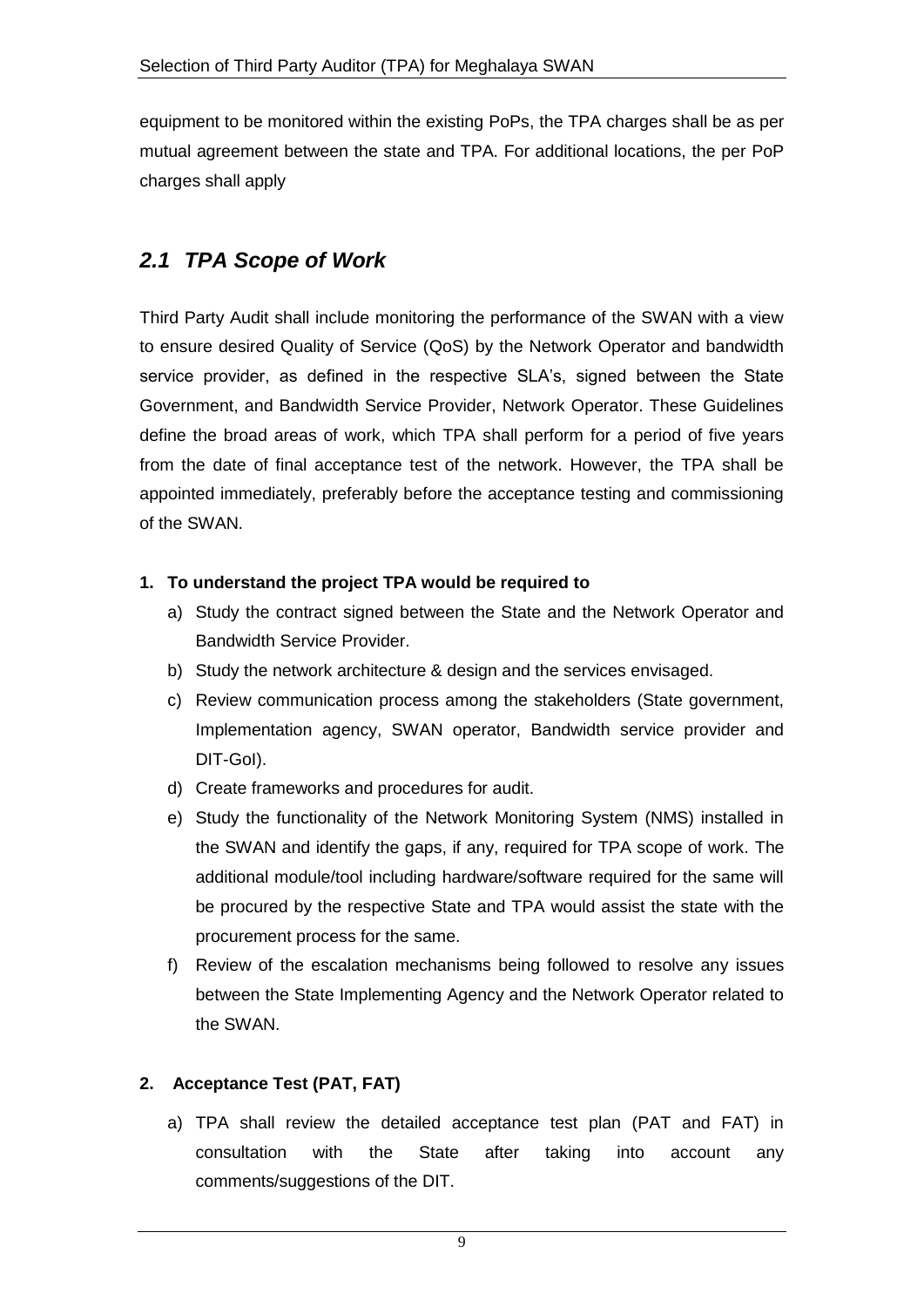b) TPA would also conduct audit of the process, plan and results of the Acceptance Test carried out by the Network Operator. TPA would issue certification of completion for PoPs, for which TPA shall verify availability of all the defined services as per the contract signed between SWAN operator and State government. The SWAN operator shall be required to demonstrate all the services/features/functionalities as mentioned in the agreement.

#### **3. Inventory**

- a) TPA audit would include verification of completeness of bill of material for each PoP.
- b) TPA audit would include review that all hardware and software items have been installed at the sites as per the contract.
- c) TPA audit would include maintenance of an inventory register to have PoP wise equipment list, including hardware and software. TPA audit would also include updating inventory registry in event of any changes in the inventory.

Inventory Audit is to be performed annually and the relevant changes in the year of the audit shall be recorded. Inventory Details shall be provided by the State and TPA shall maintain a record at its end, which shall be updated by TPA based on information provided by the State. Also, the verification will be done through tools and through site visits as explained in RFP.

These exercises would include review of documentation, physical verification on a sample basis (25%) and reports generated using NMS.

#### **4. SLA Monitoring Audit**

SLA monitoring would include audit of the performance of network. Network includes the components provided and operated by the network operator and bandwidth provisioned by the bandwidth service provider. Subsequently, TPA would carry out the following tasks:

- a) TPA audit would include preparation of templates for reports to be submitted by SWAN operator to TPA / State and report to be submitted by the TPA to the State. TPA shall also tabulate measurable parameters as defined in the respective SLAs with the SWAN operator and bandwidth service provider.
- b) TPA shall review the configuration/deployment parameters of the NMS and the process followed to ensure that the reports generated are authentic.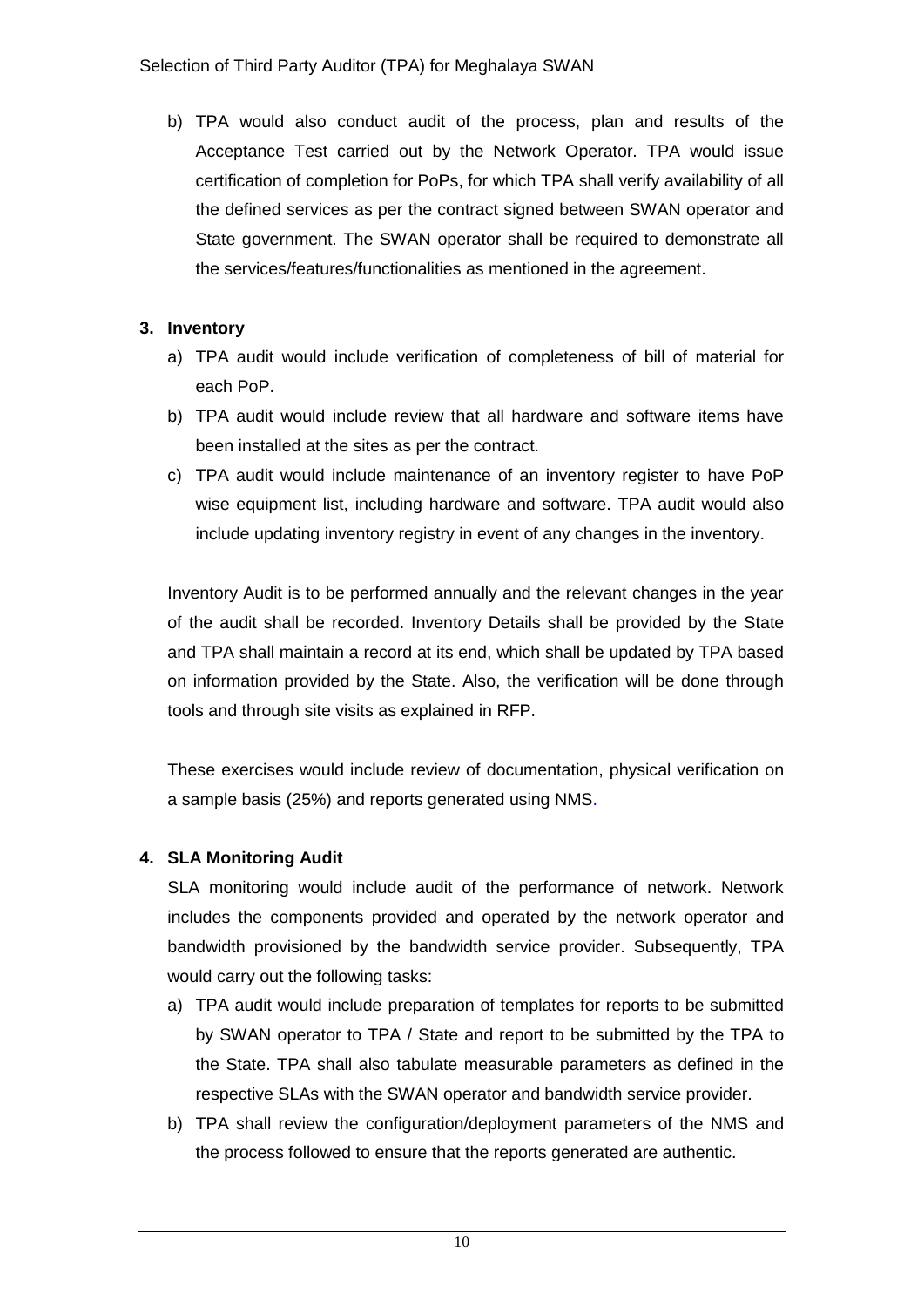- c) TPA would proactively convey to the stakeholders any concerns based on the information generated using NMS.
- d) TPA would provide quarterly certification of network availability and perform penalty computation for the calculation of QGR to be paid to the SWAN operator as per the SLA and payment conditions mentioned in the agreement between SWAN operator and the State(on Quarterly basis).
- e) TPA would also undertake proactive monitoring of the links provided by the bandwidth service provider based on the SLA signed by the bandwidth service provider. The Agency shall submit reports on the same to the government who would use these reports for making the payments to the bandwidth service provider.
- f) TPA audit would also include site inspection to verify those parameters of the SLA, which cannot be monitored using NMS. These site visits would be done for at least 25% of the sites (at each network tier) per quarter.

#### **5. Usage Audit**

- a) TPA would appraise the State about the health of the network through reports indicating the bandwidth utilization, scalability requirements as per the current and envisaged State level applications etc.
- b) Only the overall Recommendation for Expansion is covered under the purview of this contract. For detailed activities like designing, BoM, specifications etc. the State/UT is expected to engage the concerned Agency separately.

#### **6. Security Audit**

- a) TPA would perform security audit of the SWAN as per the Guidelines issued by the Department of IT, Govt. of India and submit recommendations to the State indicating the risk elements in the network operations.
- b) The Agency would perform the penetration testing and vulnerability testing on the SWAN network.
- c) The Agency would review the rules and policies for network components such as firewall, IDS etc.
- d) The Agency would review the network security policy of the State and suggest recommendations if any.
- e) The Agency would review the policy of granting access to the SWAN network.
- f) The Agency would conduct the Security Audit half yearly.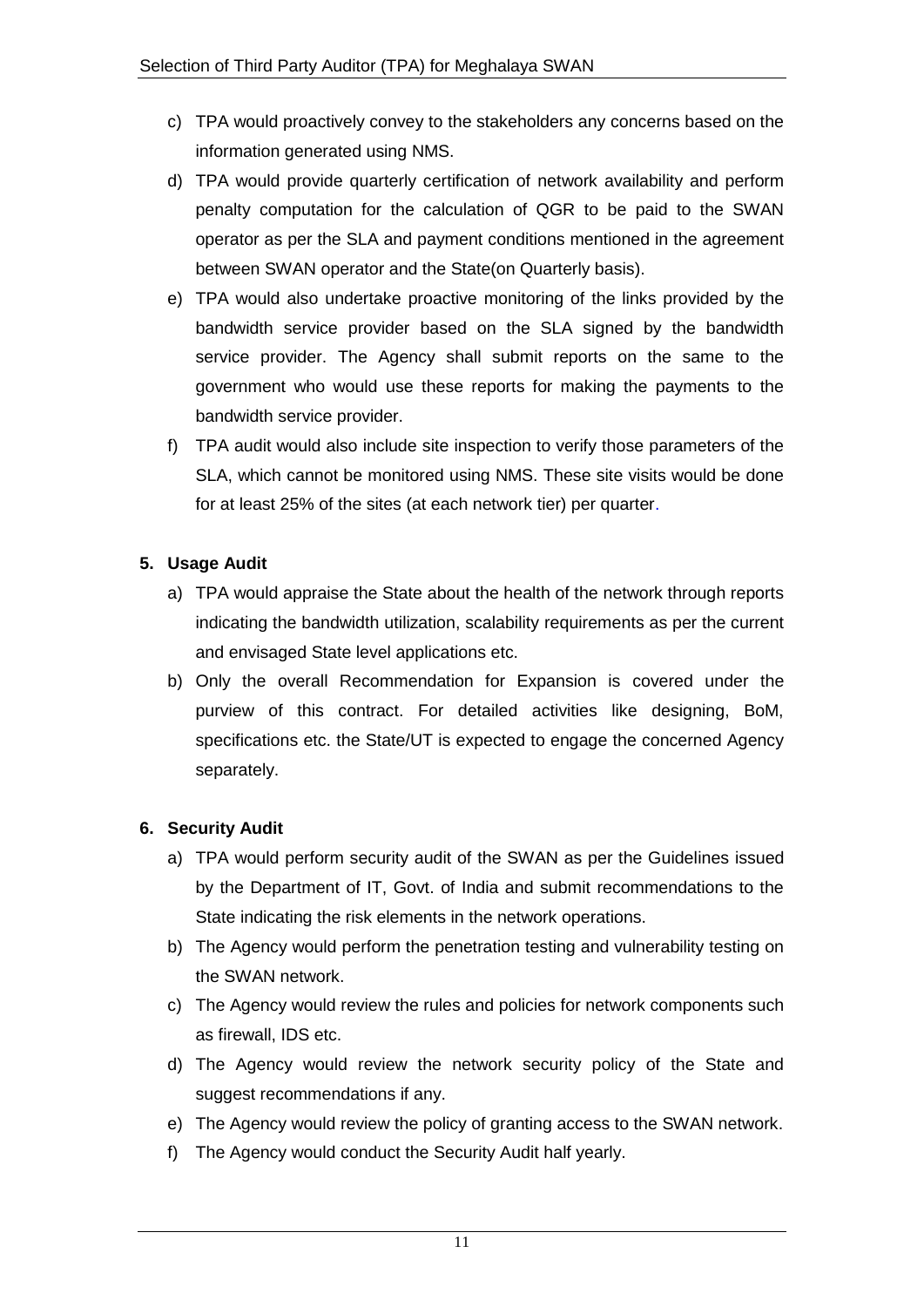#### **7. Helpdesk & User feedback**

- a) TPA audit would include review of the helpdesk setup by the Network Operator and the Agency would submit a Quarterly Report with recommendations to the State.
- b) The Agency would review the mechanism of obtaining user feedback on quality of service & post analysis of the same, and would submit a report with recommendations to the State. This task would be done on a yearly basis.

#### **8. Exit Process support**

This role is envisaged with the objective of ensuring preparedness of the State at all the time for any eventuality resulting in termination of contract. TPA audit includes support/ advice in the event of exit of the SWAN operator. The Agency would:

- a) Review the exit process as per the contract.
- b) Advise the State on documentation, process and procedures necessary for taking over the network from the SWAN operator.
- c) Provide advisory support during the transition period from the current SWAN operator to the new operator.
- d) Conduct audit readiness of the State for such an eventuality on a Yearly basis.

MITS, in consultation with Department of Information Technology, Govt. of India and the State Government, would institute a separate audit by an Agency at a National level (e.g. STQC) which would carry out risk based sample audit of the methodology, process and documentation adopted by the TPA in order to ensure that the processes adopted by the Agency is of international standard. The identification of Agency (risk based) would be based upon parameters such as past record of the Agency, previous observations of the audit, GOM Feedback, Amount of QGR to be paid by DIT, etc. TPA would undergo one such audit in a year. However, this would be decided by Dept. of IT, GoI and notified separately to GOM.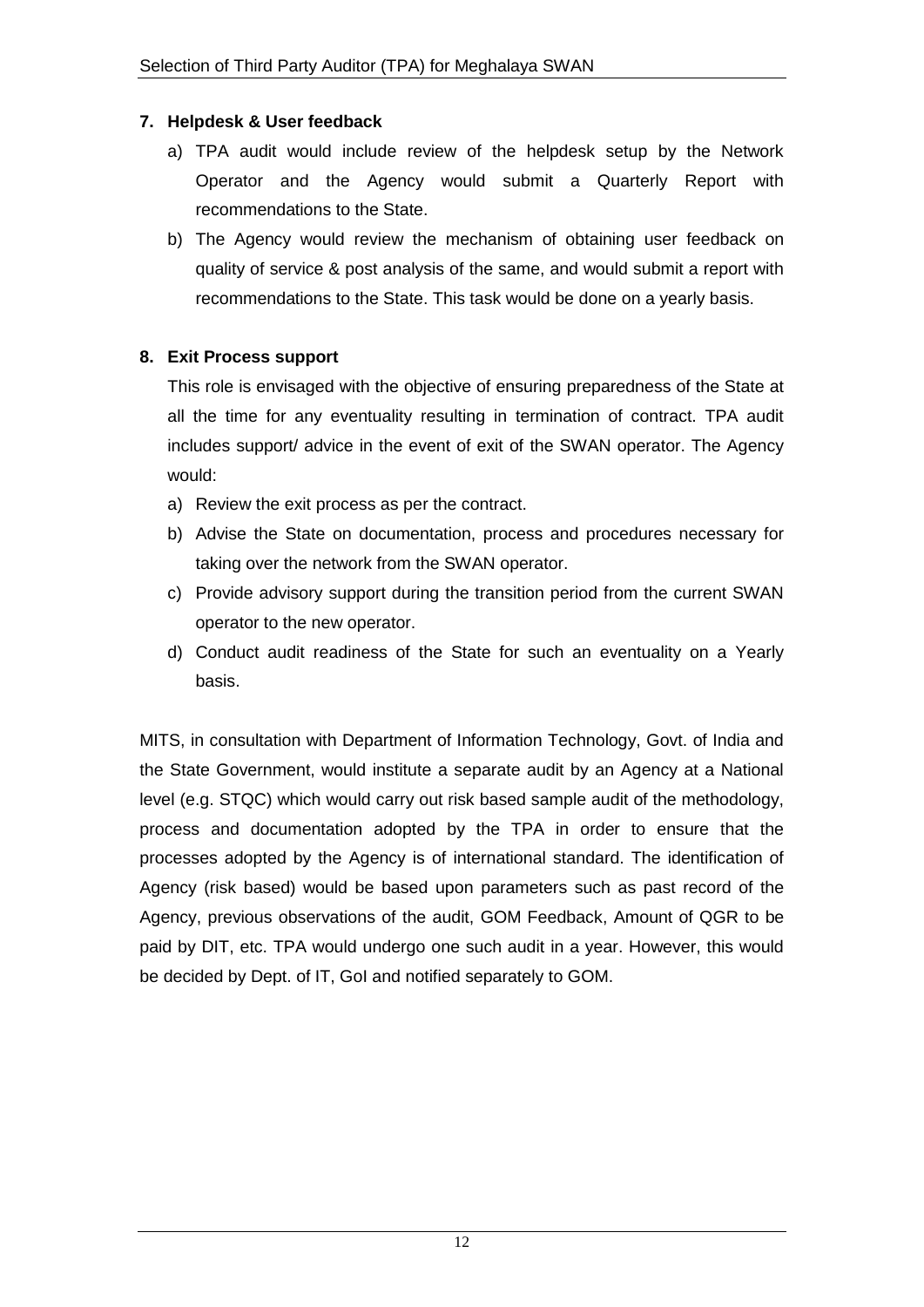# *2.2 TPA Deliverables*

Key deliverables of the TPA for the project includes:

| Sr. | <b>Deliverables</b>                                                                                                                                                                                                   | <b>Periodicity</b> |
|-----|-----------------------------------------------------------------------------------------------------------------------------------------------------------------------------------------------------------------------|--------------------|
| No. |                                                                                                                                                                                                                       |                    |
| 1.  | Completion/acceptance report for the work carried out by the                                                                                                                                                          | Once               |
|     | Network Operator for PoPs (SHQ, DHQ, BHQ) and/or co-located                                                                                                                                                           |                    |
|     | and remote offices after Partial Acceptance Test (PAT)                                                                                                                                                                |                    |
| 2.1 | Completion report for SHQ, DHQ, BHQ and co-located & remote                                                                                                                                                           | Once               |
|     | offices after Final Acceptance Test (FAT) depending on the project                                                                                                                                                    |                    |
|     | plan defined in the RFP/contract.                                                                                                                                                                                     |                    |
| 3.  | Assessment Framework for Performance Audit incorporating                                                                                                                                                              | Once               |
|     | following:<br>Assessment parameters based on State/UT's policies and<br>guidelines regarding networking, security IP addressing<br>schemes, migration strategy, and Gol's interoperability and<br>security standards. |                    |
|     | Tabulation of measurable parameters for SWAN infrastructure<br>٠<br>(network and other elements).                                                                                                                     |                    |
|     | Formulation of scripts and schedules.<br>٠                                                                                                                                                                            |                    |
|     | Map the SLA conditions and limits onto NMS.<br>٠                                                                                                                                                                      |                    |
|     | Review of processes of interaction between NO, State and<br>٠                                                                                                                                                         |                    |
|     | bandwidth provider.                                                                                                                                                                                                   |                    |
|     | Template for reports to be submitted by the SWAN Operator to<br>$\bullet$                                                                                                                                             |                    |
|     | TPA on a regular basis.                                                                                                                                                                                               |                    |
|     | Also make sure that NMS reports are not modified.<br>٠                                                                                                                                                                |                    |
|     | 4. Performance Audit reports of the SWAN                                                                                                                                                                              | Weekly/Monthly     |
|     |                                                                                                                                                                                                                       | /Quarterly         |
| 5.  | Report on network availability and other SLA conditions with final                                                                                                                                                    | Quarterly          |
|     | recommendations release of QGR after penalty computations                                                                                                                                                             |                    |
| 6.  | MIS reports relating to uptime, downtime of the network etc to                                                                                                                                                        | Quarterly          |
|     | measure the health of the network based on PoP, Network                                                                                                                                                               |                    |
|     | components etc.                                                                                                                                                                                                       |                    |
| 7.  | <b>Security Audit Report</b><br>Half yearly                                                                                                                                                                           |                    |
| 8.  | <b>Exit Readiness Report</b>                                                                                                                                                                                          | Yearly             |
| 9.  | <b>User Satisfaction Survey</b>                                                                                                                                                                                       | Yearly/half yearly |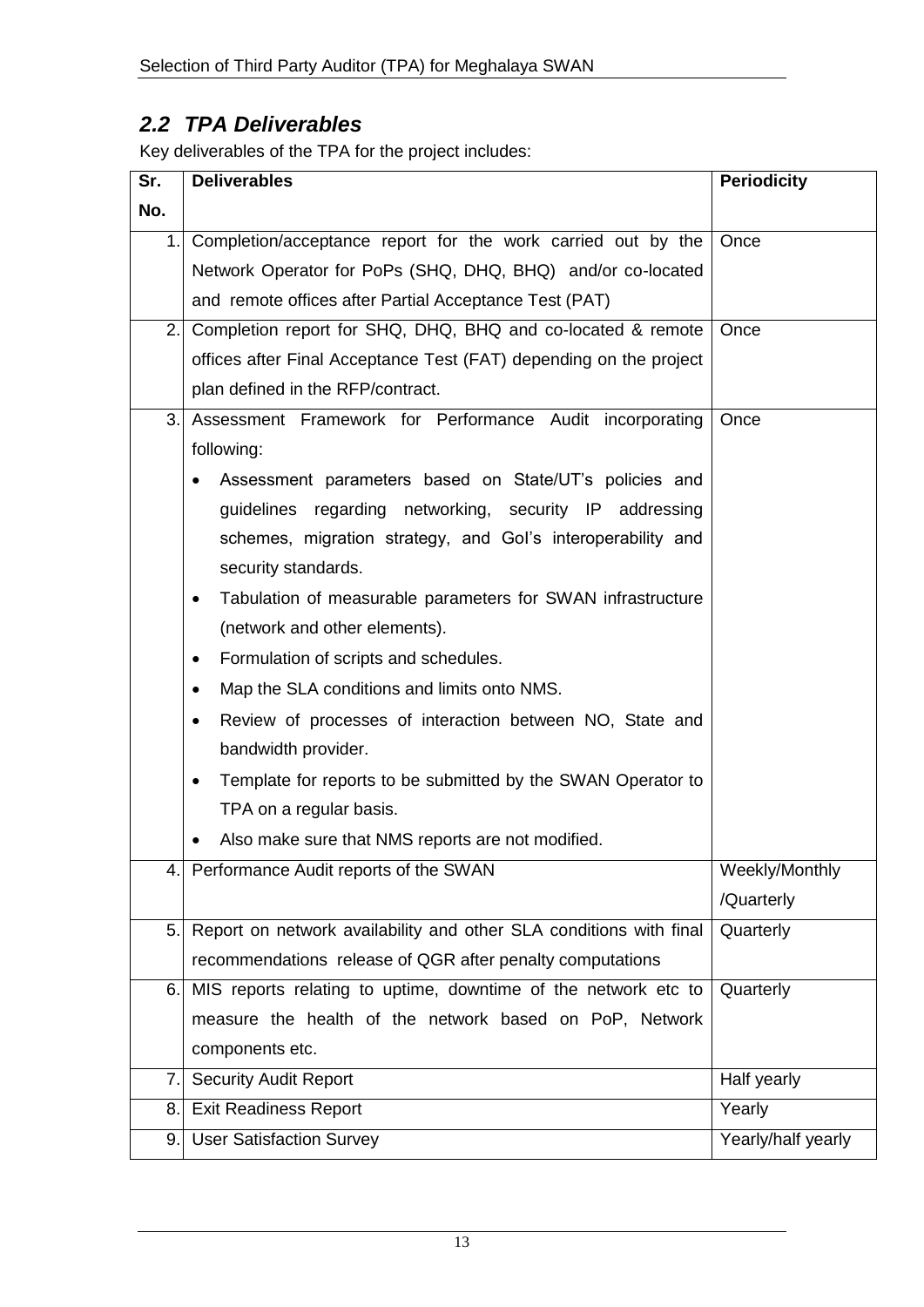# *2.3 Roles and responsibilities matrix*

| Sr.<br>No. | <b>Activity</b>                                                                                          | State/<br><b>State implementation</b><br>agency | <b>State</b><br><b>Consultant</b> | Operator | <b>TPA</b> |
|------------|----------------------------------------------------------------------------------------------------------|-------------------------------------------------|-----------------------------------|----------|------------|
| 1.         | Installation and<br>Commissioning<br>the<br>of<br><b>SWAN</b>                                            |                                                 |                                   |          |            |
| 2.         | Monitoring the Installation<br>Commissioning<br>and<br>of<br>the SWAN                                    |                                                 |                                   |          |            |
| 3.         | Provision of office space<br>at SHQ and authorization<br>monitoring, visiting<br>for<br><b>SWAN PoPs</b> |                                                 |                                   |          |            |
| 4.         | Fulfillment of GAP<br>in<br>NMS specifications vis a<br>the<br>requirements<br>vis<br>intimated by TPA   |                                                 |                                   |          |            |
| 5.         | <b>Acceptance Tests (Partial</b><br>& Final Acceptance)                                                  |                                                 |                                   |          |            |
| 6.         | Onsite<br>Inspection<br>and<br>Verification<br>of<br><b>Acceptance Tests</b>                             |                                                 |                                   |          |            |
| 7.         | <b>Issue of Final Acceptance</b><br><b>Test Certificate</b>                                              |                                                 |                                   |          |            |
| 8.         | Operation, Management<br>and Maintenance of the<br><b>SWAN</b>                                           |                                                 |                                   |          |            |
| 9.         | <b>Centralized Monitoring</b><br>from NOC $(24x7)$                                                       |                                                 |                                   | ٦l       |            |
| 10.        | Supervision of the<br>Monitoring of the<br><b>SWAN</b>                                                   |                                                 |                                   |          |            |
| 11.        | <b>Periodical Generation</b><br>of NMS report                                                            |                                                 |                                   |          |            |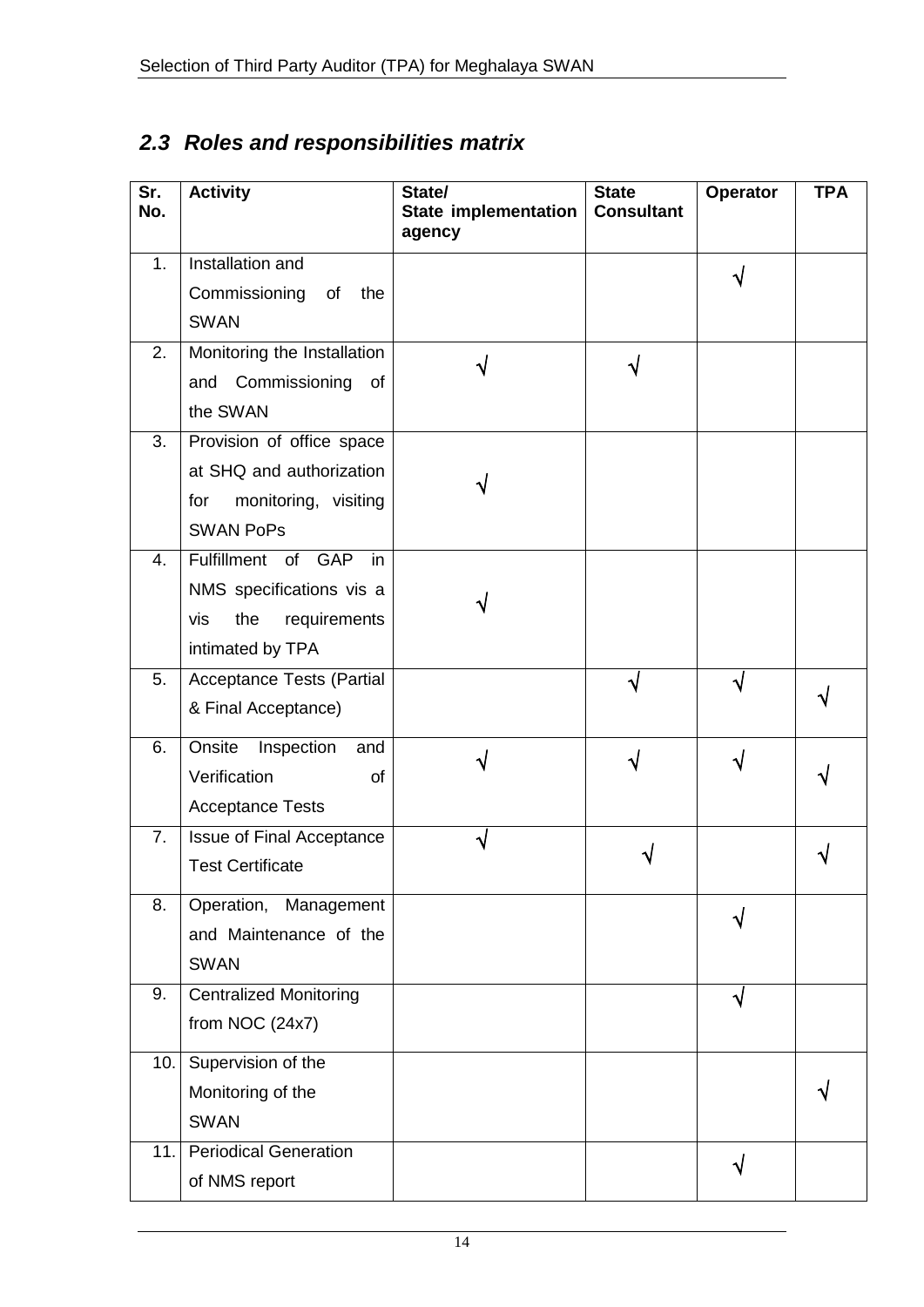| Sr.<br>No. | <b>Activity</b>            | State/<br>State implementation<br>agency | <b>State</b><br><b>Consultant</b> | Operator | <b>TPA</b> |
|------------|----------------------------|------------------------------------------|-----------------------------------|----------|------------|
| 12.        | Verification of the NMS    |                                          |                                   |          |            |
|            | Report                     |                                          |                                   |          |            |
| 13.        | Approval of NMS            |                                          |                                   |          |            |
|            | Report                     |                                          |                                   |          |            |
| 14.        | Periodical Auditing of the |                                          |                                   |          |            |
|            | <b>SWAN</b>                |                                          |                                   |          |            |
| 15.        | Submission<br>0f<br>the    |                                          |                                   |          |            |
|            | Audited Report of SWAN     |                                          |                                   | ٦J       |            |
|            | as advised by Consultant   |                                          |                                   |          |            |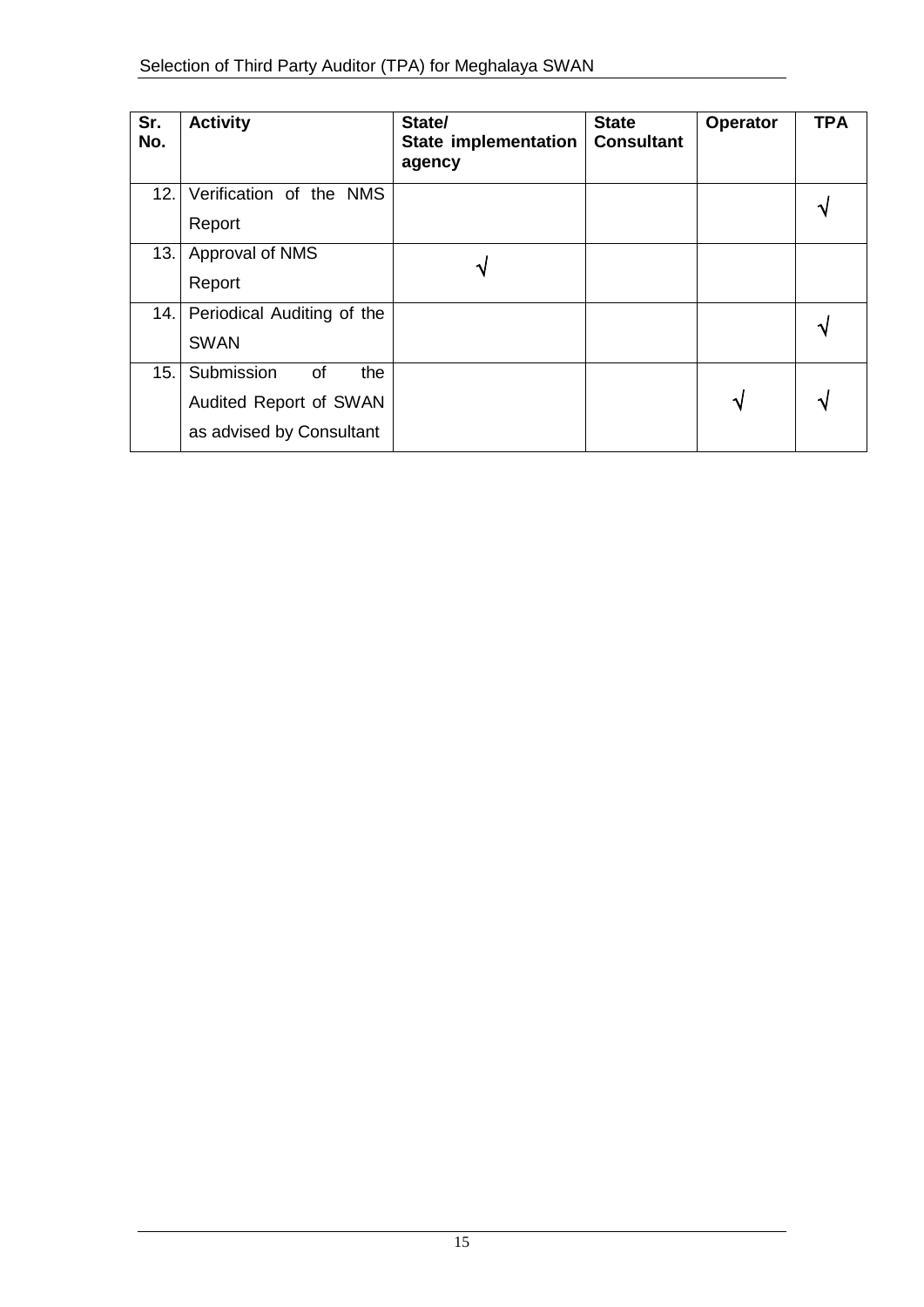# **3 MSWAN Details**

The upcoming MSWAN is going to be a converged network providing voice, video & data services throughout the state at all the levels viz. SHQ, DHQ & SDHQ / BHQ. MSWAN is required to be open standards based, scalable, high capacity network to carry Voice, Data and Video traffic between designated levels & offices of Government of Meghalaya (GoM) at State, District and Subdivision / Block levels. There will be two connectivities, Vertical and Horizontal.

The vertical connectivity of MSWAN will connect the SHQ level to DHQ level & subsequently DHQ level to SDHQ / BHQ level through lease circuits of 2 Mbps using STM or Ch E3 or Ethernet or E1 ports as appropriate for individual level. At vertical level, wherever the lease circuits are not available, a VSAT based connectivity will be there. The Network should have single point Gateway of adequate capacity to connect to Internet.

Horizontal connectivity will connect all designated government offices to their respective centre (SHQ/DHQ/SDHQ/BHQ). The connectivity to the end user is based on either one or more of standard technologies like leased circuits, Radio frequency circuits, OFC or using Ethernet ports as appropriate for the individual offices.

The Network Connectivity is shown in the Figure-I given below.

MSWAN shall be built vertically on three tiers of Network connectivity comprising:

- Primary Tier consisting of SHQ
- Secondary Tier consisting of DHQs
- Tertiary Tier consisting of SDHQs / BHQs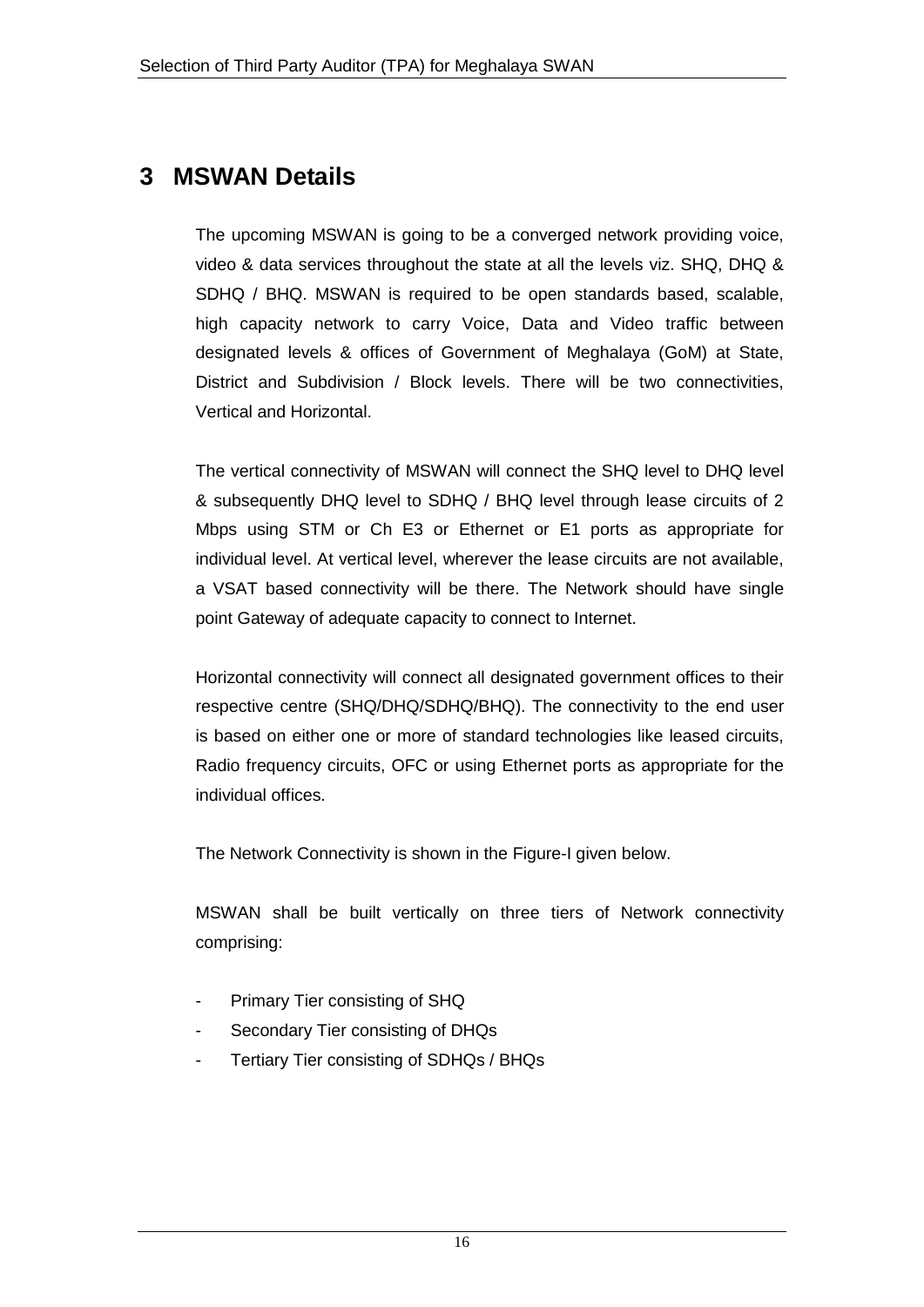

## **Network Connectivity Diagram (Meghalaya State Wide Area Network)**

The operator shall be solely and exclusively responsible to Design, Finance, Build – Own – Operate, Maintain and Transfer the network that fulfils and provide the services as per the requirements.

The Leased line bandwidth provider will be Bharat Sanchar Nigam Limited (BSNL). The backup to leased line will be PRI / BRI at different levels. The VSAT connectivity would be provided to remote BHQs wherever BSNL leased line connectivity is not available.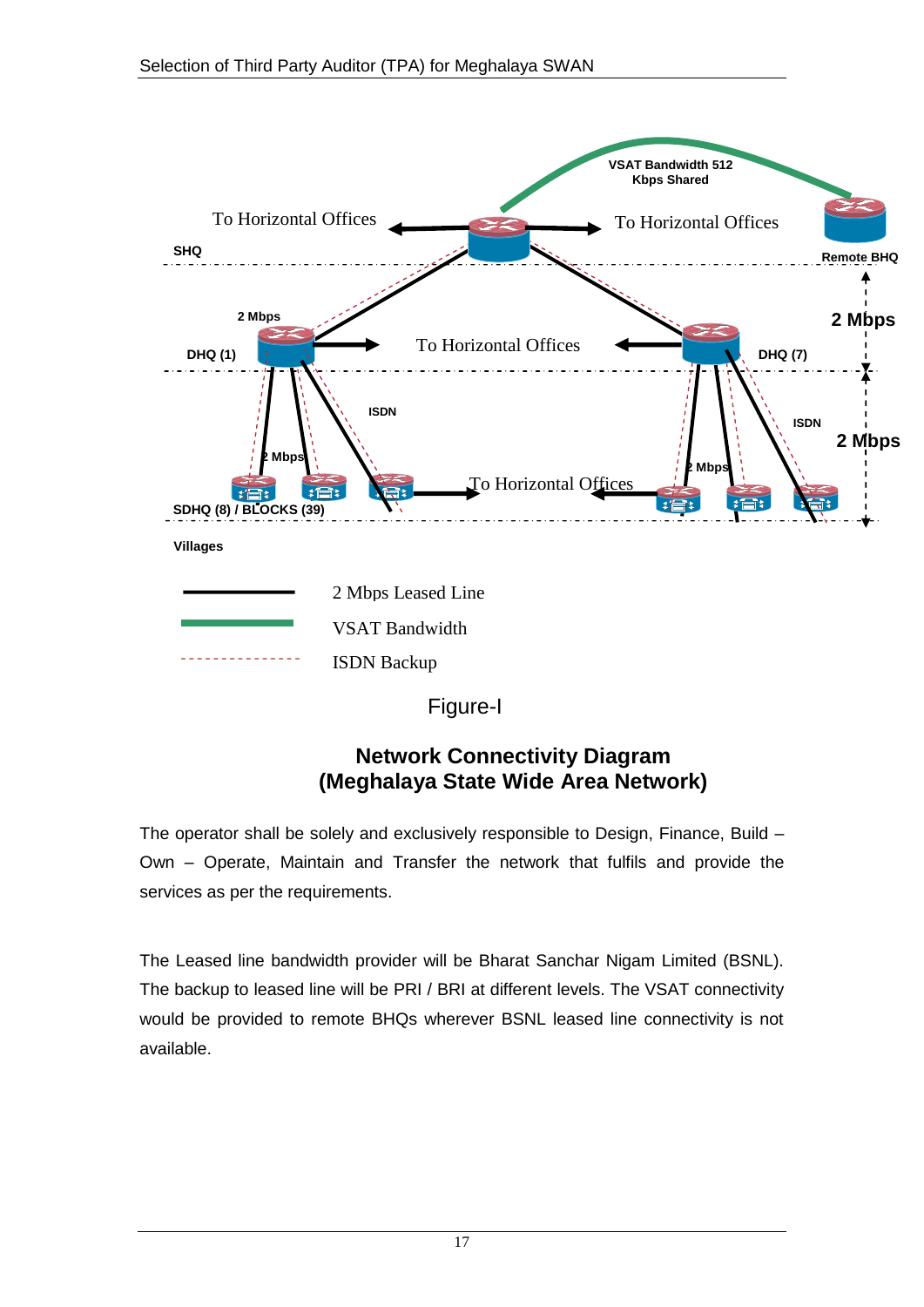#### **CENTREs**

Total number of centres at various levels shall be as below:

| Level       | <b>Number of Centres</b> |
|-------------|--------------------------|
| <b>SHQ</b>  |                          |
| <b>DHQ</b>  |                          |
| <b>SDHQ</b> | 8                        |
| <b>BHQ</b>  | 39                       |
| Total       | 55                       |

# *3.1 Bandwidth Requirements*

| Path                 | Initial                                  |        |                | Future (Anytime) |
|----------------------|------------------------------------------|--------|----------------|------------------|
| SHQ to DHQ<br>2 Mbps |                                          |        |                | 8 Mbps or more   |
| DHQ to SDHQ          |                                          |        |                |                  |
| / BHQ                | 2 Mbps                                   |        | 4 Mbps or more |                  |
| <b>SHQ</b><br>to     |                                          |        |                |                  |
| <b>Remote BHQs</b>   | 512 Kbps VSAT BW shared                  |        | 2 Mbps Shared  |                  |
| Internet             | 4 Mbps                                   |        | 8 Mbps or more |                  |
|                      | Path                                     |        | Initial        | Future (Anytime) |
|                      | SHQ to DHQ                               |        | 2 Mbps         | 8 Mbps or more   |
|                      | SDHQ /<br><b>DHQ</b><br>to<br><b>BHQ</b> |        | 2 Mbps         | 4 Mbps or more   |
|                      | <b>SHQ</b><br>Remote<br>to               |        | 512 Kbps       | 2 Mbps Shared    |
| <b>BHQs</b>          |                                          |        | <b>VSAT BW</b> |                  |
|                      |                                          | shared |                |                  |
|                      | Internet                                 | 4 Mbps |                | 8 Mbps or more   |

## *3.2 PoP details*

As per Annexure-6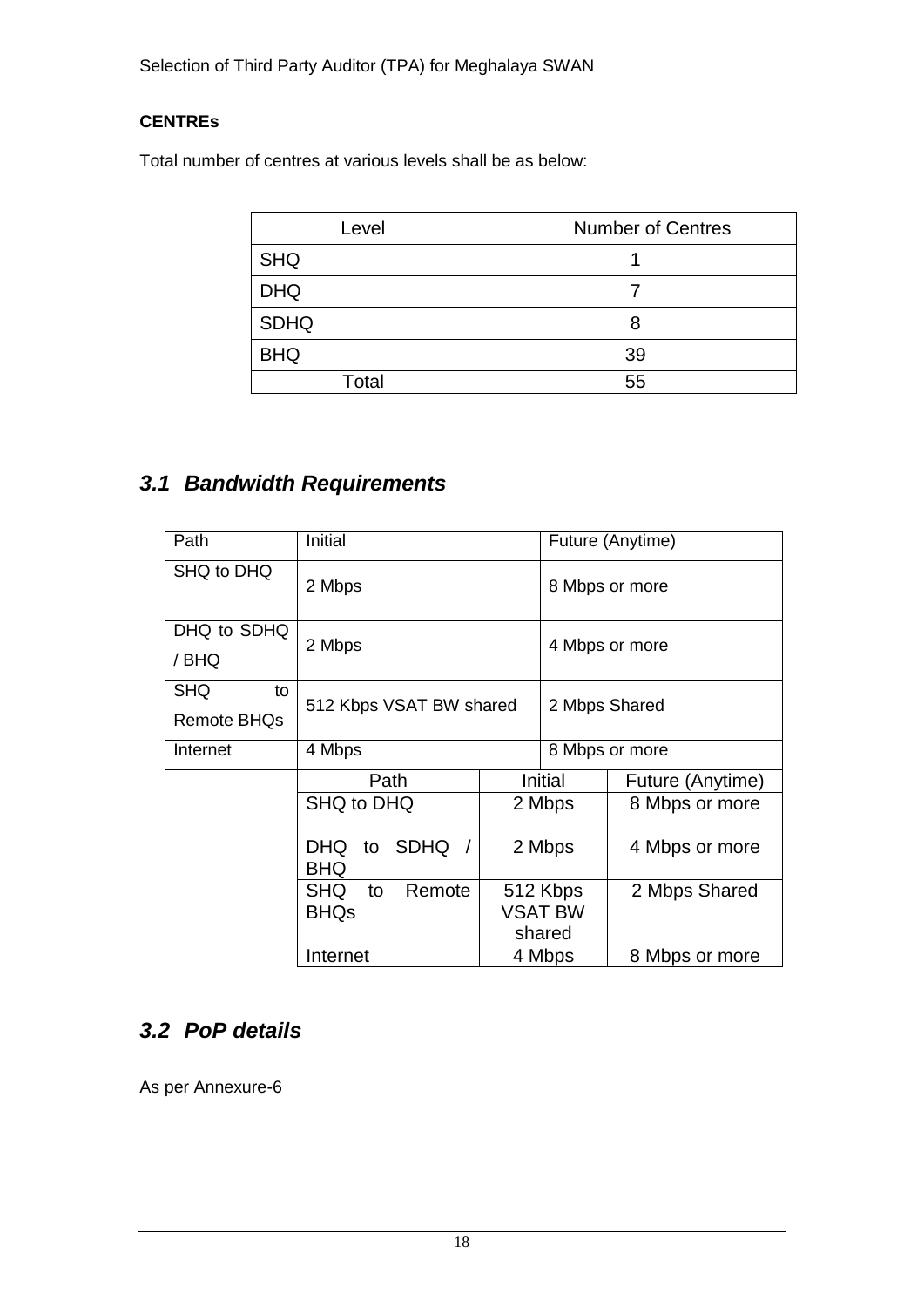## *3.3 Project Timelines and Current Status*

MITS has signed the Agreement with the SWAN BOOT Operator (TCS) on 20<sup>th</sup> August, 2010. It is expected that MSWAN will be Operational within 6 months from the date of Signing of the Contact.

#### *3.4 BOM*

The SWAN comprises of Core Router, Core Switch, Firewall, MCU for Video Conferencing, Servers, IP phone, NMS, PC, Plasma TV, UPS, Generator in SHQ and Router, Switch, PC, IP phone, Modems, UPS and Generator in DHQ/SDHQ/BHQ. The detailed list will be provided at the time of award. However additional equipments necessary for operation of the SWAN and included in a later date will be provided to TPA for necessary action.

#### *3.5 NMS details*

The detail of NMS would be provided at the time of award.

## *3.6 Key Stakeholders*

- 1. Meghalaya Information Technology Society (MITS)
- 2. Telecommunications Consultants India Ltd., (State SWAN Consultant)
- 3. Tata Consultancy Services Ltd. (TCS), State SWAN BOOT Operator
- 4. Bandwidth Provider –BSNL

# **4 Bidding Details**

The bidding details shall be as per the following table:

|    | <b>Heading</b>               | <b>Details</b>                               |
|----|------------------------------|----------------------------------------------|
|    |                              |                                              |
| 1. | <b>RFP Issuing authority</b> | <b>Member Secretary, MITS</b>                |
|    |                              |                                              |
| 2. | Correspondence address       | Member Secretary (IT)                        |
|    |                              | Meghalaya Information Technology Society     |
|    |                              | NIC Building, Ground Floor,                  |
|    |                              | Secretariat Hill,                            |
|    |                              | Shillong-793001, Meghalaya                   |
| 3. | <b>RFP Name</b>              | Selection of Third Party Auditors (TPAs) for |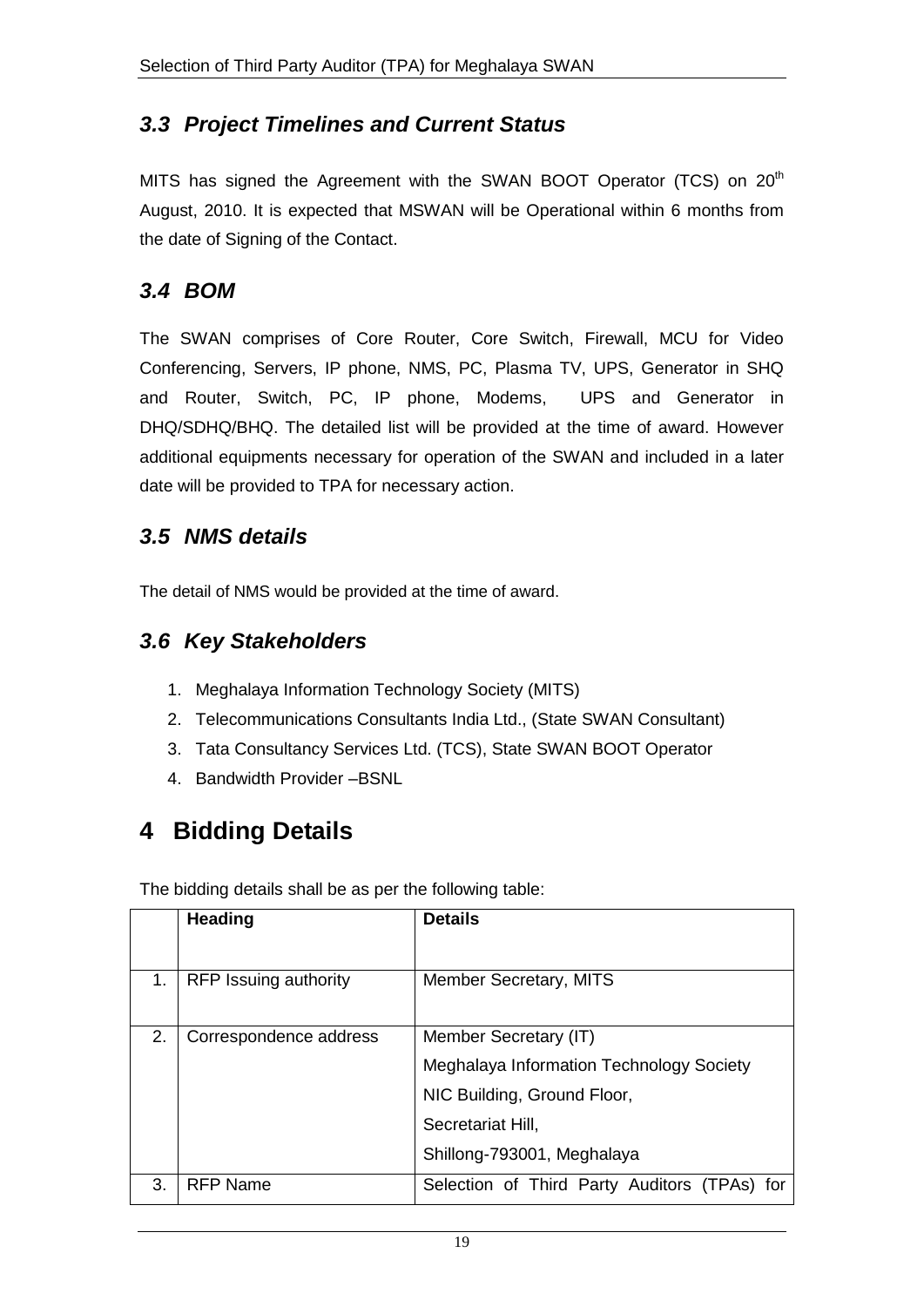|      | <b>Heading</b>                               | <b>Details</b>                                    |
|------|----------------------------------------------|---------------------------------------------------|
|      |                                              |                                                   |
|      |                                              | Independent Audit and Performance Monitoring      |
|      |                                              | of SWAN                                           |
| 4.   | RFP reference no.                            | MITS.4/2009/Pt/83-A, dtd 30.11.2010               |
| 5.   | Date of Start of issue of RFP                | 30 <sup>th</sup> November, 2010.                  |
| 6.   | Date of End of issue of RFP                  | 10 <sup>th</sup> December, 2010 at 3:00 PM.       |
| 7.   | Last Date of receipt<br>of<br>clarifications | 13 <sup>th</sup> December, 2010 at 3:00 PM.       |
| 8.   | Date of pre-bid conference                   | 15 <sup>th</sup> December, 2010 (if required)     |
| 9.   | of<br>Date<br>issuance<br>of<br>corrigendum  | 17 <sup>th</sup> December, 2010.                  |
| 10.1 | Last date for receipt of bids                | 20 <sup>th</sup> December, 2010.                  |
| 11.  | Date for bid opening                         | 22 <sup>nd</sup> December, 2010 at 3:00 PM.       |
| 12.  | Technical<br>of<br>Date                      | 11 <sup>th</sup> January, 2011 at 11:00 AM.       |
|      | presentation                                 |                                                   |
| 13.  | Details be submitted                         | The sealed bids shall be submitted by the         |
|      |                                              | bidder; the financial bid shall be sealed         |
|      |                                              | separately and submitted along with other bid     |
|      |                                              | details in a larger sealed bid. The bid shall     |
|      |                                              | comprise of the following:                        |
|      |                                              | a. Checklist as provided in the Annexure-1        |
|      |                                              | b. Cover letter in the format as given in         |
|      |                                              | Annexure-2                                        |
|      |                                              | c. Proof (Board resolution/ Power of attorney)    |
|      |                                              | stating that the person signing the bid is an     |
|      |                                              | authorized representative of the bidder.          |
|      |                                              | d. EMD                                            |
|      |                                              | e. Undertaking stating that the bidder is not the |
|      |                                              | state SWAN operator / network equipment           |
|      |                                              | OEM or any Consortium member / any partner        |
|      |                                              | of network equipment OEM                          |
|      |                                              | f. Key resources proposed and<br>resource         |
|      |                                              | deployment plan                                   |
|      |                                              | g. Sealed Financial bid in the format as given in |
|      |                                              | Annexure-3                                        |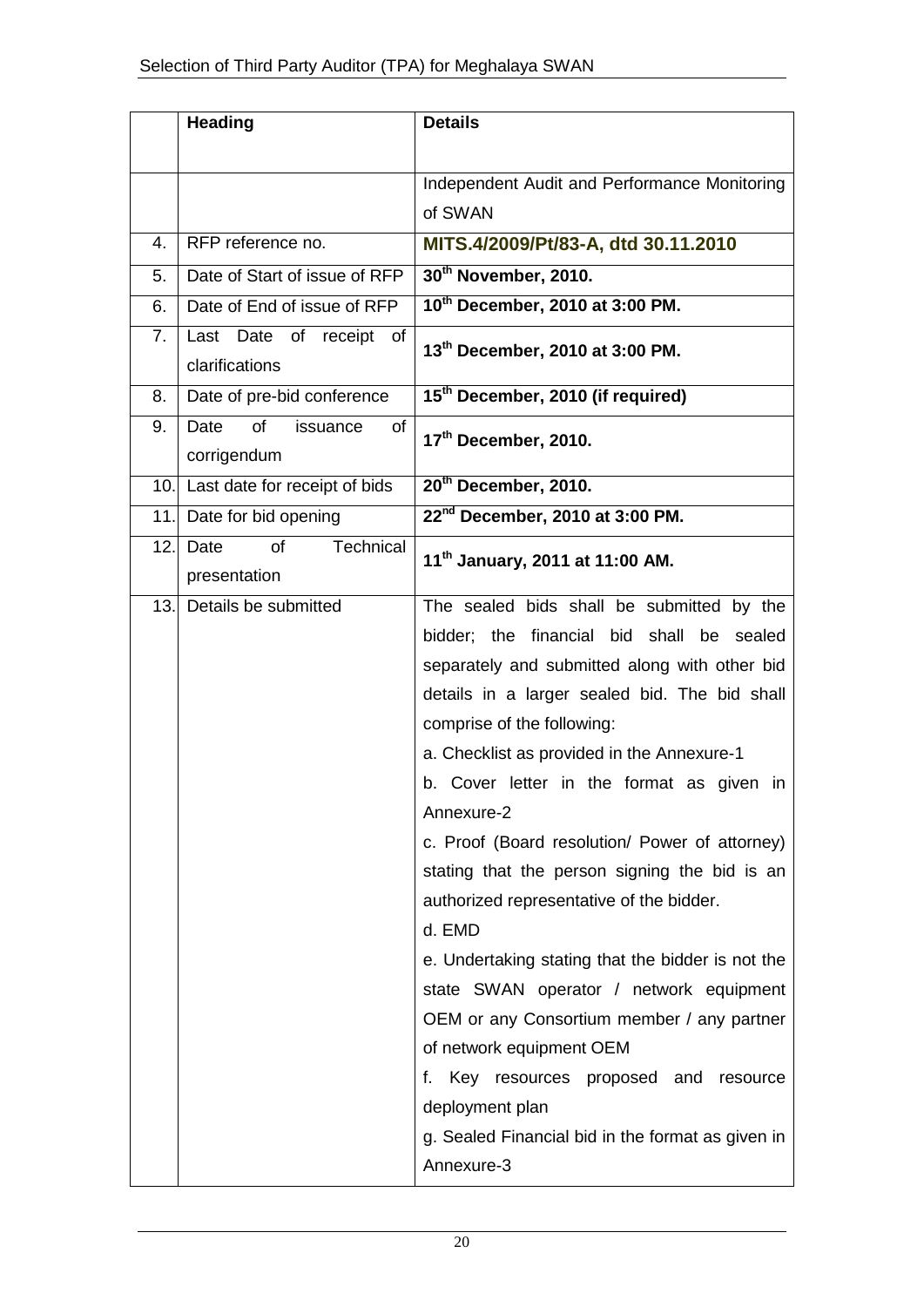|      | <b>Heading</b>           | <b>Details</b>                                                                                                                                                                                                                                                                                                                                                                                                                                                                                                                                       |
|------|--------------------------|------------------------------------------------------------------------------------------------------------------------------------------------------------------------------------------------------------------------------------------------------------------------------------------------------------------------------------------------------------------------------------------------------------------------------------------------------------------------------------------------------------------------------------------------------|
|      |                          |                                                                                                                                                                                                                                                                                                                                                                                                                                                                                                                                                      |
| 14.1 | Number of copies         | The entire bid shall be submitted in 1 original<br>and 1 copy of the original bid. All pages of both<br>the original and copy shall be signed by an<br>authorized<br>signatory.<br>In<br>case<br>οf<br>any<br>discrepancies between the original and the<br>copy, the contents of the original bid shall<br>govern.<br>The bid envelope containing the copy of the<br>original bid should be clearly marked "Copy",                                                                                                                                  |
|      |                          | the original bid envelope should accordingly be<br>marked "Original bid"                                                                                                                                                                                                                                                                                                                                                                                                                                                                             |
| 15.  | Envelope heading         | The financial proposal should be clearly marked<br>and should contain a label stating "Financial<br>Proposal – To be Opened in presence of the<br>SWAN TPA Evaluation Committee".<br>The overall bid envelope shall contain a label<br>stating "Bid for selection of TPA for SWAN".<br>The name and address of the bidder should be<br>written on the envelope along with the address<br>of the RFP issuing authority.                                                                                                                               |
|      | 16. Language of proposal | Proposals shall be submitted in English.<br>The original proposal shall be prepared in<br>indelible ink. It shall contain no inter-lineation or<br>overwriting, except as necessary to correct<br>errors made by the bidder itself. Any such<br>corrections must be initialed by the person (or<br>persons) who sign(s) the proposals. An<br>authorized representative of the bidder shall<br>initial<br>all<br>of the proposal.<br>The<br>pages<br>representative's authorization<br>should<br>be<br>confirmed by a written letter of authorization |
| 17.  | <b>EMD</b> details       | accompanying the bid.<br>The Bidders shall furnish, Earnest Money                                                                                                                                                                                                                                                                                                                                                                                                                                                                                    |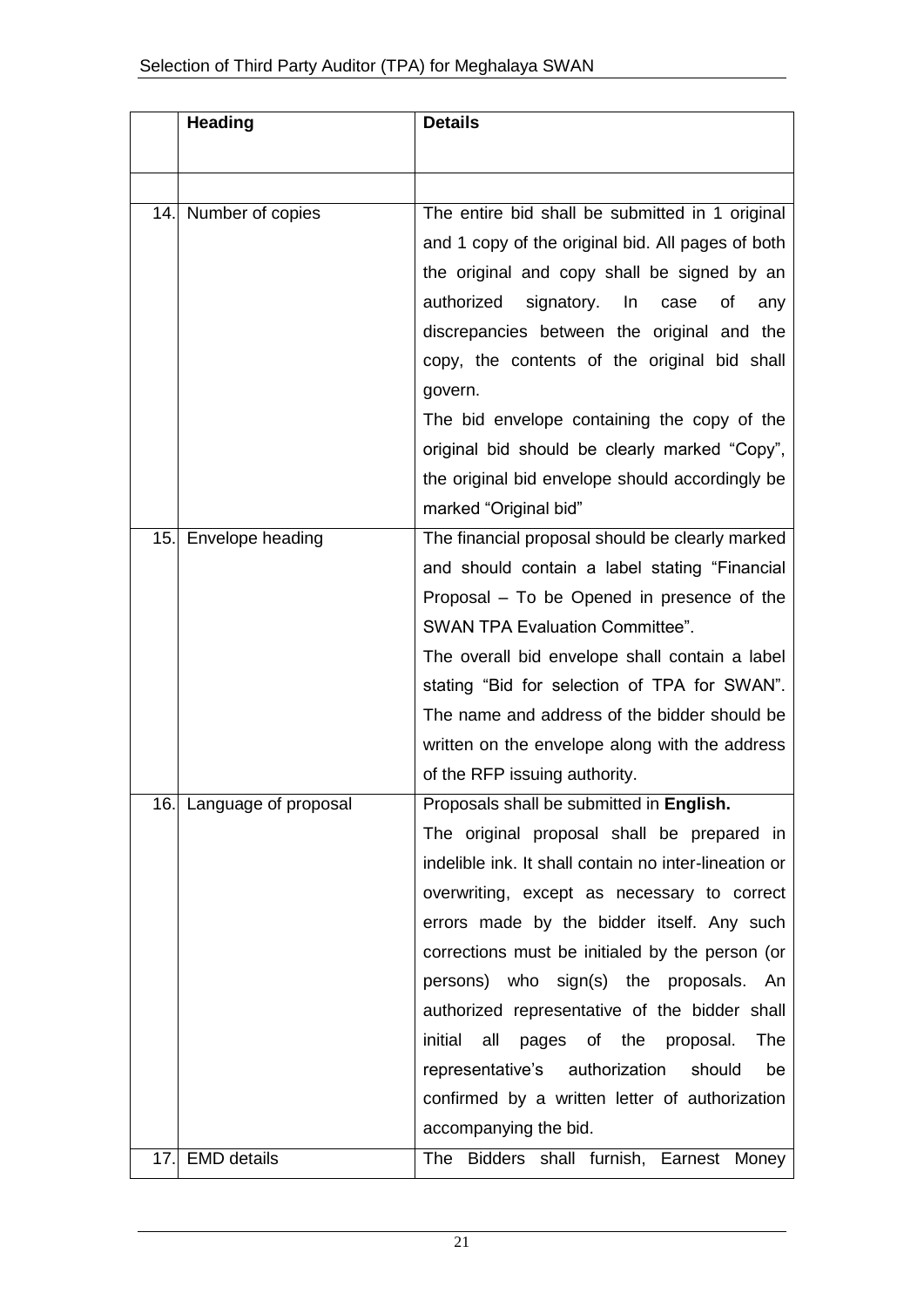| <b>Heading</b> | <b>Details</b>                                                                            |
|----------------|-------------------------------------------------------------------------------------------|
|                |                                                                                           |
|                | Deposit (EMD) of Rs 5.00 lakh (Rupees five                                                |
|                | lakh only)<br>in<br>the form of<br>demand                                                 |
|                | draft/banker'scheque, from a commercial                                                   |
|                | scheduled bank, drawn in favour of Meghalaya                                              |
|                | Information Technology Society, payable at                                                |
|                | Shillong. A separate DD of Rs. 10,000/-                                                   |
|                | (Rupees Ten thousand only) shall be                                                       |
|                | furnished as Tender Document Fee (non-                                                    |
|                | refundable).<br>in<br>favour<br>of<br>Meghalaya                                           |
|                | Information Technology Society, payable at                                                |
|                | Shillong. The demand draft/banker"s cheque                                                |
|                | should be valid for 6 months.                                                             |
|                |                                                                                           |
|                | The bidder would be disqualified in the pre-                                              |
|                | qualification process if the EMD<br>is.<br>not                                            |
|                | submitted as per the bid.                                                                 |
|                |                                                                                           |
|                | Unsuccessful Bidder's EMD (bid security) will                                             |
|                | be discharged / returned as promptly as                                                   |
|                | possible after the award of the contract to the                                           |
|                | successful bidder.                                                                        |
|                | No interest will be payable by the GoM on the                                             |
|                | amount of the Bid Security.                                                               |
|                |                                                                                           |
|                | The bid security may be forfeited:                                                        |
|                | 1                                                                                         |
|                | If a Bidder withdraws its bid or increases                                                |
|                | its quoted prices during the period of bid<br>validity or its extended period without the |
|                | explicit consent of the department, if any;                                               |
|                | or                                                                                        |
|                |                                                                                           |
|                | 2<br>In the case of a successful Bidder, if it                                            |
|                | fails within the specified time limit to:                                                 |
|                | Sign the Agreement or,<br>а                                                               |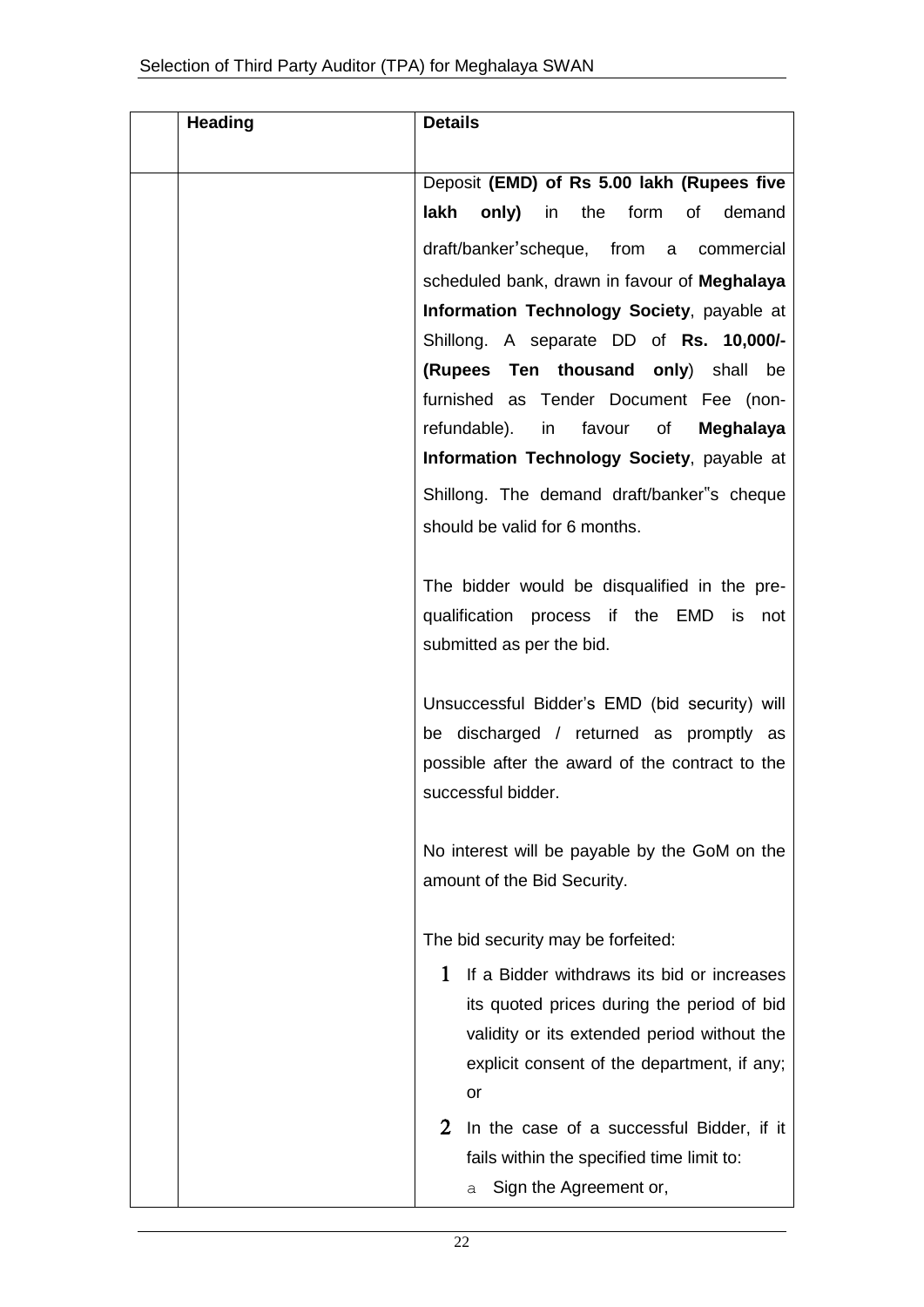|     | <b>Heading</b>       | <b>Details</b>                                                                             |
|-----|----------------------|--------------------------------------------------------------------------------------------|
|     |                      |                                                                                            |
|     |                      | Furnish the required Performance<br>b                                                      |
|     |                      | <b>Bank Guarantee</b>                                                                      |
| 18. | Key resource details | a. The bidder must provide the detailed CVs of                                             |
|     |                      | the key resources for project proposed. The                                                |
|     |                      | Profiles of the Core team members should                                                   |
|     |                      | match with those furnished in the Technical                                                |
|     |                      | Proposal for empanelment in the bid process                                                |
|     |                      | conducted by DIT, GOI for empanelment of<br>consultants. The CVs should be provided in the |
|     |                      | format as given in Annexure-5.                                                             |
|     |                      |                                                                                            |
|     |                      | b. Besides the bidder must also provide the                                                |
|     |                      | number of the other resources it proposes to                                               |
|     |                      | deploy for the project and their profile.                                                  |
|     |                      |                                                                                            |
|     |                      | c. Bidder should also provide the resource                                                 |
|     |                      | deployment plan for the duration of the project.                                           |
|     |                      | The resource deployment plan should give the                                               |
|     |                      | number of man months of the core resources                                                 |
|     |                      | and other resources proposed.                                                              |
| 19. | <b>Financial Bid</b> | No changes in the financial bid would be                                                   |
|     |                      | allowed post submission of the bid. The                                                    |
|     |                      | currency for the financial bid should be Indian                                            |
|     |                      | Rupees.                                                                                    |
|     |                      | Bidders shall quote for the entire Project on a                                            |
|     |                      | single responsibility basis on the following lines:                                        |
|     |                      | i.<br>Bidders intending for commercial bid                                                 |
|     |                      | should necessarily give the commercial                                                     |
|     |                      | details in the format given in Annexure-3.                                                 |
|     |                      | All the commercial details should be given                                                 |
|     |                      | in the following format only in accordance                                                 |
|     |                      | to the details and terms and conditions as                                                 |
|     |                      | mentioned in the RFP.                                                                      |
|     |                      | The bid should be comprehensive and<br>ii.                                                 |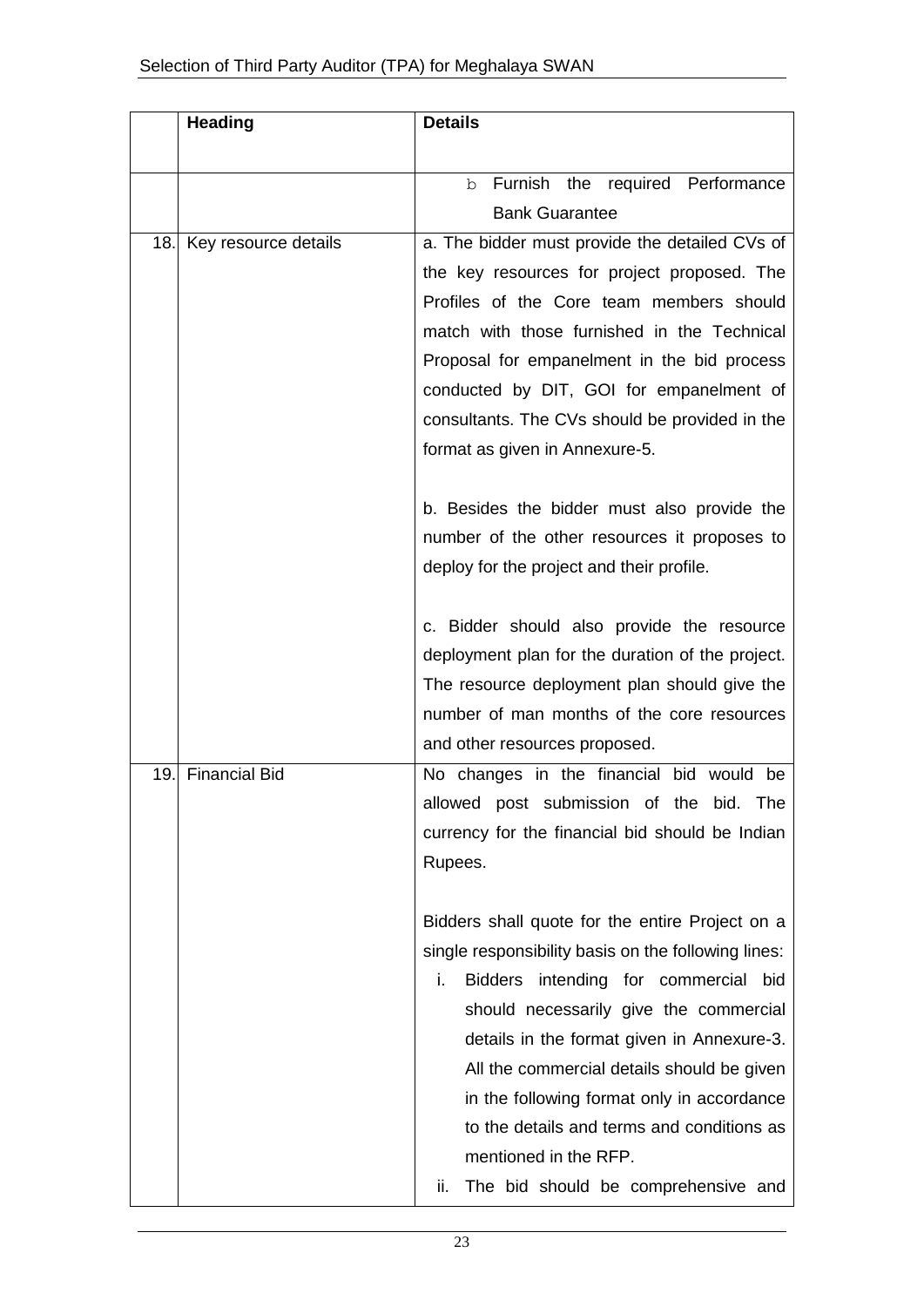| <b>Heading</b> | <b>Details</b>                                   |
|----------------|--------------------------------------------------|
|                |                                                  |
|                | inclusive for all the services to<br>be          |
|                | provided by the bidder as per scope of his       |
|                | work. The payments would be made to              |
|                | selected bidder on the basis of the bid          |
|                | and further negotiations between the             |
|                | department and the bidder only. No               |
|                | separate payment shall be made for               |
|                | services that are to be delivered by the         |
|                | vendor as part of his scope of work for          |
|                | this project other then the fixed payment        |
|                | for certain deliverables as detailed in the      |
|                | scope of work and the payment terms of           |
|                | the bidder.                                      |
|                | iii. The prices quoted shall be inclusive of all |
|                | taxes, duties and statutory payments             |
|                | incident upon the bidder and it shall be a       |
|                | fixed price bid. Once the prices have been       |
|                | tendered, no change / modification will be       |
|                | entertained for any cause whatsoever             |
|                | (including changes in regulation, tax and        |
|                | duty structure etc.) The prices once             |
|                | provided by the bidder will be valid for the     |
|                | entire period of validity of the bid as          |
|                | defined in the bid document. Further             |
|                | negotiations between the department and          |
|                | bidder may lead to change in the quoted          |
|                | prices.                                          |
|                | iv. Any revision in the rates of taxes, duties,  |
|                | charges and levies at a later date and           |
|                | during the tenure of the bid will be to the      |
|                | account of the bidder.                           |
|                | The vendor shall be responsible for the<br>v.    |
|                | costs towards travel/stay, daily allowance       |
|                | or any other allowances with respect to          |
|                | their staff deployed with respect to the         |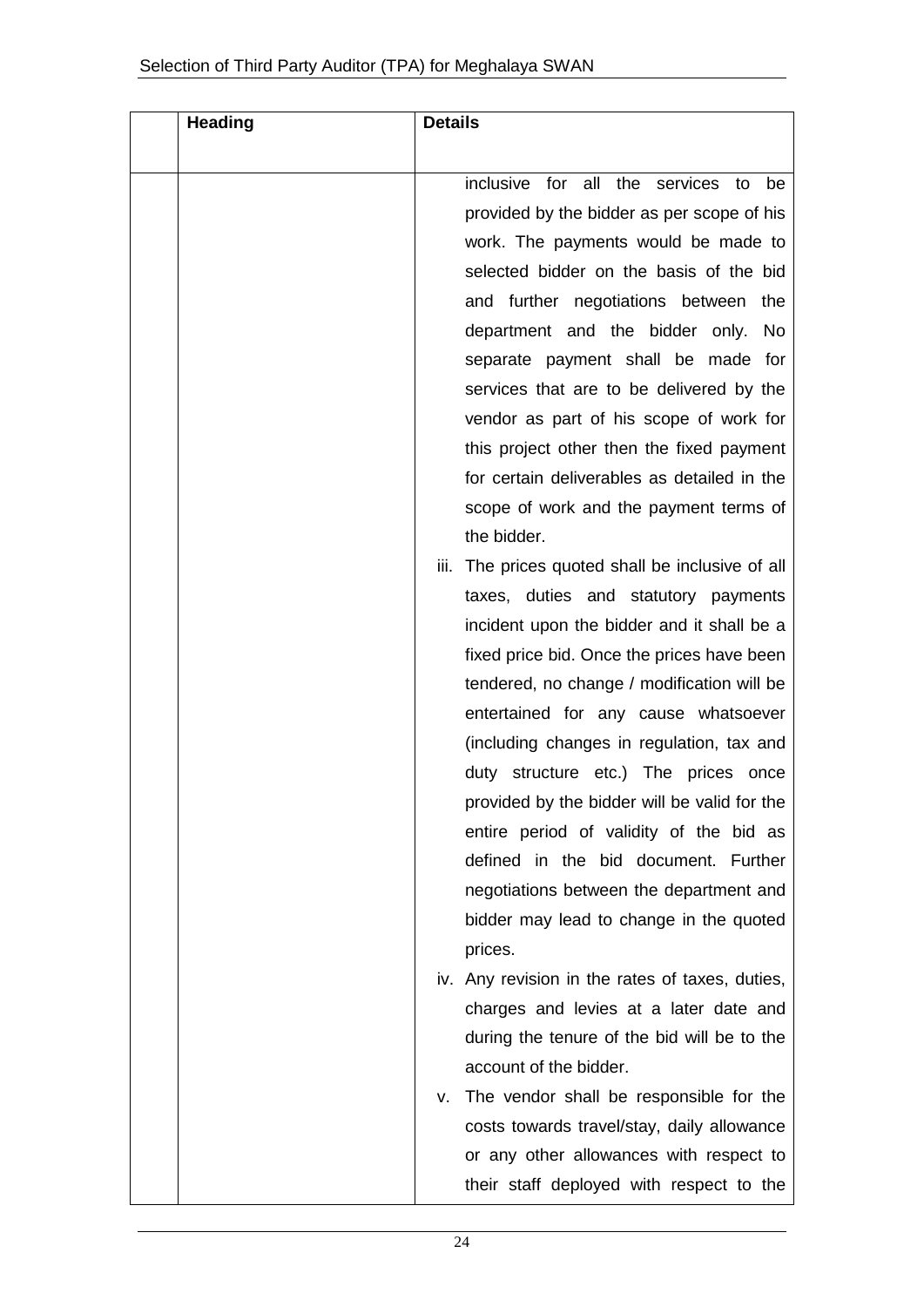| <b>Heading</b> | <b>Details</b>                                                          |
|----------------|-------------------------------------------------------------------------|
|                | execution of this project before or after the<br>award of the contract. |

#### *4.1 Bid Evaluation process and award of contract*

The Evaluation Committee(s) constituted by Government of State shall evaluate the bids submitted by the bidders for compliance.

The evaluation of the bids shall be carried out as detailed below:

1. **Preliminary evaluation**: The bid documentation furnished by the bidder shall be examined prima facie, to ensure that the bid has been properly sealed and signed and accompanied by relevant documents criteria (cover letter, EMD, authorization/Power of Attorney in favour of bid signatory, other requisite details like resource deployment plan and CVs etc.) to substantiate the compliance with the criteria as explained in this RFP.

Only the bids qualifying the Preliminary Evaluation would be considered for further evaluation.

1. **Technical evaluation** The evaluation committee shall evaluate the bids further (subsequent to qualification in preliminary evaluation), based on the documents submitted including the proposed approach and methodology, proposed timelines and proposed resources. Each bidder would be essentially required to make a presentation for the same to the evaluation committee.

The scoring pattern for the required presentation would be as per the following table:

| <b>Criteria</b>                                                         | <b>Marks</b> |
|-------------------------------------------------------------------------|--------------|
| A. Organizational Strength                                              | 55           |
| 1. IT Audit experience (Number of assignments /<br>profile of customer) | 10           |
| 2. SLA monitoring experience                                            | 10           |
| 3. Consultancy Projects in Meghalaya                                    | 15           |
| 4. SWAN related experience                                              | 10           |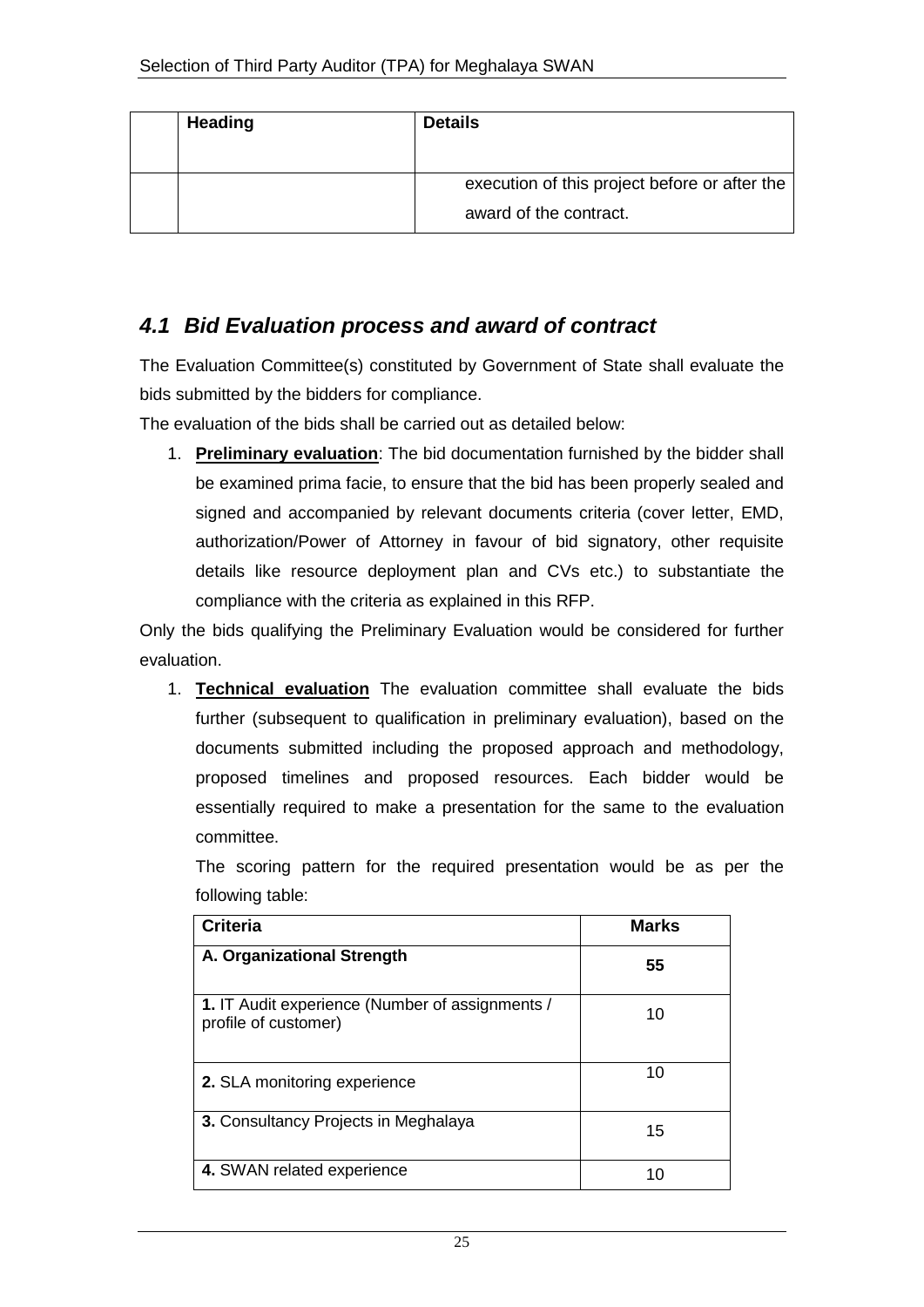| <b>Criteria</b>                                                                                         | <b>Marks</b> |
|---------------------------------------------------------------------------------------------------------|--------------|
|                                                                                                         |              |
| <b>5. a.</b> Certification of the bidder organization (like<br>CMMI level 3 and 5, ISO 9000 series etc) | 5            |
| <b>5.b.</b> Number of people with certifications like<br>(CISA, CISSP, CISM)                            | 5            |
| <b>B. Proposed Solution</b>                                                                             | 30           |
| 7. Understanding of SWAN and TPA requirements                                                           | 10           |
| 8. Detailed approach and methodology                                                                    | 10           |
| 9. Work Plan and Staffing Schedule                                                                      | 10           |
| <b>C. Team Strength</b>                                                                                 | 15           |
| 10. Project Manager                                                                                     | 5            |
| 11. IT Auditor                                                                                          | 5            |
| <b>12. Security specialist</b>                                                                          | 5            |
| <b>Total (Max) Score</b>                                                                                | 100          |

#### *Note:*

- *1. The bidder needs to score at least 70 marks out of 100 to qualify.*
- *2. Bidder has to submit the Certificates from the Clients for Project experience*
- 2. **Financial evaluation**: The financial evaluation shall be done based on the details submitted by the bidder as per the format provided in Annexure 3. The calculation for financial evaluation shall be for the entire duration of 5 years of the project.
- 3. **Award of Contract**: The methodology for award of contract is detailed in Annexure 4. The award of contract would be decided on the basis of
	- **a.** Weighted Score (15%) for the normalized score as per the marks awarded by DIT, GoI during empanelment process.
	- **b.** Weighted Score (15%) for the normalized score as per the marks obtained by the bidder in the technical evaluation at State level as per the table above.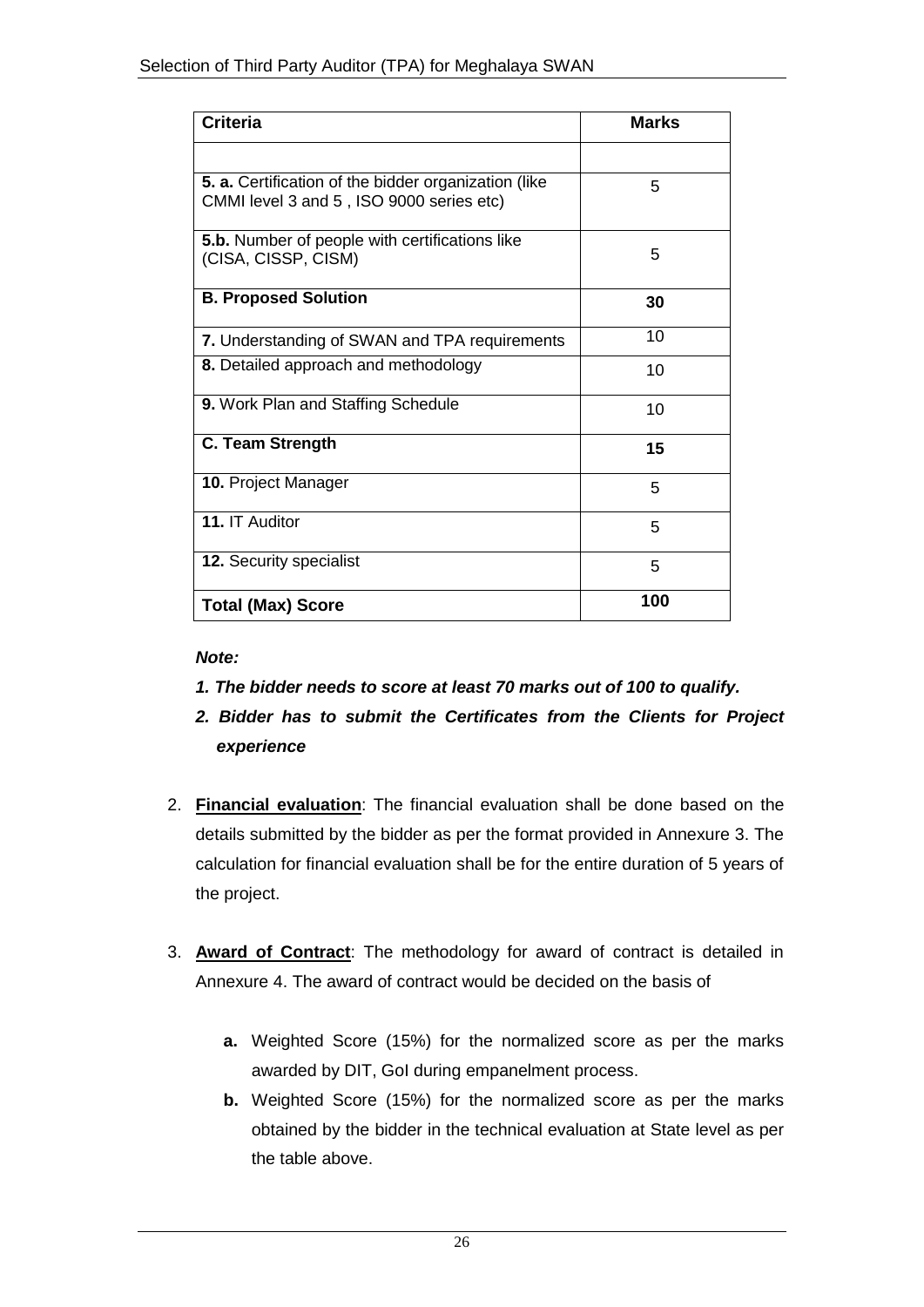**c.** Weighted Score (70%) for the normalized score as per the financial bids

After evaluation of all accepted proposals by the evaluation committee, the contract may be awarded to the most responsive bidder (having the highest overall score "S", as explained in Annexure 4) meeting all the requirements as per RFP.

- 4. **Notification of Award:** The acceptance of a tender, subject to contract, will be communicated in writing at the address supplied by the bidder in the bid document. Any change of address of the Bidder, should therefore be promptly notified to the State.
- 5. **Signing of contract:** The Most Responsive Bidder shall be required to enter into a contract, including any agreements reached during the negotiation process, if any with the Authorized Representative, Govt. of Meghalaya , within thirty (30) days of the award of the contract or within such extended period, as may be specified by the Authorized Representative, Govt. of Meghalaya. This contract shall be on the basis of this document, the Bid of the Bidder, the letter of intent and such other terms and conditions as may be determined by the Authorized Representative, Govt of Meghalaya to be necessary for the due performance of the work, as envisaged herein and in accordance with the Bid and the acceptance thereof.

#### **Note**:

1. Govt of Meghalaya reserves the right to accept or reject any Bid, and to annul the bidding process and reject all Bids at any time prior to award of Contract, without thereby incurring any liability to the affected Bidder or Bidders or any obligation to inform the affected Bidder or Bidders of the grounds for department's action.

2. **Failure to agree with the Terms & Conditions of the RFP/Contract:** Failure of the successful Bidder to agree with the Terms & Conditions of the RFP/Contract shall constitute sufficient grounds for the annulment of the award, in which event Govt of Meghalaya may make the award to the next Best Value Bidder or call for new Bids.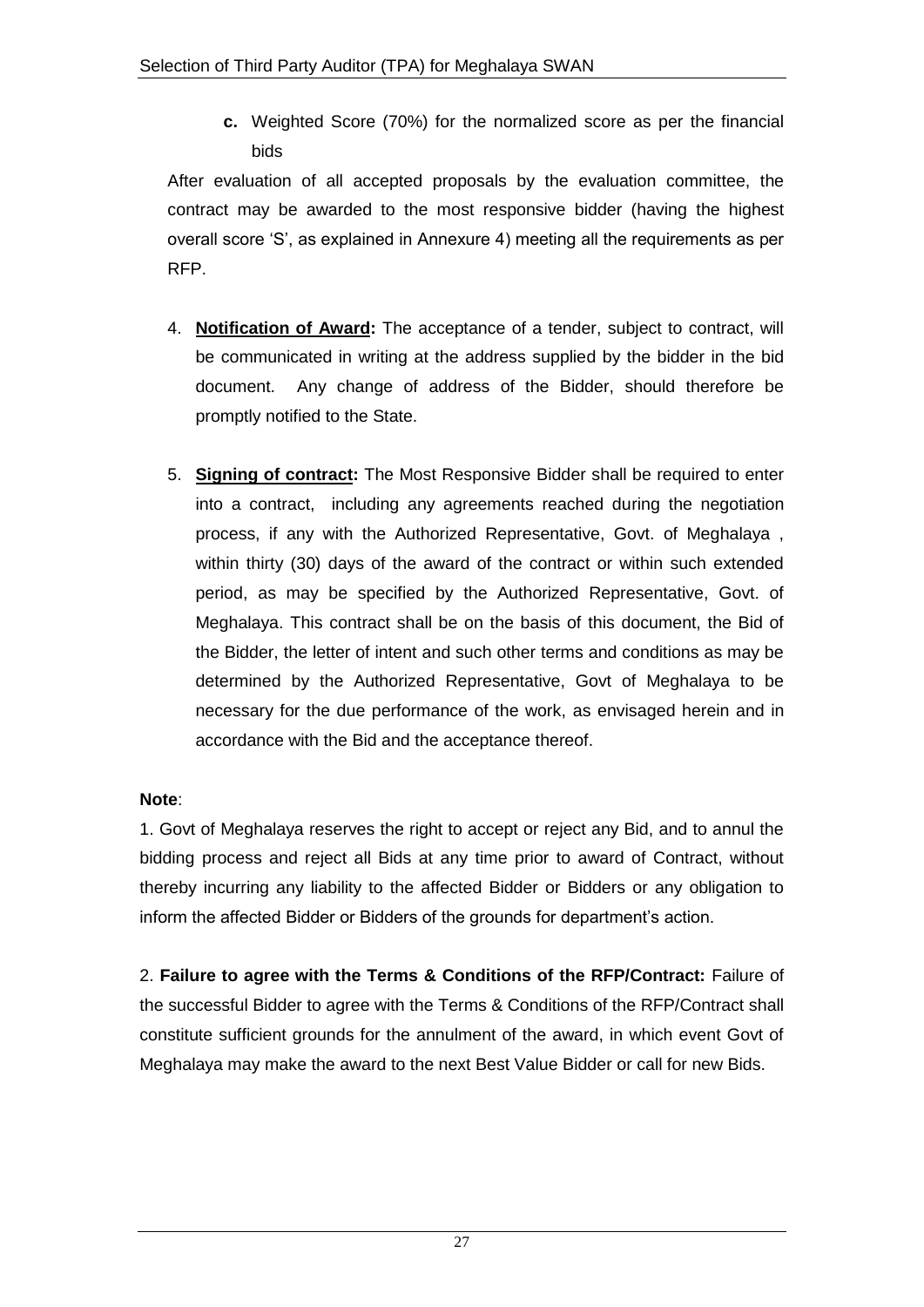# **5 General Terms and conditions**

The terms and conditions given in the RFP and subsequent corrigendum released by Department of Information Technology, Government of India for empanelment of consultants for Third Party Audit of SWAN shall apply. The main clauses are as follows:

# *5.1 One Proposal per Bidder*

Each bidder shall submit only one Proposal. The bidder who submits or participates in more than one Proposal will be disqualified.

## *5.2 Cost of Proposal*

The bidder shall bear all costs associated with the preparation and submission of its Proposal, including site visits, and the GoM will in no case be responsible or liable for those costs, regardless of the conduct or outcome of the proposal process.

## *5.3 Amendment of RFP Documents*

At any time prior to the deadline for submission of Proposal, the GoM may amend the RFP document by issuing suitable Addenda.

Any addenda thus issued shall be part of the RFP document, and shall be communicated in writing or by facsimile/email to all bidders. The bidder shall promptly acknowledge receipt of each Addendum by facsimile/email to the RFP issuing authority. Failure to acknowledge receipt of each Addendum shall be interpreted as receipt of the Addendum by the bidder and no claim will be entertained or accepted in this regard.

To give bidders reasonable time in which to take an Addendum into account in preparing their Proposals, the Department shall extend if necessary, the deadline for submission of Proposals.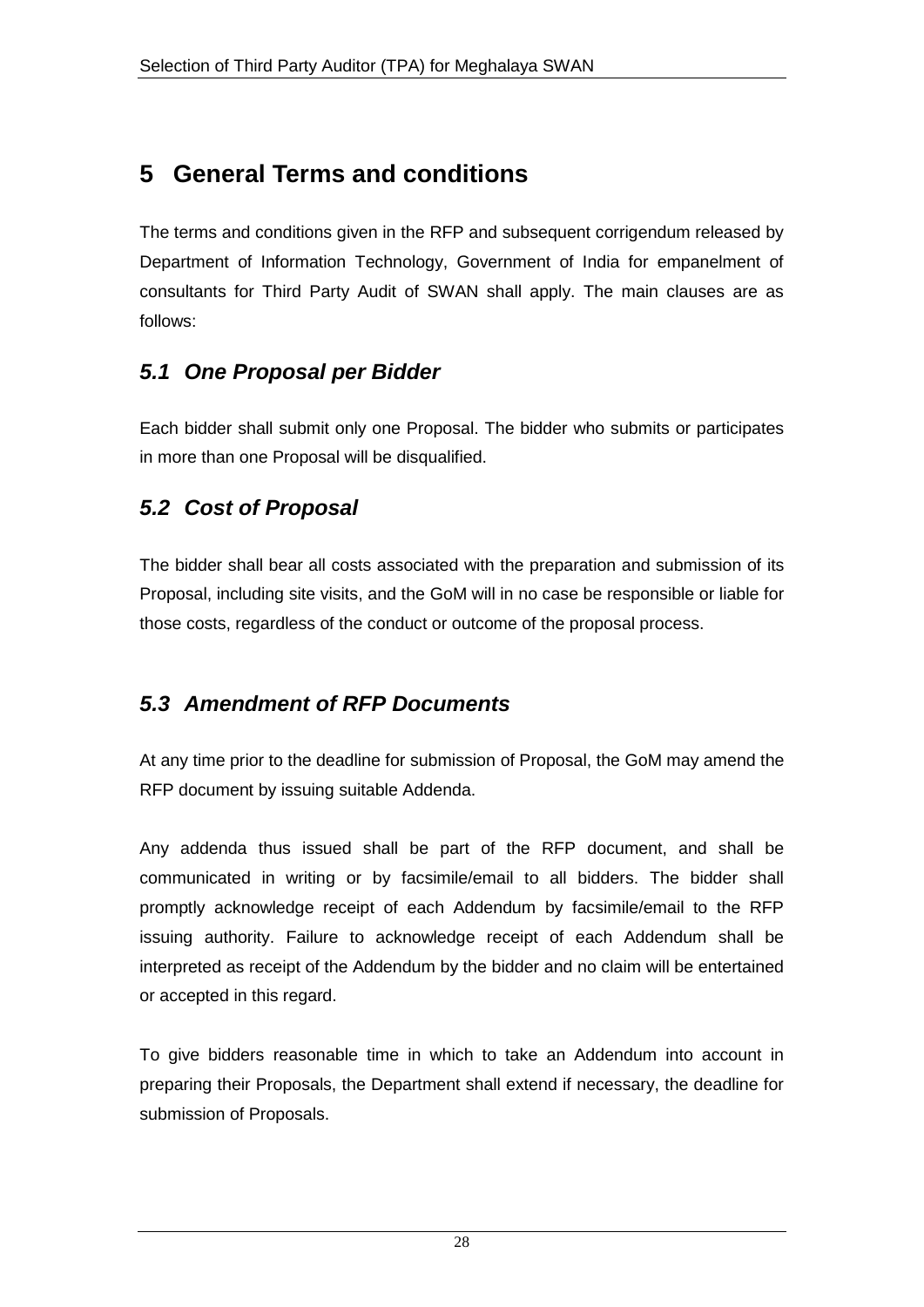## *5.4 Limits on Promotion*

The bidder will not make any reference to the department or this procurement or resulting contract in any literature, promotional material, brochures, sales presentation or the like without the express prior written consent of the authorized representative of GoM. The bidder shall not perform any kind of promotion, publicity or advertising etc. at the department field offices through any kinds of hoardings, banners or the like without the express prior written consent of the same.

#### *5.5 Use & Release of Bidder Submissions*

GoM is not liable for any cost incurred by the bidder in the preparation and production of the Proposal, the preparation or execution of any benchmark demonstrations, simulation or training service or for any work performed prior to the execution of a formal contract. All materials submitted become the property of the Go<state> and may be returned at his sole discretion. The content of each bidder"s Proposal will be held in strict confidence during the evaluation process, and details of the Proposals will not be discussed outside the evaluation process.

## *5.6 Deadline for submission of proposals*

Proposals must be received by the RFP issuing authority at the address specified in the RFP no later than the time and date stipulated in the RFP. The authorized authority may, in exceptional circumstances and at his discretion, extend the deadline for submission of Proposals by issuing an Addendum or by intimating all bidders who have been provided the Proposal Documents, in writing or by facsimile in accordance with the RFP requirements. In this case, all rights and obligations of the department and the bidders previously subject to the original deadline will thereafter be subject to the deadline as extended.

## *5.7 Late proposals*

Any Proposal received by the RFP issuing authority after the deadline for submission of Proposals prescribed in RFP will be summarily rejected and returned unopened to the bidder.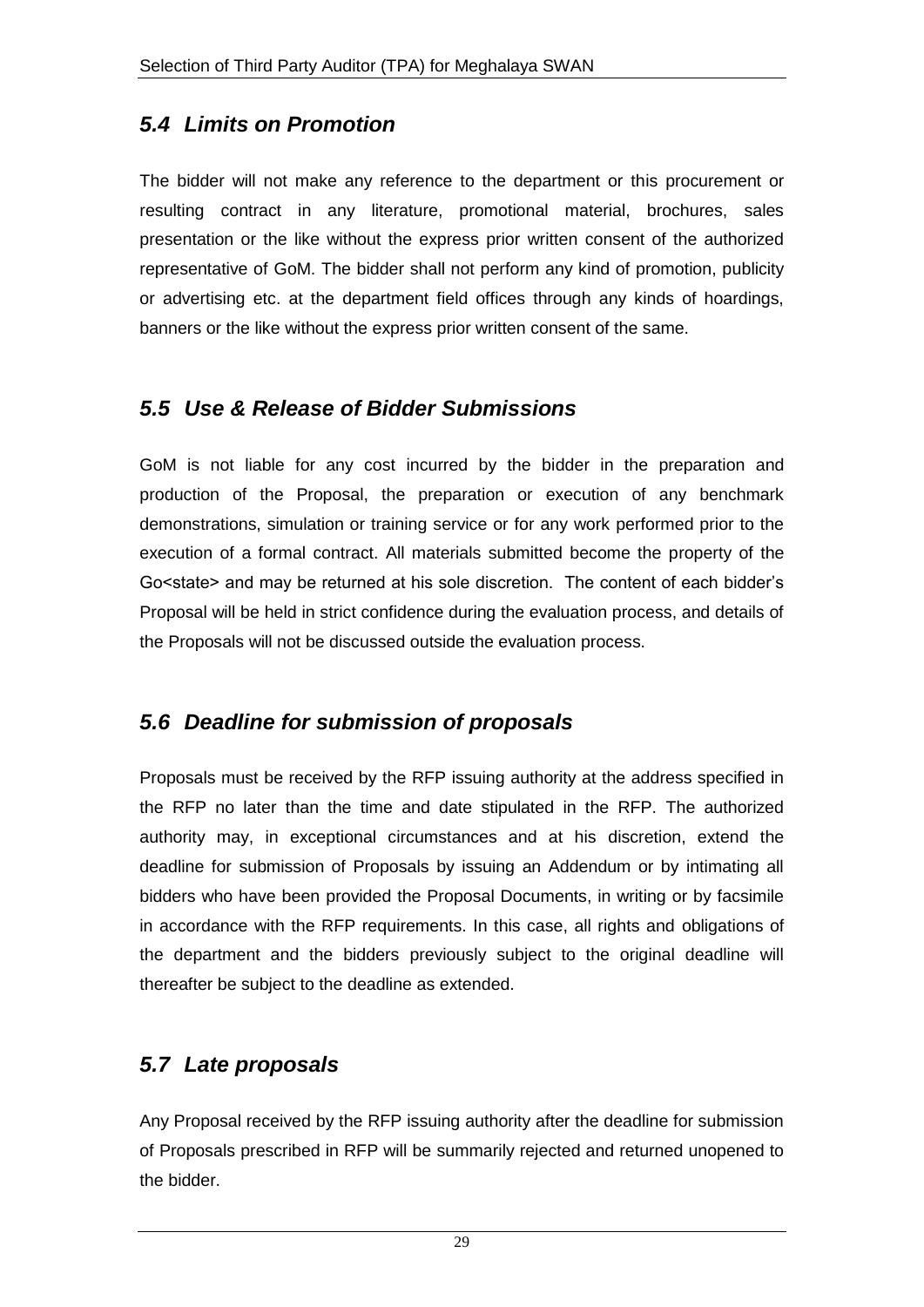# *5.8 Modification and withdrawal of bids*

- The bidder may modify or withdraw its Bid after the Bid's submission, provided that written notice of the modification or withdrawal is received by department prior to the deadline prescribed for submission of Bids.
- The bidder"s modification or withdrawal notice shall be prepared, sealed, marked and dispatched in accordance with the provisions of this Section. A withdrawal notice may also be sent by fax or email but should be followed by a duly signed confirmation copy not later than the deadline for submission of Bids.
- No Bid may be modified subsequent to the deadline for submission of Bids, without the explicit consent of the department in this regards. No Bid may be withdrawn in the interval between the deadline for submission of Bids and the expiration of the period of Bid validity specified by the Bidder on the Bid Form.

# *5.9 Process to Be Confidential*

Information relating to the examination, clarification, evaluation and comparison of Proposals, and recommendations for the award of the project shall not be disclosed to Bidders or any other persons not officially concerned with such process until the award to the successful Bidder has been announced.

## *5.10Correction of Errors*

Bidders are advised to exercise greatest care in entering the pricing figures. No excuse that mistakes have been made or requests for prices to be corrected will be entertained after the quotations are opened. All corrections, if any, should be initialed by the person signing the bid form before submission, failing which the figures for such items may not be considered.

Arithmetic errors in bids will be corrected as follows:

- Where there is a discrepancy between the amounts in figures and in words, the amount in words shall govern.
- Where there is a discrepancy between the unit rate and the line item total resulting from multiplying the unit rate by the quantity, the unit rate will govern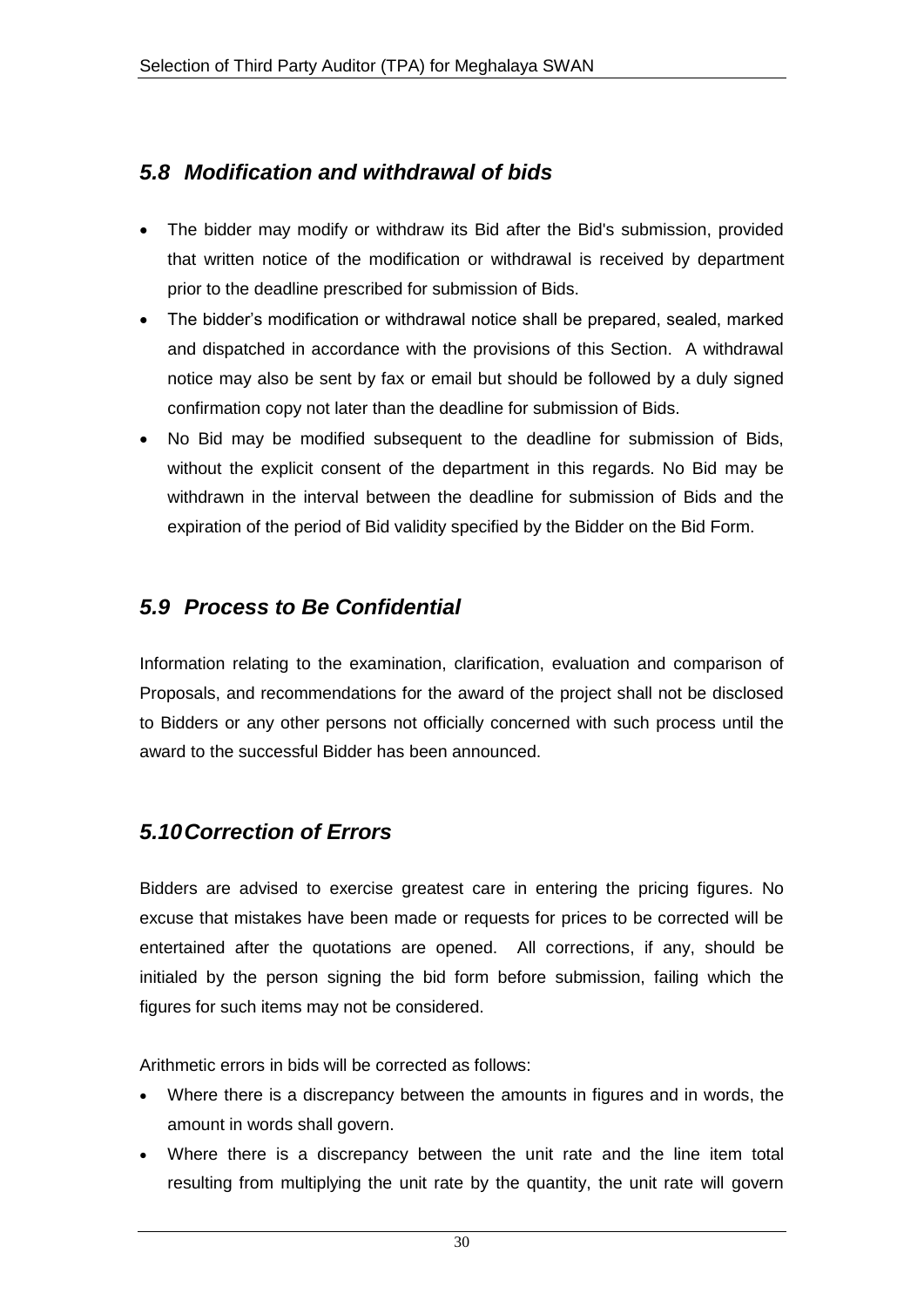unless, in the opinion of department, there is obviously a gross error such as a misplacement of a decimal point, in which case the line item total will govern.

• The amount stated in the tender form, adjusted in accordance with the above procedure, shall be considered as binding, unless it causes the overall tender price to rise, in which case the bid price shall govern.

### *5.11Contacting Department*

Any effort by bidders to influence the officials in the examination, evaluation, ranking of Proposals, and recommendation for award of Contract may result in the rejection of the Bidder"s Proposal. Queries, requests if any regarding the bid should be forwarded to the RFP issuing authority at the address specified in this RFP.

## *5.12Disqualification*

The bid is liable to be disqualified if:

- Not submitted in accordance with this RFP.
- During validity of the bid or its extended period, if any, the bidder increases his quoted prices without the consent of department to change the bid quote.
- The bidder puts his own conditions with the bid.
- Bid received in incomplete form or not accompanied by EMD.
- Bid received after due date and time.
- Bid not accompanied by all requisite documents.
- Awardee of the contract qualifies the letter of acceptance of the contract with his conditions.
- Bidder fails to enter into a contract within 30 working days of the date of notice of the award of tender or within such extended period, as may be specified by an authorized representative.

## *5.13Performance Bank Guarantee*

1. The successful bidder shall at his own expense deposit with GoM, within thirty (30) working days of the date of notice of award of the contract or prior to signing of the contract whichever is earlier, an unconditional and irrevocable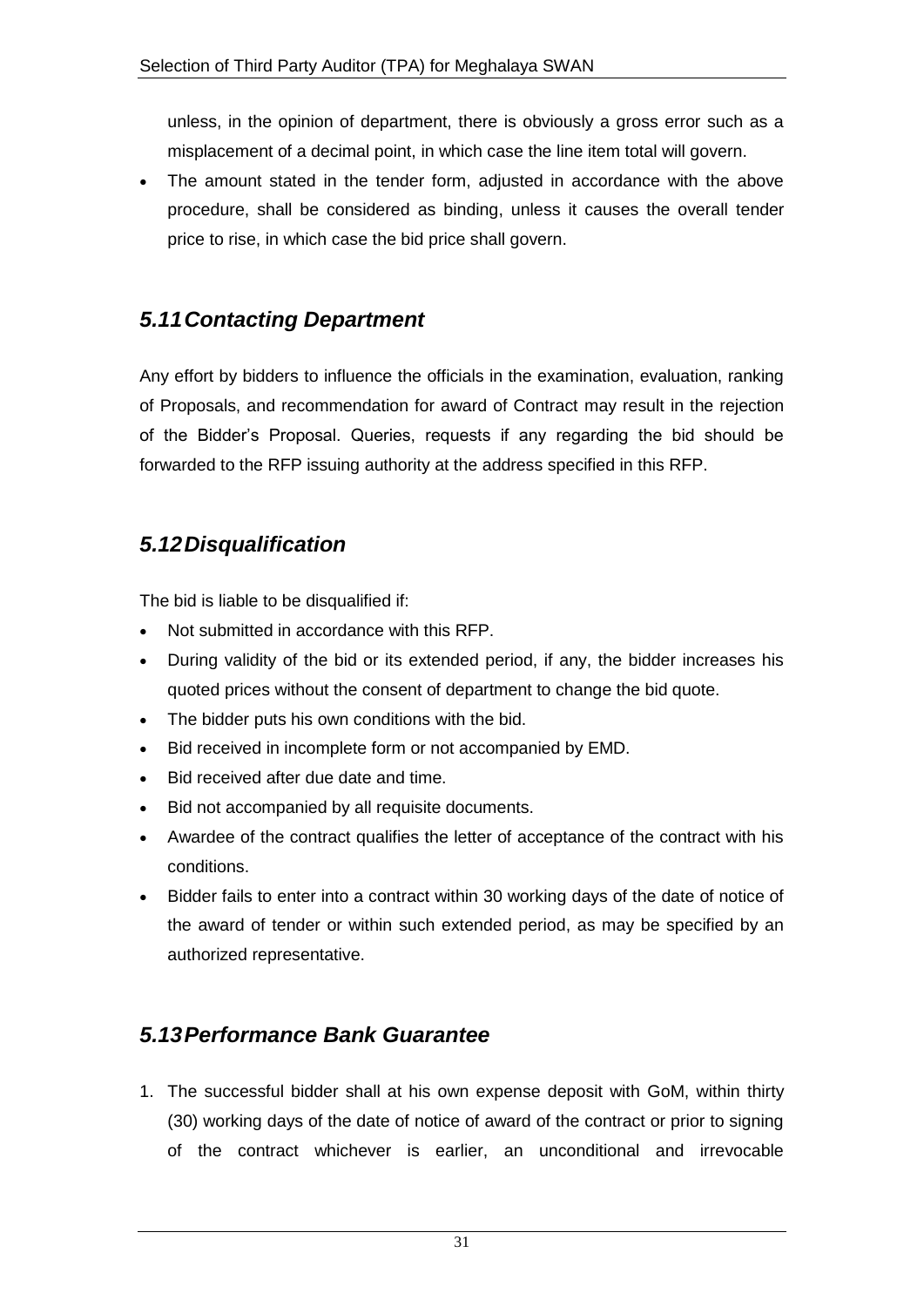Performance Bank Guarantee (PBG) from a Nationalized bank payable on demand, for the due performance and fulfillment of the contract by the bidder.

- 2. The performance guarantee shall be denominated in the currency of the Contract and shall be by bank guarantee.
- 3. This Performance Bank Guarantee will be for an amount of 10**%** of the project fees. All charges whatsoever such as premium; commission etc. with respect to the Performance Bank Guarantee shall be borne by the bidder.
- 4. The performance bank guarantee shall be valid till the end of six months after the period of end of contract. Subject to the terms and conditions in the Performance Bank Guarantee, at the end of six months after the "Transfer", the Performance Bank Guarantee will lapse automatically.
- 5. The PBG may be for the whole term of the project (plus six months) or the contract period, whichever is longer
- 6. The Performance Bank Guarantee may be discharged / returned by GoM upon being satisfied that there has been due performance of the obligations of the Bidder under the contract. However, no interest shall be payable on the Performance Bank Guarantee.
- 7. In the event of the bidder being unable to service the contract for whatever reason, GoM would evoke the PBG. The department shall notify the Bidder in writing of the exercise of its right to receive such compensation within 14 days, indicating the contractual obligation(s) for which the Bidder is in default.
- 8. The department shall also be entitled to make recoveries from the Bidder bills , PBG or any other payment due, in case of any error/ omission on bidder"s part

## *5.14Liquidated Damages*

- In the event Bidder fails to provide the Services in accordance with the Service Standard, Bidder shall be liable for penalty as per the terms and conditions of Service Level Agreements (SLAs) to be agreed between the operator and the administration of GoM.
- Department is entitled to withhold (deduct) from the payment due or the Performance Bank Guarantee the liquidated damages that have become due.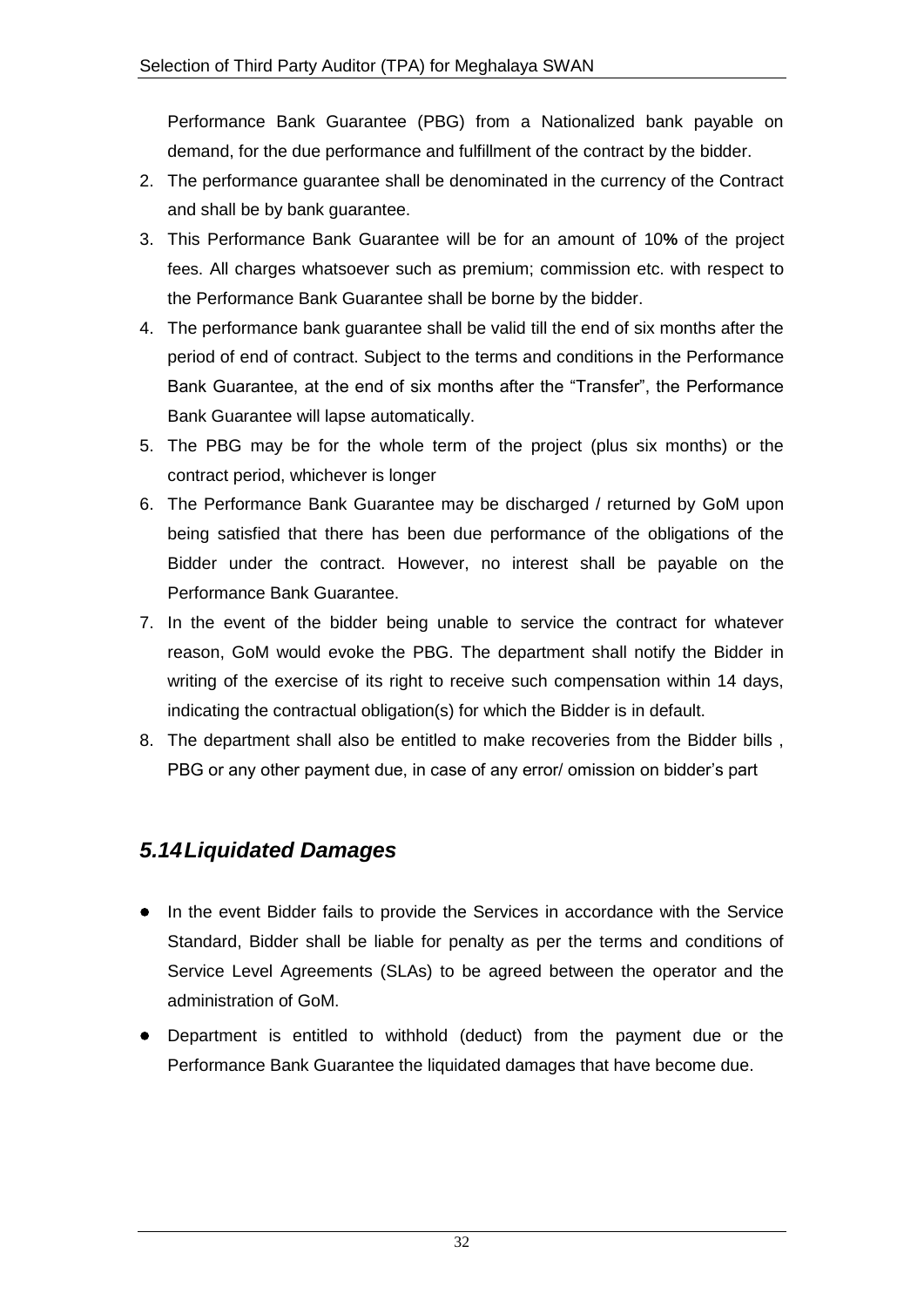# *5.15Termination of Contract*

#### **1. Termination for default**

GoM, without prejudice to any other remedy for breach of Contract or non compliance with service levels, by written notice of default sent to the Bidder, may terminate the Contract fully or in part:

- If the selected Bidder/ fails to deliver any or all Contracted services as per service standards specified in the Contract or
- If the selected Bidder/ fails to perform any other obligation(s) under the Contract as per the contract timeline and for the period of contract, or
- If the Bidder/ selected Bidder has engaged in corrupt or fraudulent practices in competing for or in executing the Contract

In the event GoM terminates the Contract in whole or in part, GoM may procure, upon such terms and in such manner as it deems appropriate, services similar to those undelivered, and the selected Bidder shall be liable to GoM for any excess costs for such similar services. However, the Bidder may continue performance of the Contract to the extent not terminated. GoM would not be liable to pay any damages to the selected Bidder in cases comprising Termination for default.

#### **2. Termination for insolvency**

GoM may at any time terminate the Contract by giving written notice to the selected Bidder/ if the selected Bidder/ becomes bankrupt or otherwise insolvent. In this event, termination will be without compensation to the selected Bidder, provided that such termination will not prejudice or affect any right of action or remedy which has accrued or will accrue thereafter to the GoM.

#### **3. Termination for Convenience**

GoM, by written notice sent to the vendor, may terminate the Contract, in whole or in part, at any time for its convenience. The notice of termination shall specify that termination is for its convenience. In case of termination for convenience, GoM would pay to the bidder cost of services provided till the date of the termination. The PBG in such a case would be refunded to the successful bidder.

#### **4. Force Majeure**

 The successful Bidder shall not be liable for forfeiture of its Performance bank guarantee, Liquidated Damages, or termination for default if and to the extent that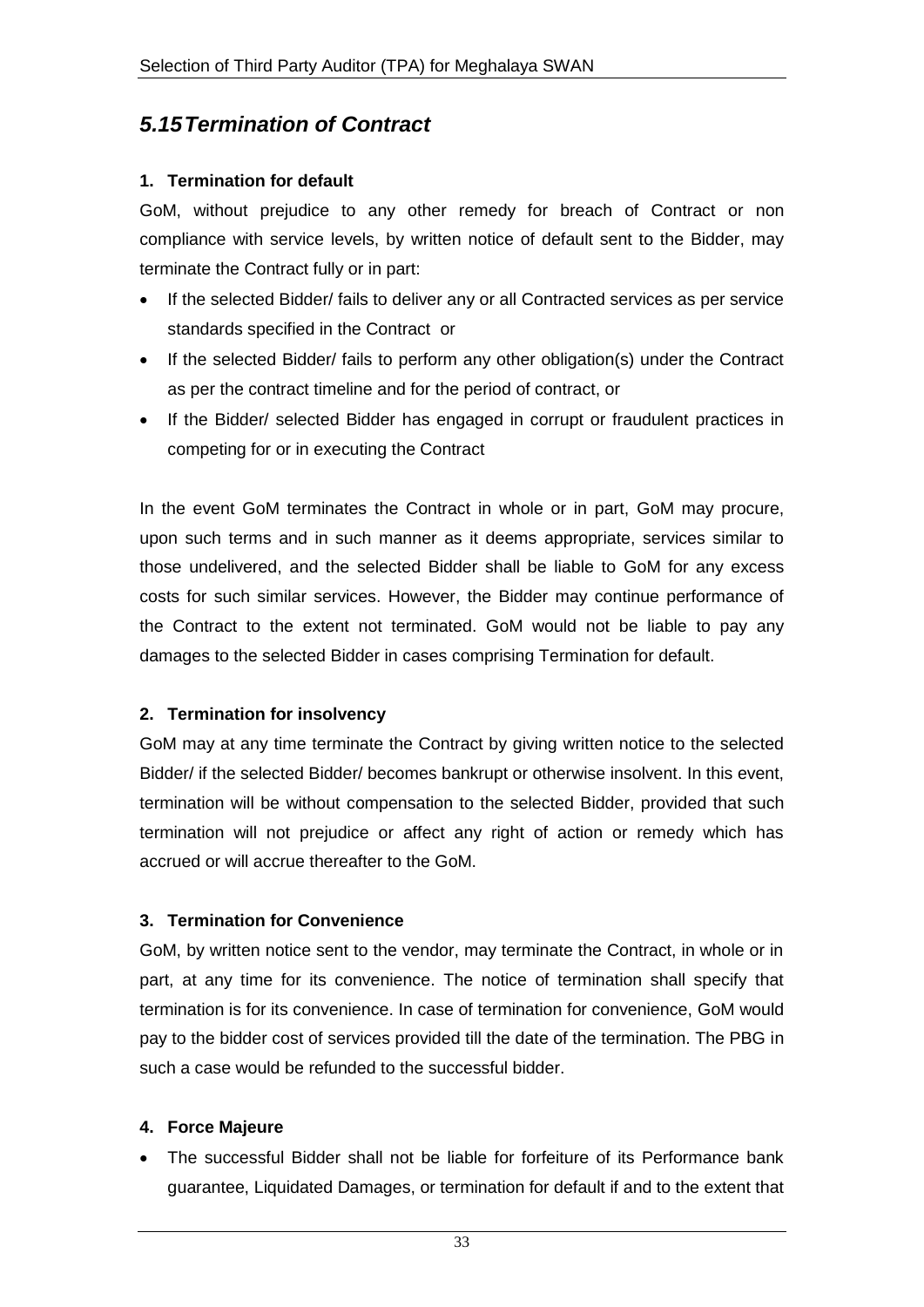its delay in performance or other failure to perform its obligations under the Contract is the result of an event of Force Majeure.

- For purposes of this clause, "Force Majeure" means an event beyond the control of the Bidder and not involving the successful Bidder fault or negligence, and not foreseeable. Such events may include, but are not restricted to, acts of the GoM in its sovereign capacity, wars or revolutions, fires, floods, epidemics, quarantine restrictions and freight embargoes.
- If a Force Majeure situation arises, the Bidder shall promptly notify the authorized representative of GoM in writing of such condition and the cause thereof. Unless otherwise directed by the authorized representative of GoM in writing, the Bidder shall continue to perform its obligations under the Contract as far as is reasonably practical, and shall seek all reasonable alternative means for performance not prevented by the Force Majeure event.

## *5.16Exit Management*

#### **1. Purpose**

- 1. This clause sets out the provisions which will apply on expiry or termination of the contract.
- 2. In the case of termination of contract due to illegality, GoM will decide at that time whether, and if so during what period, the provisions of this clause shall apply.
- 3. The Parties shall ensure that their respective associated entities, authorized representative of or its nominated agencies and the vendor, carry out their respective obligations set out in this Exit Management Clause.

#### **2. Cooperation and Provision of Information**

During the exit management period:

- 1. The vendor will allow GoM or its nominated agencies access to information reasonably required to define the then current mode of operation associated with the provision of the services to enable it to assess the existing services being delivered;
- 2. Promptly on reasonable request by the GoM or its nominated agencies, the GoM shall provide access to and copies of all information held or controlled by it which have prepared or maintained in accordance with the contract. GoM or its nominated agencies shall be entitled to copy all such information. Such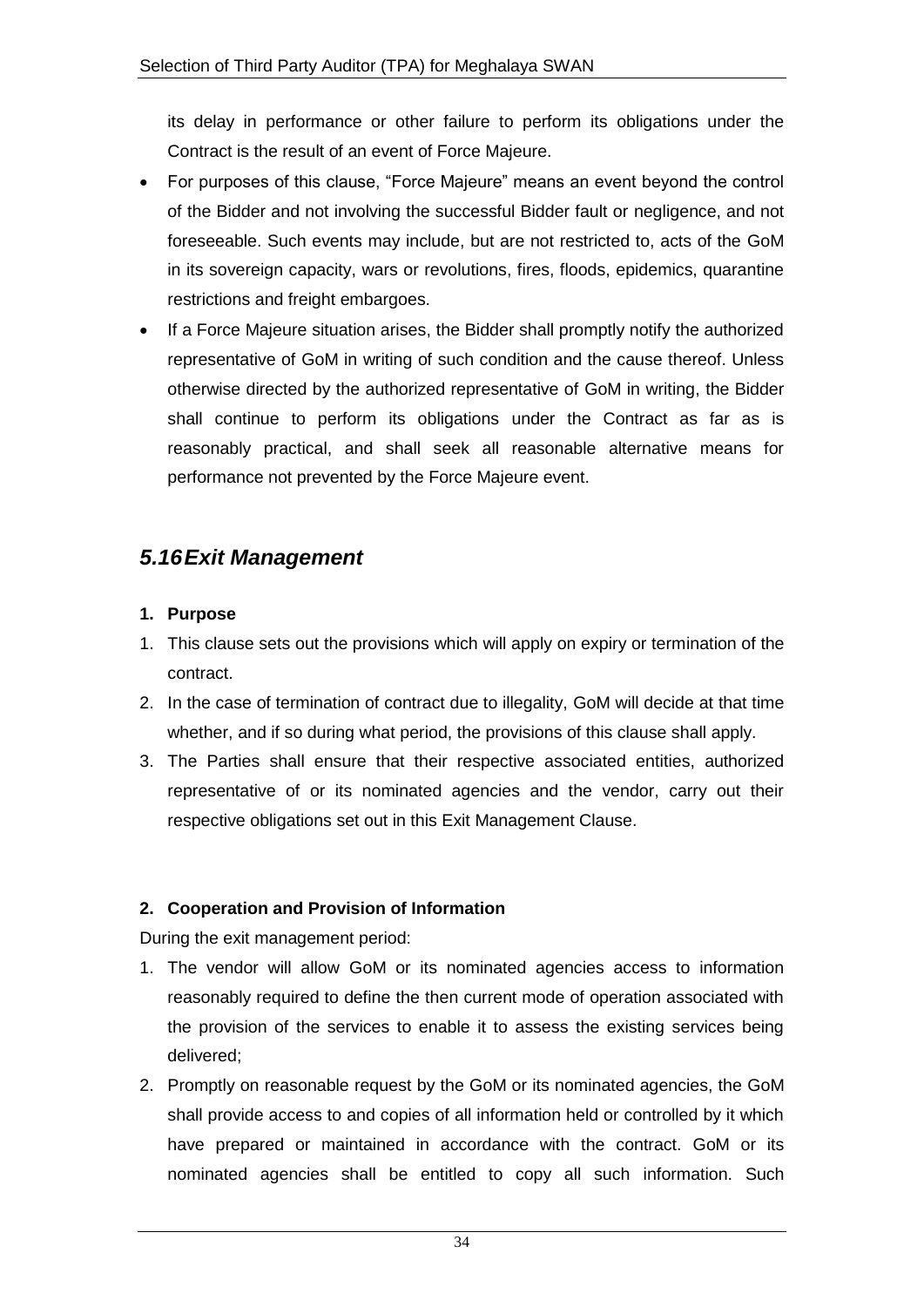information shall include details pertaining to the services rendered and other performance data. The vendor shall permit the department or its nominated agencies and/or any Replacement vendor to have reasonable access to its employees and facilities as reasonably required to understand the methods of delivery of the services employed by the vendor and to assist appropriate knowledge transfer.

#### **3. Confidential Information, Security and Data**

- 1. The vendor will promptly on the commencement of the exit management period supply to the GoM or its nominated agencies the following:
	- a. Information relating to the current services rendered and customer satisfaction surveys and performance data relating to the performance in relation to the services; and
	- b. Documentation relating to Intellectual Property Rights; and
	- c. GoM data and confidential information; and
	- d. All current and updated departmental data as is reasonably required for purposes of the GoM or its nominated agencies transitioning the services to its Replacement vendor in a readily available format; and
	- e. All other information (including but not limited to documents, records and agreements) relating to the services reasonably necessary to enable GoM or its nominated agencies, or its Replacement vendor to carry out due diligence in order to transition the provision of the Services to the GoM or its nominated agencies, or its Replacement Operator (as the case may be).
- 2. Before the expiry of the exit management period, the Vendor shall deliver to the department or its nominated agencies all new or up-dated materials from the categories set out in point (1) above, and shall not retain any copies thereof, except that the Vendor shall be permitted to retain one copy of such materials for archival purposes only.
- 3. Before the expiry of the exit management period, unless otherwise provided under the contract, GoM or its nominated agencies shall deliver to the Vendor all forms of Vendor confidential information which is in the possession or control of GoM or its nominated agencies or its users

#### **4. Employees**

1. Promptly on reasonable request at any time during the exit management period, the Vendor shall, subject to applicable laws, restraints and regulations (including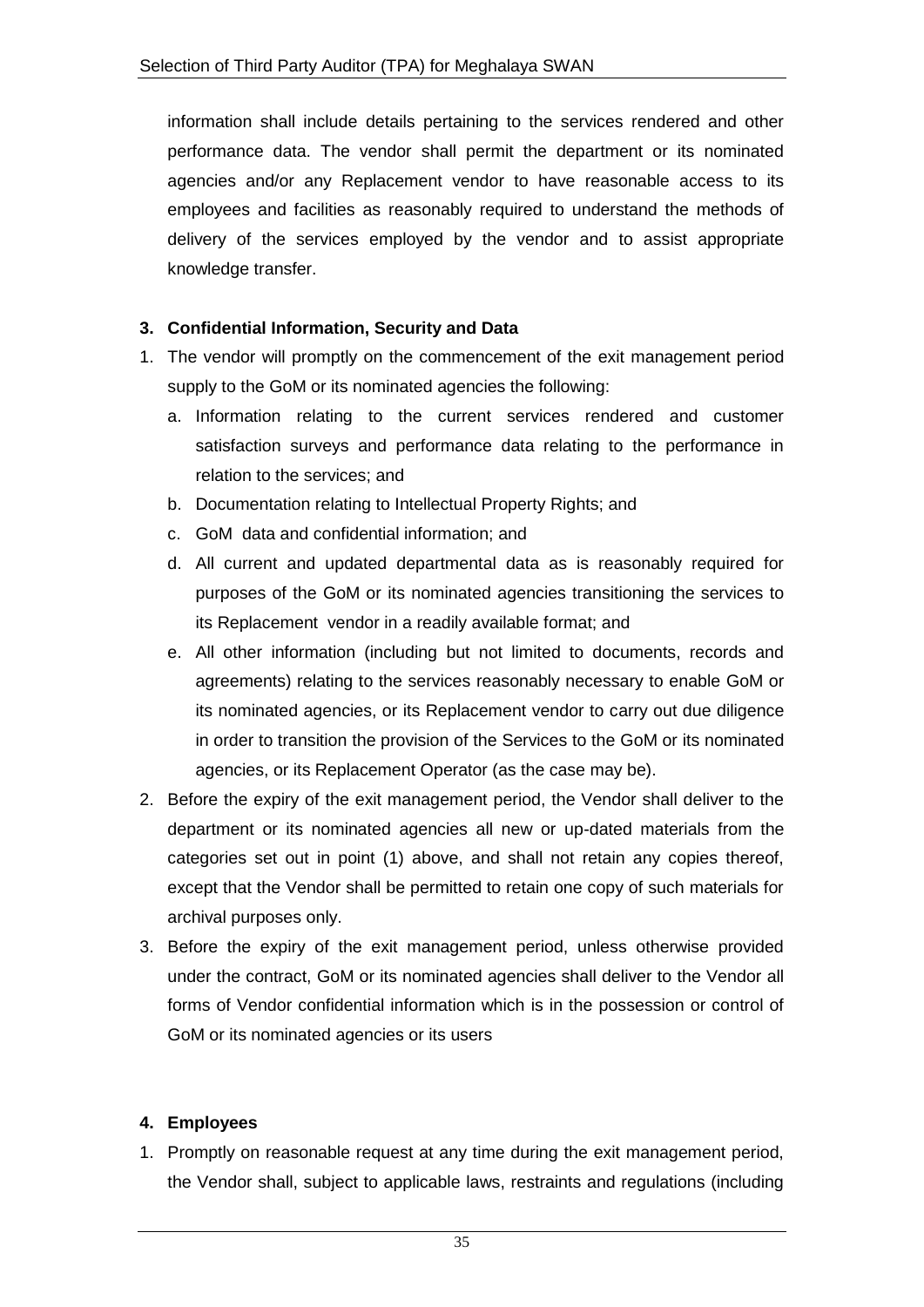in particular those relating to privacy) provide to department or its nominated agencies a list of all employees (with job titles) of the Vendor dedicated to providing the services at the commencement of the exit management period;

- 2. Where any national, regional law or regulation relating to the mandatory or automatic transfer of the contracts of employment from the Vendor to the department or its nominees, or a Replacement Vendor ("Transfer Regulation") applies to any or all of the employees of the Vendor, then the Parties shall comply with their respective obligations under such Transfer Regulations.
- 3. To the extent that any Transfer Regulation does not apply to any employee of the Vendor, the department or its nominated agencies, or its Replacement Vendor may make an offer of employment or contract for services to such employee of the Vendor and the Vendor shall not enforce or impose any contractual provision that would prevent any such employee from being hired by the department or its nominated agencies or any Replacement Vendor

#### **5. Transfer of certain agreements**

1. On request by GoM or its nominated agencies, the Vendor shall effect such assignments, transfers, innovations, licences and sub-licenses as GoM may require in favor of GoM or its nominated agencies, or its Replacement Vendor in relation to any equipment lease, maintenance or service provision agreement between Vendor and third party lessors, vendors, or Vendor, and which are related to the services and reasonably necessary for the carrying out of replacement services.

#### **6. Right of Access to Premises**

- 1. At any time during the exit management period, where Assets are located at the Vendor's premises in relations to this project, the Vendor will be obliged to give reasonable rights of access to (or, in the case of Assets located on a third party's premises, procure reasonable rights of access to) GoM or its nominated agencies, and/or any Replacement Vendor in order to inventory the assets or Assets.
- 2. The Vendor shall also give GoM or its nominated agencies, or any Replacement Vendor right of reasonable access to the Vendor's premises and shall procure the department or its nominated agencies and any Replacement Vendor rights of access to relevant third party premises during the exit management period and for such period of time following termination or expiry of the contract as is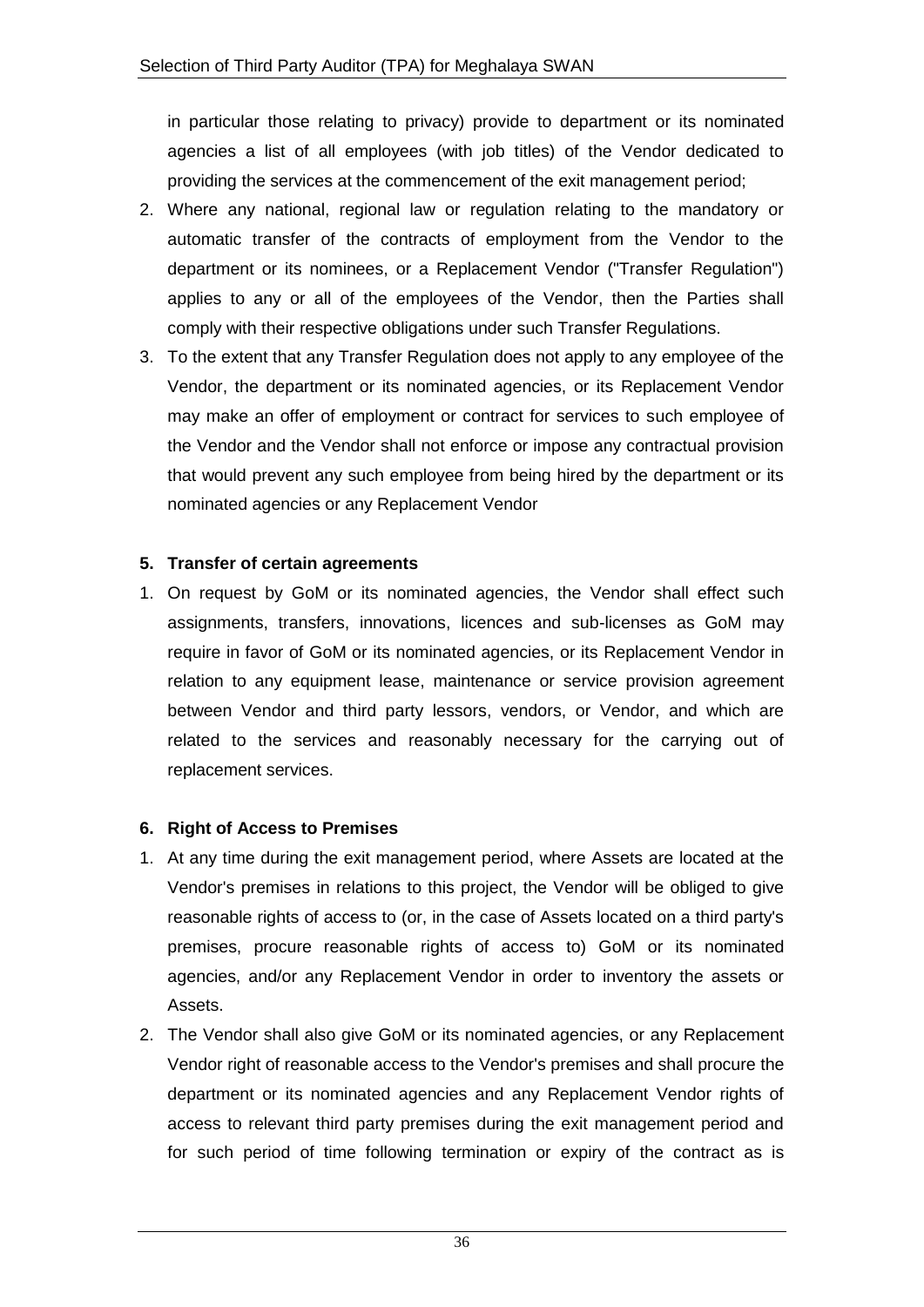reasonably necessary to migrate the services to Go<state> or its nominated agencies, or a Replacement Vendor.

#### **7. General Obligations of the Vendor**

- 1. The Vendor shall provide all such information as may reasonably be necessary to effect as seamless handover as practicable in the circumstances to Go<state> or its nominated agencies or its replacement Vendor and which the Vendor has in its possession or control at any time during the exit management period.
- 2. For the purposes of this Clause, anything in the possession or control of any Vendor or associated entity is deemed to be in the possession or control of the Vendor.
- 3. The Vendor shall commit adequate resources to comply with its obligations under this Exit Management Clause.

#### **8. Exit Management Plan**

- 1. The Vendor shall provide to GoM or its nominated agencies with a recommended exit management plan ("Exit Management Plan") which shall deal with at least the following aspects of exit management in relation to the contract as a whole and in relation to the Project Implementation, the Operation and Management SLA and scope of work.
	- a. A detailed programme of the transfer process that could be used in conjunction with a Replacement Vendor including details of the means to be used to ensure continuing provision of the services throughout the transfer process or until the cessation of the services and of the management structure to be used during the transfer; and
	- b. Plans for communication with such of the Vendor's staff, suppliers, customers and any related third party as are necessary to avoid any material detrimental impact on department's operations as a result of undertaking the transfer; and
	- c. If applicable, proposed arrangements for the segregation of the Vendor's networks from the networks employed by GoM or its nominated agencies and identification of specific security tasks necessary at termination; and
	- d. Plans for provision of contingent support to the Department or its nominated agencies, and Replacement Vendor for a reasonable period after transfer for the purposes of providing service for replacing the Services.
- 2. The Vendor shall re-draft the Exit Management Plan annually thereafter to ensure that it is kept relevant and up to date.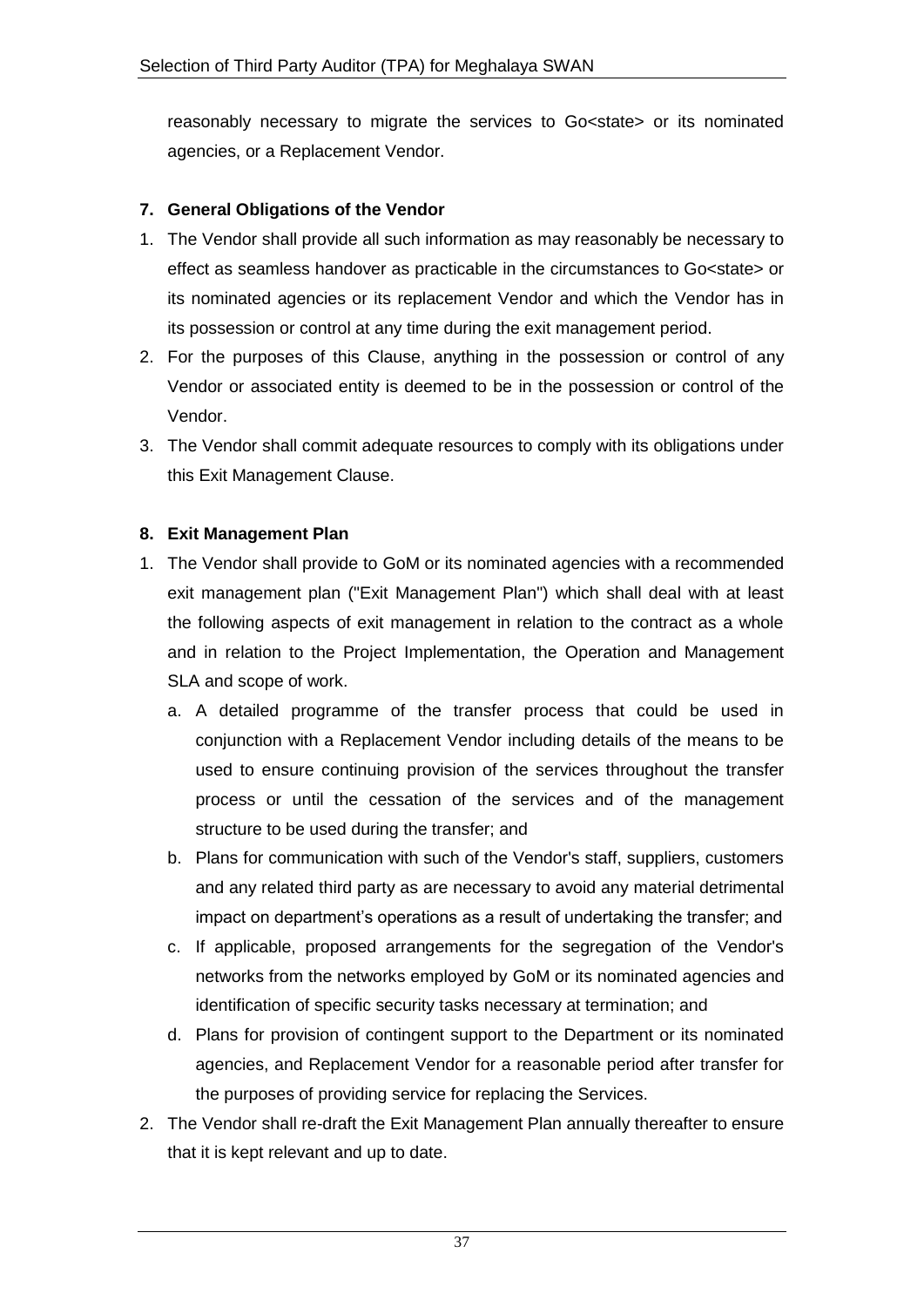- 3. Each Exit Management Plan shall be presented by the Vendor to and approved by GoM or its nominated agencies.
- 4. In the event of termination or expiry of the contract each Party shall comply with the Exit Management Plan.
- 5. During the exit management period, the Vendor shall use its best efforts to deliver the services.
- 6. Payments during the Exit Management period shall be made in accordance with the Terms of Payment Clause.
- 7. This Exit Management plan shall be furnished in writing to the Go<state> or its nominated agencies within 90 days from the Effective Date of the contract.

# *5.17Confidentiality*

The Bidder shall not use or disclose to any third party, except for the purpose of the observance of these terms and Conditions any confidential information of the GoM.

# *5.18Responsibility for safe custody and integrity of data*

- The Bidder shall not, without prior written consent from GoM, disclose the Contract, or any provision thereof, or any specification, plan, drawing, pattern, sample or information furnished by or on behalf of the department in connection therewith, to any person other than a person employed by the Bidder in the performance of the Contract. Disclosure to any such employed person shall be made in confidence and shall extend only so far, as may be necessary for purposes of such performance.
- The Bidder shall not, without prior written consent of department, make use of any document or information made available for the project, except for purposes of performing the Contract.
- All project related documents issued by department, other than the Contract itself, shall remain the property of the department and shall be returned (in all copies) to department on completion of the Bidder"s performance under the Contract if so required by the department.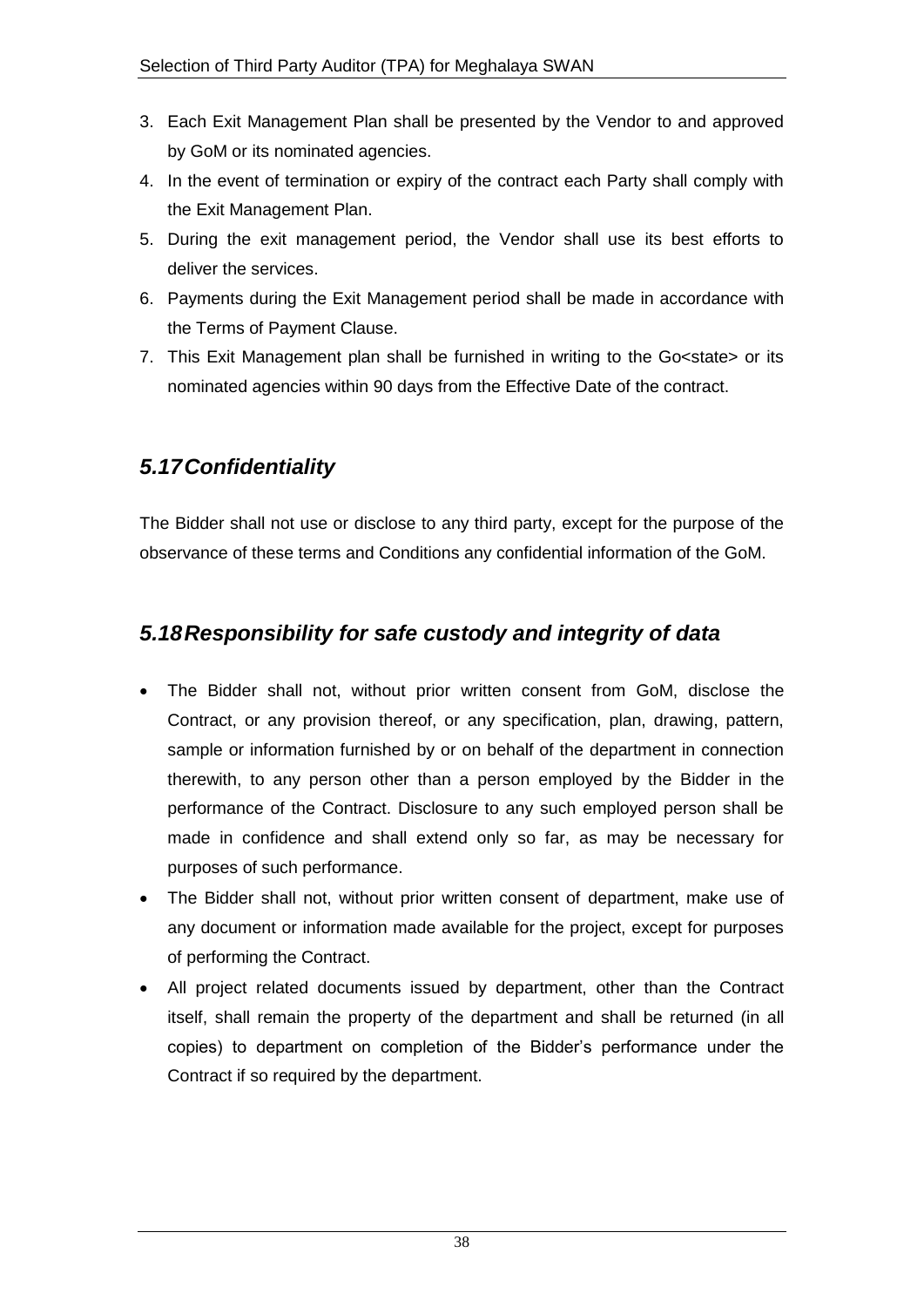## *5.19Contract amendment*

No variation in or modification of the terms of the Contract shall be made except by written amendment signed by the parties.

# *5.20Resolution of disputes*

- GoM and the selected Bidder shall make every effort to resolve amicably by direct informal negotiation any disagreement or dispute arising between them under or in connection with the Contract.
- If, after thirty (30) days from the commencement of such informal negotiations, the Department and the selected Bidder have been unable to amicably resolve dispute, either party may require that the dispute be referred for resolution to the formal mechanisms, which may include, but are not restricted to, conciliation mediated by a third party acceptable to both, or in accordance with the Arbitration and Conciliation Act, 1996. In case of non agreement on the third party arbitrator, appointed by MITS would be the sole arbitrator. All Arbitration proceedings shall be held at Shillong and the language of the arbitration proceedings and that of all documents and communications between the parties shall be in English
- In case the issues are not resolved in the arbitration proceedings then any further legal action by the parties shall be restricted to the jurisdiction of the Court in Shillong.

## *5.21Insurance Requirement*

Vendor shall maintain standard forms of comprehensive insurance including liability insurance, system and facility insurance and any other insurance for the personnel, assets, data, software, etc. and submit the list of all the insured items to GoM prior to the start of operations. Vendor shall take and keep effective all the insurances during the period of the Contract.

#### *5.22 Notices*

Any notice given by one party to the other pursuant to this Contract shall be sent to the other party in writing or facsimile or email and confirmed in writing to the party"s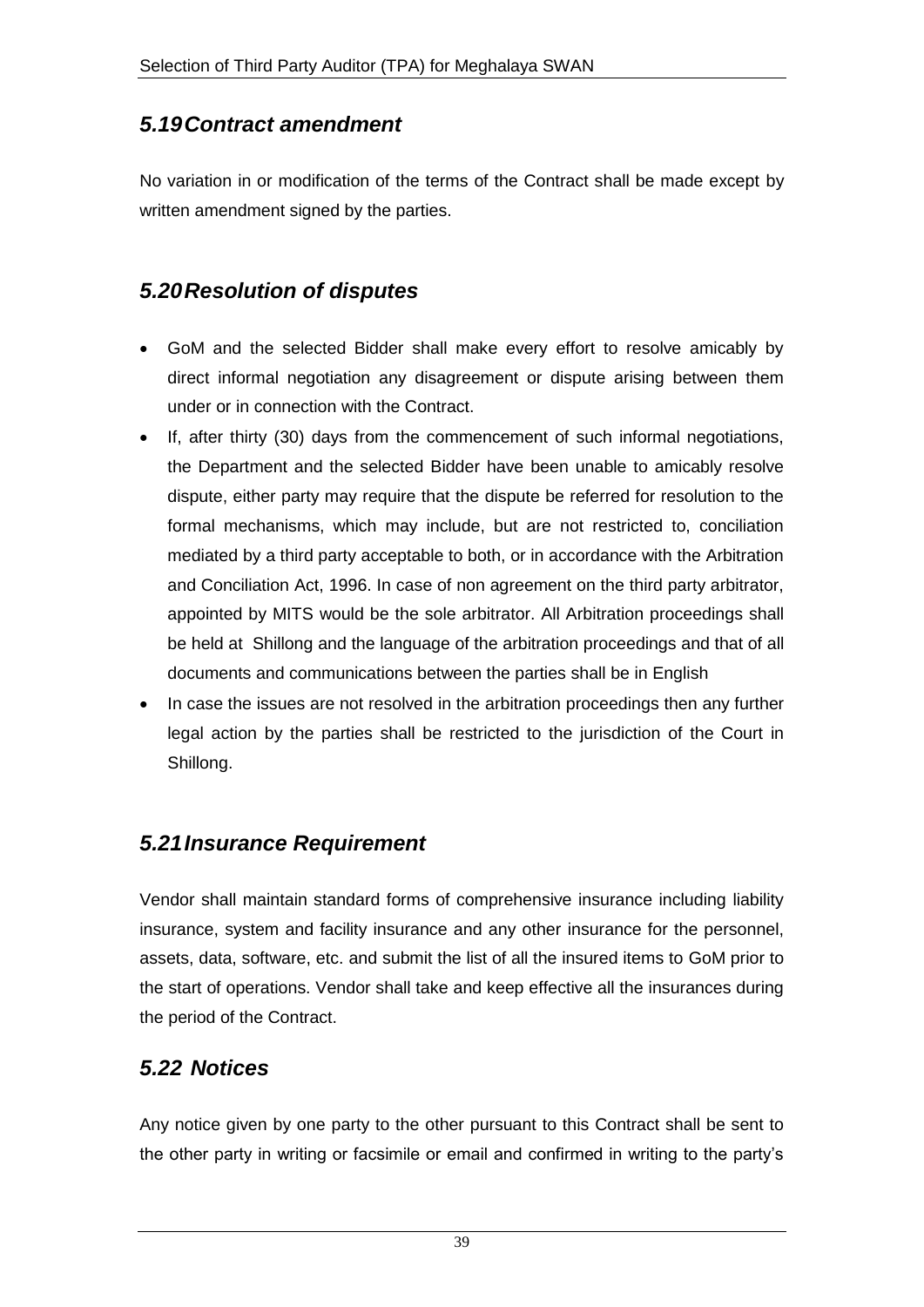address. A notice shall be effective from the date when delivered, tendered or affixed on notice board whichever is earlier.

## *5.23Interpretation of Clauses*

In case of any ambiguity in the interpretation of any of the clauses in the bid document, MITS"s interpretation of the clauses shall be final and binding on all parties.

# *5.24Third Party Claims*

The vendor shall indemnify GoM against all third-party claims of infringement of patent, trademark or industrial design rights arising from use of the Goods or any part thereof in reference to this project in India.

# *5.25Payment Terms*

The payment to the selected TPA shall be processed on quarterly basis on submission of report and fulfillment of other contractual obligations.

| Sr. No. | <b>Activity</b>                     | Percentage of amount to be |  |
|---------|-------------------------------------|----------------------------|--|
|         |                                     | released                   |  |
|         | Mobilization Advance on signing of  | Equivalent to payment      |  |
|         | Contract                            | for Two Quarters           |  |
|         | End of Every Quarter (subsequent to | Payment for the Quarter    |  |
|         | first two quarters)                 |                            |  |

# *5.26Penalty*

The time schedule for the entire project and for the major activities will be agreed upon for the project between the state and the TPA. In case of any delay solely on account of TPA fault, a penalty of 10% will be imposed for delay of every twelve (12) weeks' or part thereof, subject to a maximum of Thirty Six (36) weeks' delay from the scheduled target date. Beyond a delay of thirty six (36) weeks, State reserve the right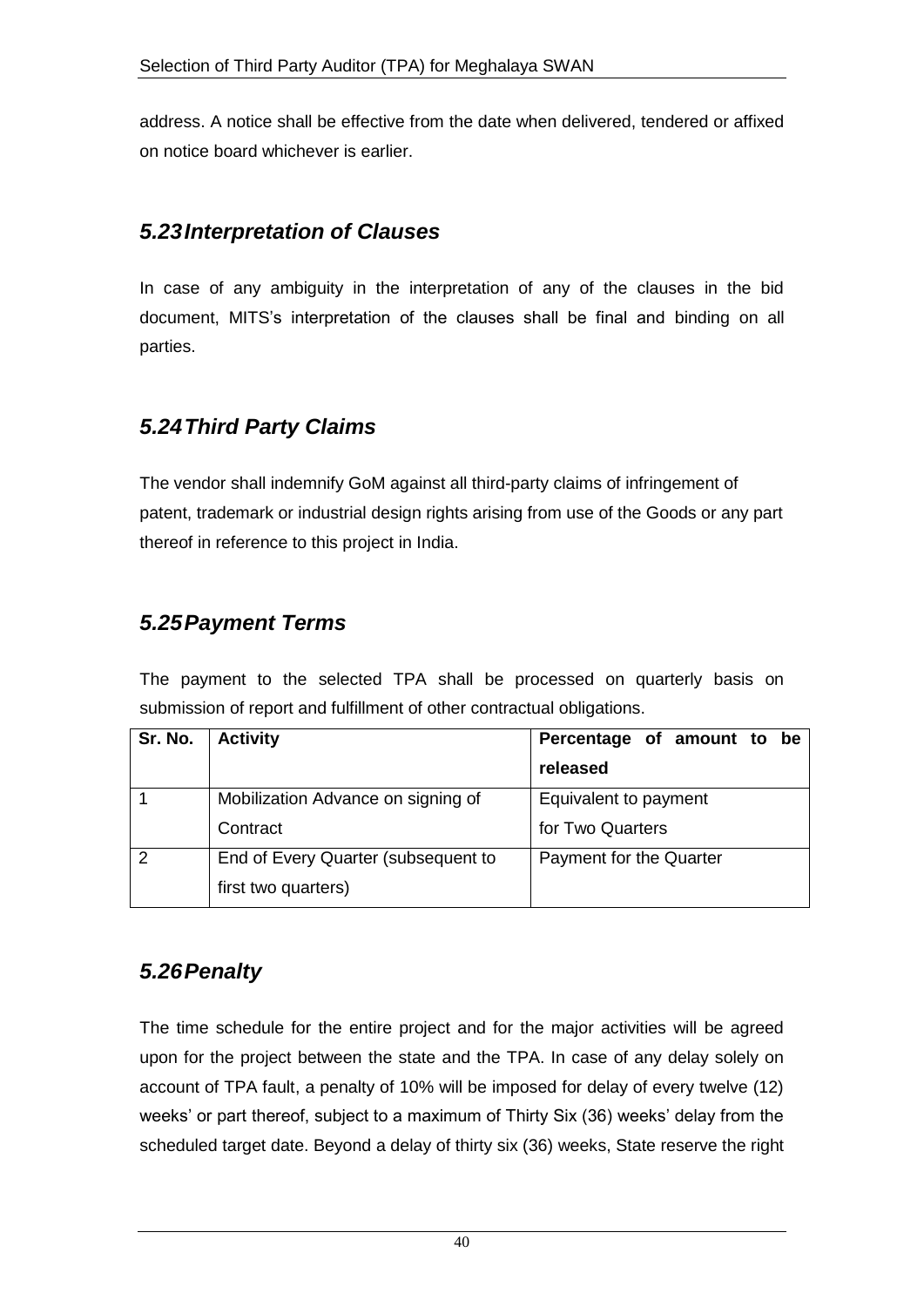to either terminate the project or ask the TPA to complete the SWAN independent audit and performance monitoring project without any extra fee.

Beyond a delay of thirty six (36) weeks, State reserve the right to either terminate the project or ask the TPA to complete the SWAN independent audit and performance monitoring project without any extra fee:

a. In the event of DIT/States deciding to continue the project, the penalty so computed based on the number of weeks" of actual delay will be deducted from the balance fee payable to the TPA.

b. In the event of State deciding to terminate the project, the TPA will have to return the mobilization advance along with an interest of 9% p.a. plus the penalty so computed based on the number of weeks" of actual delay, failing which DIT/States reserves the right to invoke the bank guarantee submitted by the TPA and initiate action to recover the balance amount.

In case of delays in the project not attributable to the TPA, State may take final decision on the additional costs for the time overrun on a monthly basis (computation will be as per the quarterly payment). In case of inordinate delays beyond 12 months from the date of issue of the work order, not attributable to the TPA, the TPA would be permitted to hand over the due project deliverables at that point of time to DIT/States and withdraw from the project after receiving the fees based on completed milestones. Further, in case of inordinate delay beyond 9 months of the allotted time schedule of the Independent Audit project, if State feels that the TPA may not be able to complete the project, then State may terminate the TPA from the respective independent audit and performance monitoring project.

State shall have a right to prematurely close this Project without assigning any reason. In case of premature closure of the project by DIT/States, it shall reimburse to the TPA the fee based on the milestone percentages as per the Work Order and or milestone for which only part of the work has been completed by the TPA at the time of foreclosure, fee based on the proportion of the effort completed by the TPA, shall be paid.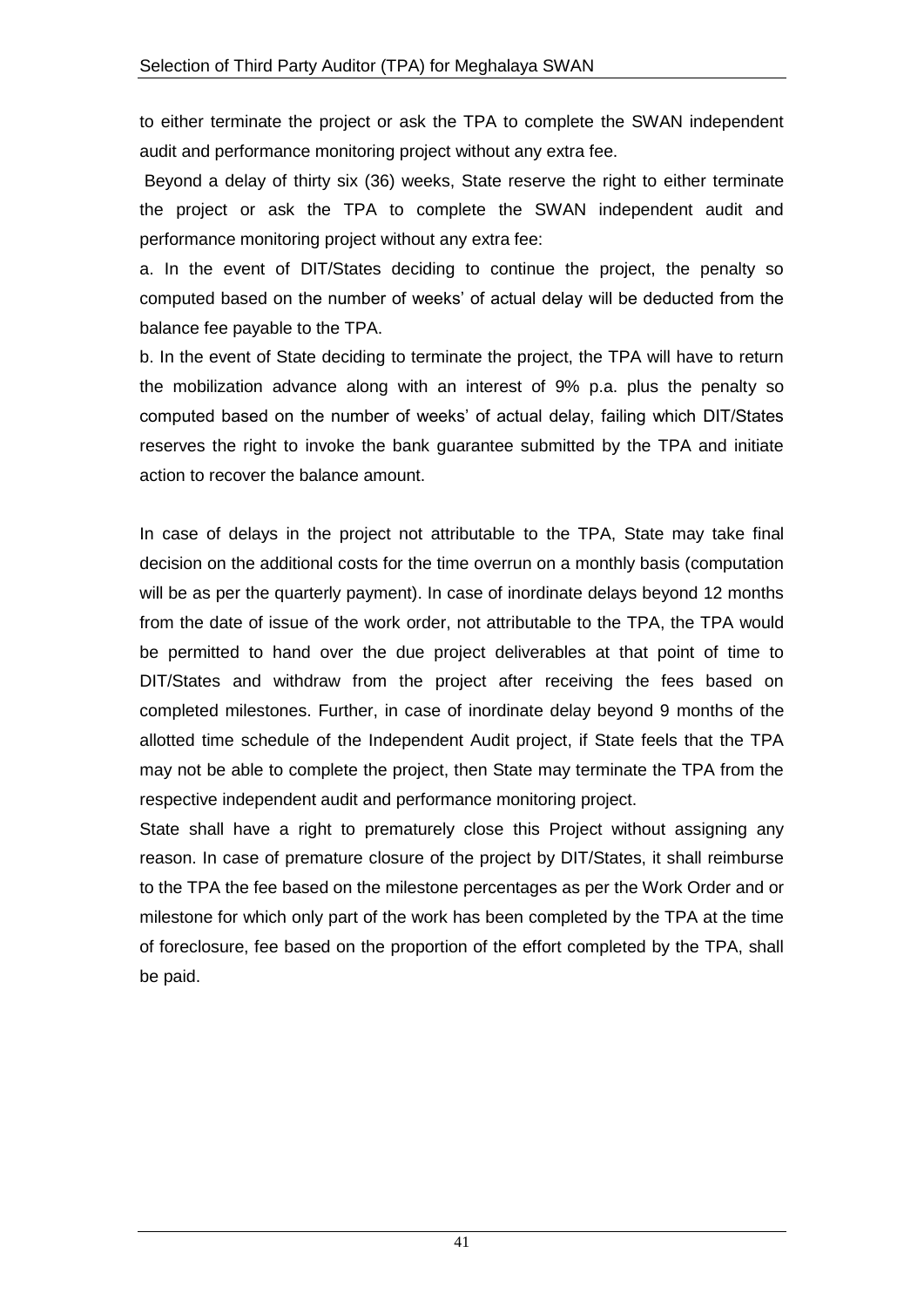# **Annexure 1: Checklist**

The bidder should attach following checklist for compliance with important criterion along with the bid to be submitted:

| Sr.            | <b>Item</b>                                             | <b>Complied</b> | <b>Remarks</b> |
|----------------|---------------------------------------------------------|-----------------|----------------|
| No.            |                                                         | (Yes/No)        |                |
| 1 <sub>1</sub> | Cover letter                                            |                 |                |
| 2.             | All pages of bid are numbered, signed by                |                 |                |
|                | authorized signatory and bids are sealed                |                 |                |
|                | properly                                                |                 |                |
| 3.             | Proof of authorized signatory (Power of                 |                 |                |
|                | attorney/ Board declaration)                            |                 |                |
| $\mathbf{4}$ . | Proof of EMD                                            |                 |                |
| 5.             | Undertaking stating that the bidder is not              |                 |                |
|                | the state SWAN operator or any of its                   |                 |                |
|                | associated SI/ Consortium member                        |                 |                |
| 6.             | Proof of empanelment of consultants by                  |                 |                |
|                | the DIT, Gol for TPA SWAN                               |                 |                |
| 7 <sub>1</sub> | CVs of Key resources proposed, Details                  |                 |                |
|                | number of<br>the<br>total<br><sub>on</sub><br>resources |                 |                |
|                | proposed and resource deployment plan                   |                 |                |
| 8.             | Sealed Financial bid                                    |                 |                |
| 9.             | One sealed original bid envelope and                    |                 |                |
|                | One sealed copy of the bid envelope is                  |                 |                |
|                | submitted in a single envelope                          |                 |                |
| 10.            | The bid is being submitted in consortium                |                 |                |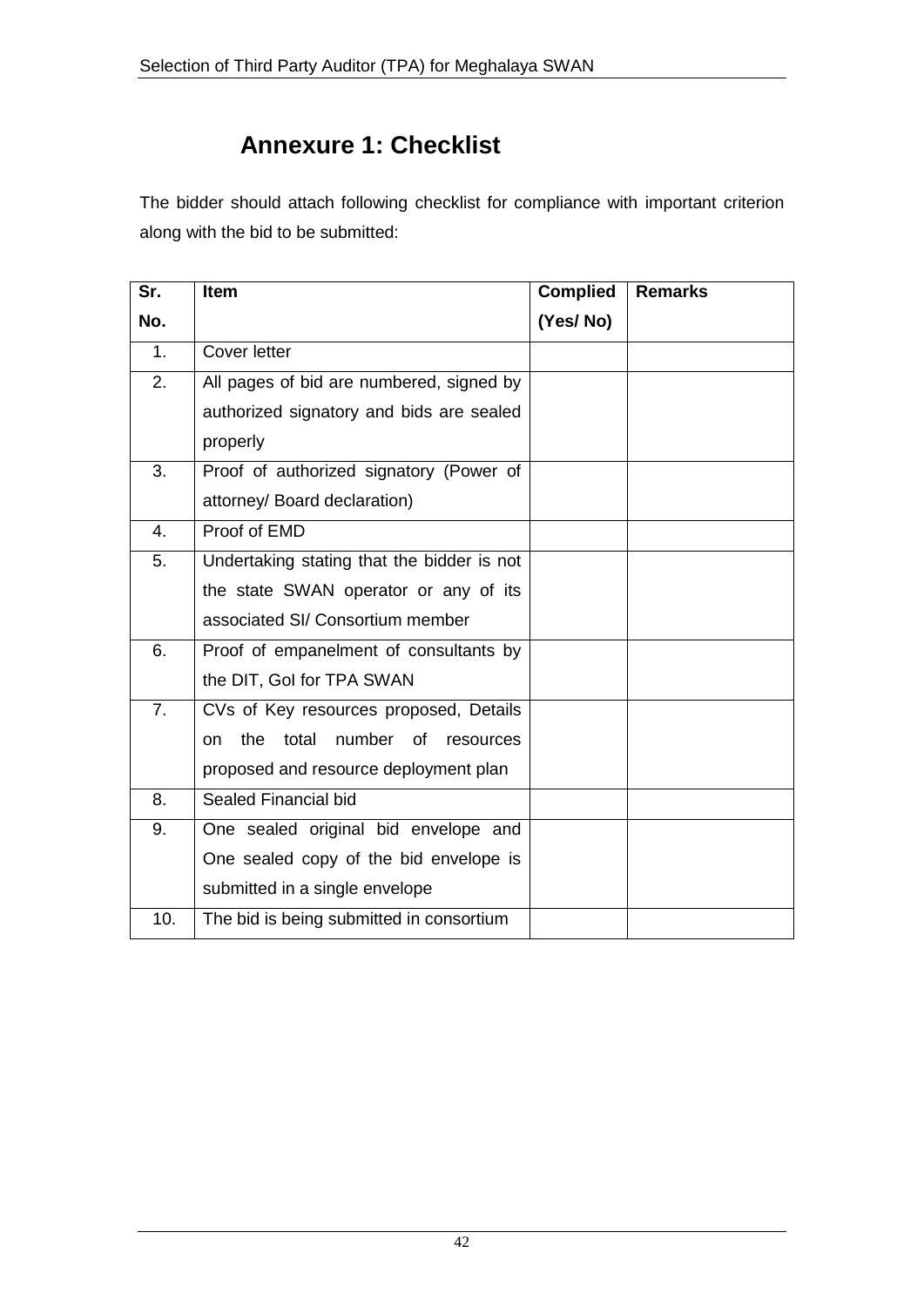# **Annexure 2: Cover letter format**

To

Member Secretary (IT) Meghalaya Information Technology Society NIC Building, Ground Floor, Secretariat Hill Shillong-793001, Meghalaya

Dear Sir,

#### *Ref: Bid for RFP – For the Selection of Consultant for TPA audit of SWAN*

Having examined the Bid Document, the receipt of which is hereby duly acknowledged, we, the undersigned, offer to execute the project in line with our roles and responsibilities as defined in the bid document <Reference> for a period of 5 years.

We attach hereby the Commercial bid Response as required by the bid document, which constitutes our bid.

We undertake, if our Bid is accepted, to adhere to the implementation plan (Key Events/ Activities and dates of the project) put forward in the RFP or such adjusted plan as may subsequently be mutually agreed between us and GOM or its appointed representatives. If our Bid is accepted, we will obtain a performance bank guarantee in the format given in the Bid Document issued by a nationalized bank in India, acceptable to GOM, for a sum of  $INR < \_\_\$  (Rupees  $\_\_\_\_$  only), for the due performance of the contract.

We agree for unconditional acceptance of all the terms and conditions in the Bid document and also agree to abide by this Bid Response for a period of SIX MONTHS from the date fixed for Bid opening and it shall remain binding upon us. Until within this period a formal contract is prepared and executed, this Bid Response, together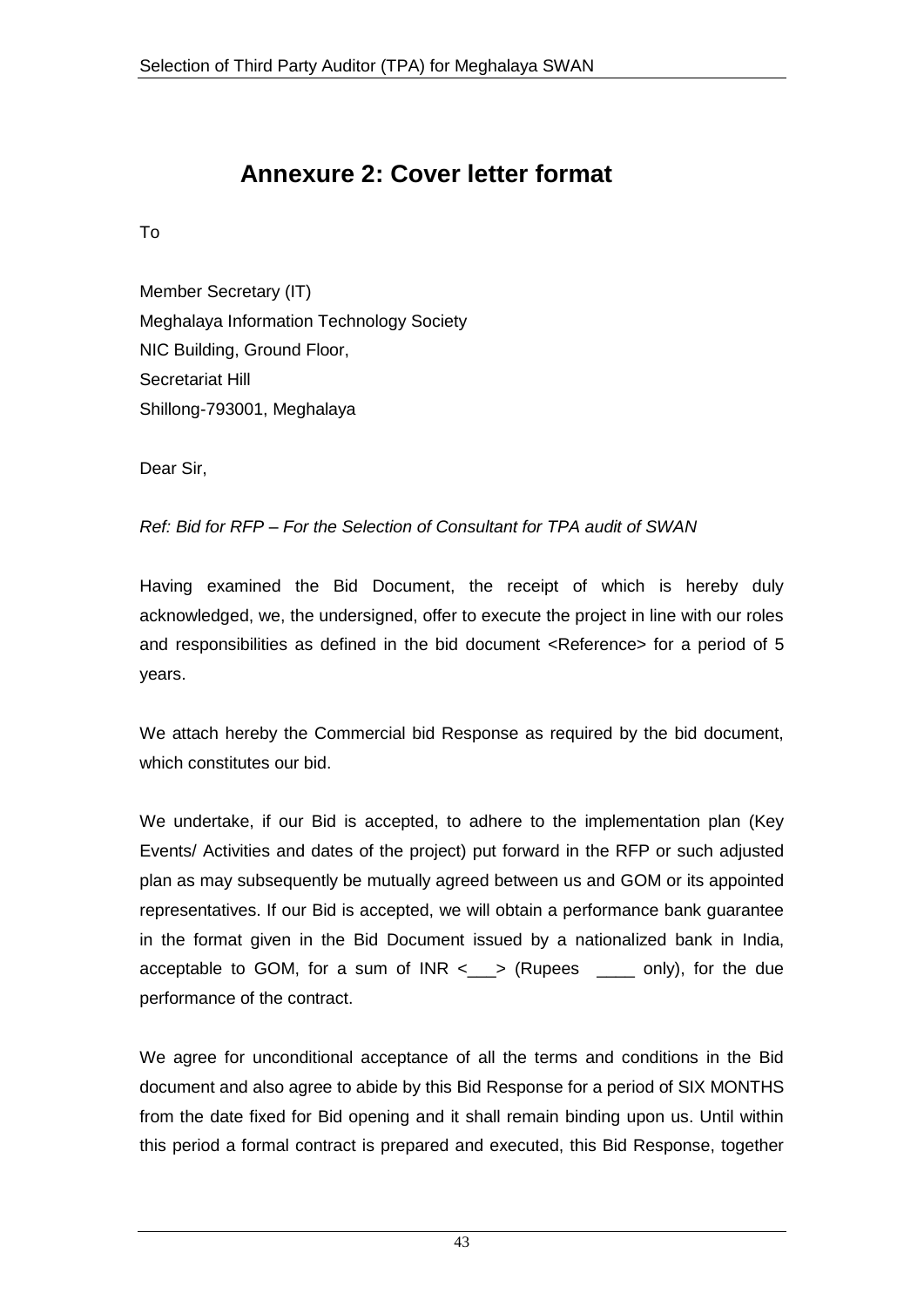with your written acceptance thereof in your notification of award, shall constitute a binding contract between us.

We agree that you are not bound to accept the lowest or any Bid Response you may receive. We also agree that you reserve the right in absolute sense to reject all or any of the products/ services specified in the Bid Response without assigning any reason whatsoever.

It is hereby confirmed that I/We are entitled to act on behalf of our corporation/company /firm/organization and empowered to sign this document as well as such other documents which may be required in this connection.

| Dated this |  |  |
|------------|--|--|
|            |  |  |

(Signature) (In the capacity of)

Duly authorized to sign the Bid Response for and on behalf of:

…………………………………………………………………………………………………

………………

(Name and address of Tendering Company)

Seal/Stamp of Tenderer

Witness signature:

…………………………………………………….

Witness name: **witherwith the contract of the contract of the contract of the contract of the contract of the contract of the contract of the contract of the contract of the contract of the contract of the contract of the** 

Witness address: ………………………………………………………

Attachments: Board resolution delegating signing powers to authorized signatures Bid Technical Response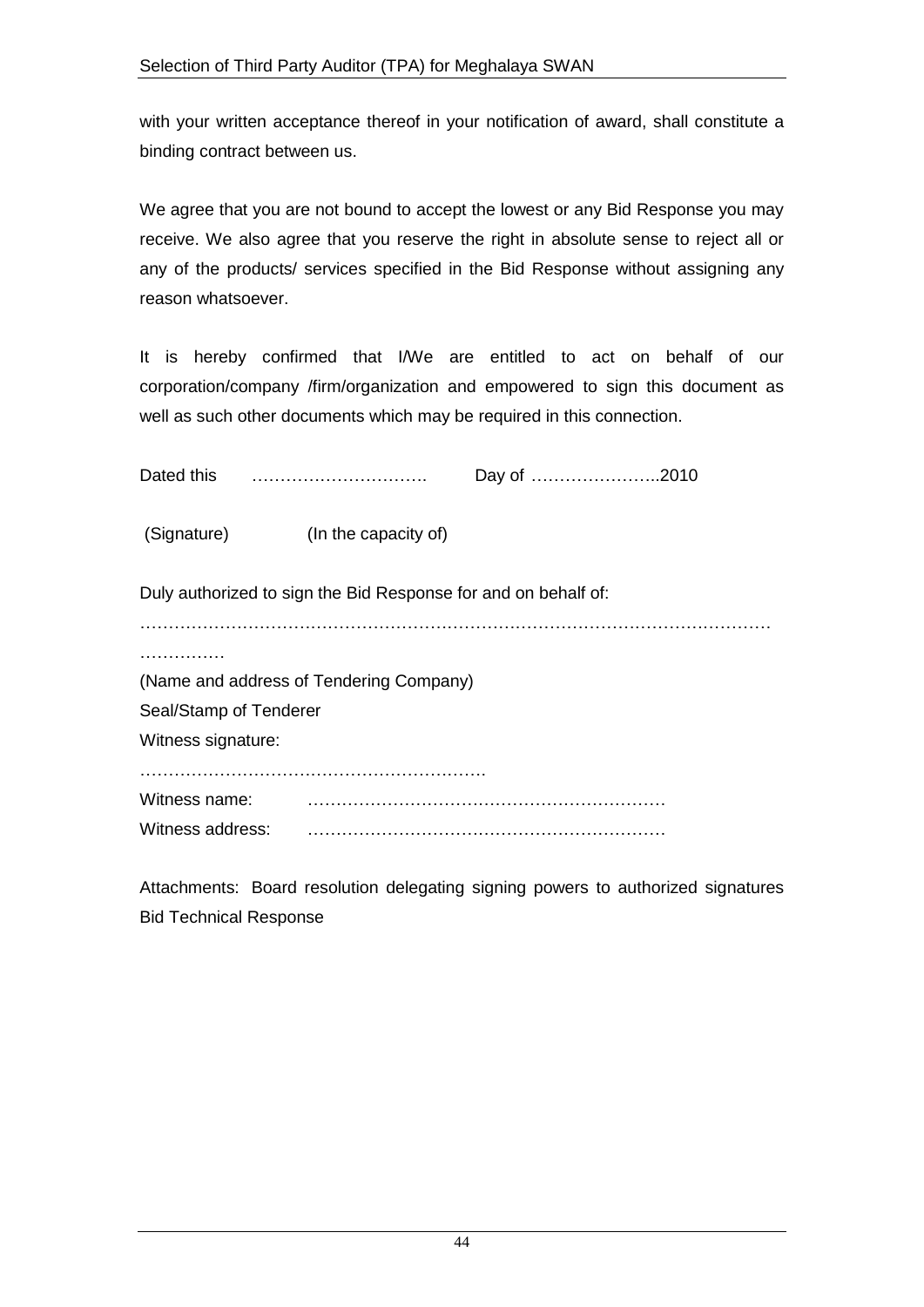# **Annexure 3: Financial Bid format**

Following table shall be used submission of financial bid from the bidders:

| Sr.            | <b>Description</b>                        | <b>INR</b>   |
|----------------|-------------------------------------------|--------------|
| No.            |                                           |              |
| 1              | S = Charges for SHQ (Per Annum)           |              |
| $\overline{2}$ | D= Charges per DHQ (Per Annum)            |              |
| 3              | B = Charges per SDHQ/BHQ (Per             |              |
|                | Annum)                                    |              |
| 4              | Total Charges for Five Years (Total       | (in figures) |
|                | overall financial bid considering all the |              |
|                | SHQ, DHQ and SDHQ/BHQ PoPs)               | (in words)   |
|                | (BID PRICE) = $(S*5) + (D*5*7) +$         |              |
|                | (B*5*47)                                  |              |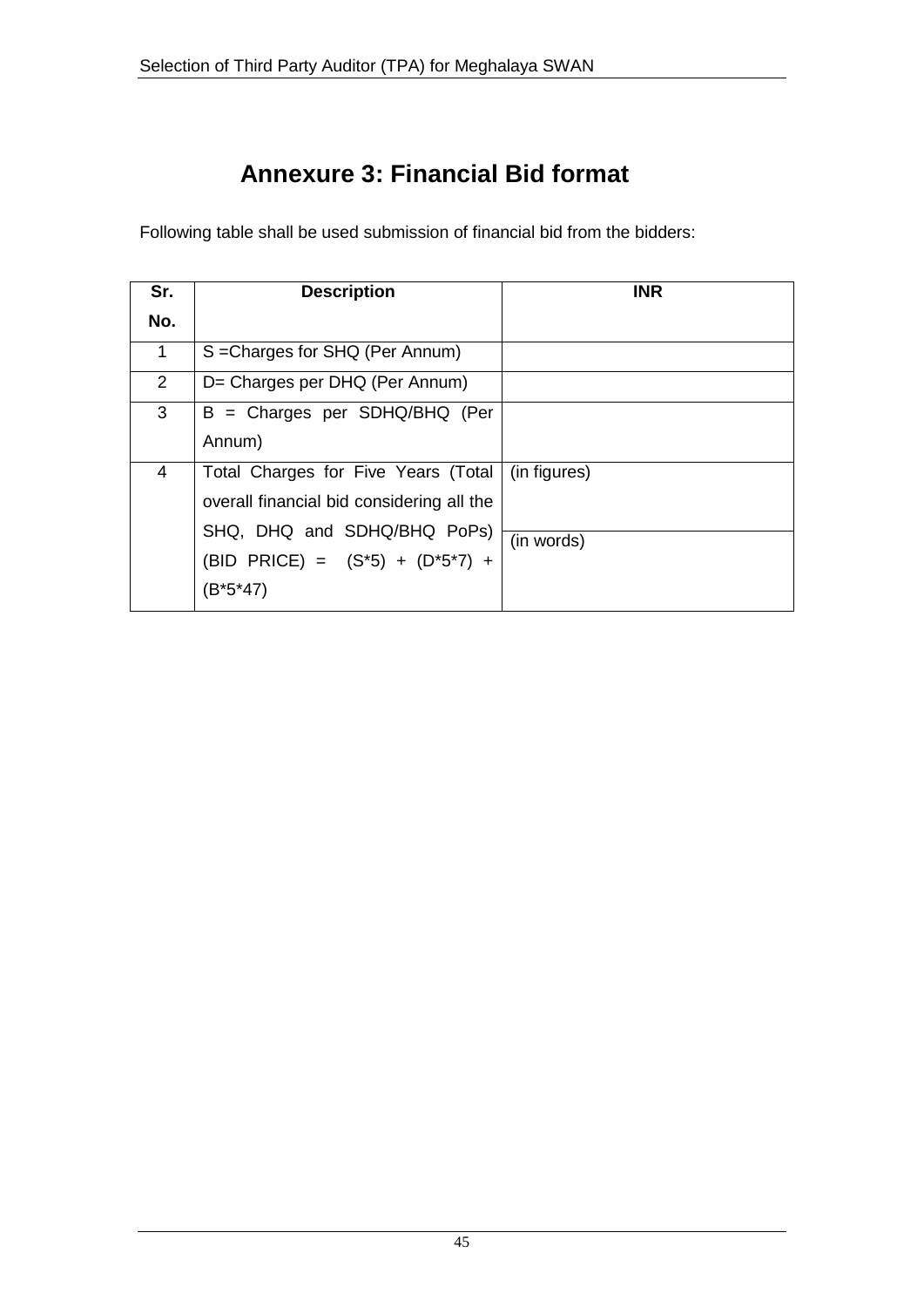# **Annexure 4: Award of Contract**

The final score used for calculating the most responsive bid shall be calculated based on a Quality Cum Cost based evaluation as explained in this Annexure, following table shows the weightage to be used for calculating the total overall score of the bidders:

| Sr. | <b>Description</b>                           | Weightage |
|-----|----------------------------------------------|-----------|
| No. |                                              |           |
|     | Normalised Technical Score as per DIT, Gol   | 15%       |
|     | Empanelment                                  |           |
| 2   | Normalised Technical Score at State/UT Level | 15%       |
| 3   | Normalised Financial Bid                     | 70%       |

The Normalization of Technical and Financial score shall be done by awarding maximum marks to the bidder having highest technical score and lowest financial bid respectively. The total score shall be arrived by using the following formula:

**Total score, S** = 0.15<sup>\*</sup> (Technical score of bidder as per DIT/ Highest Technical score as per DIT) + 0.15\*(Technical marks awarded to bidder at State/ total technical maximum marks allotted at State) + 0.7\*(Lowest Financial bid received/ Financial bid of bidder).

The bidder having the highest overall score "S" shall be invited for negotiations/ awarded contract.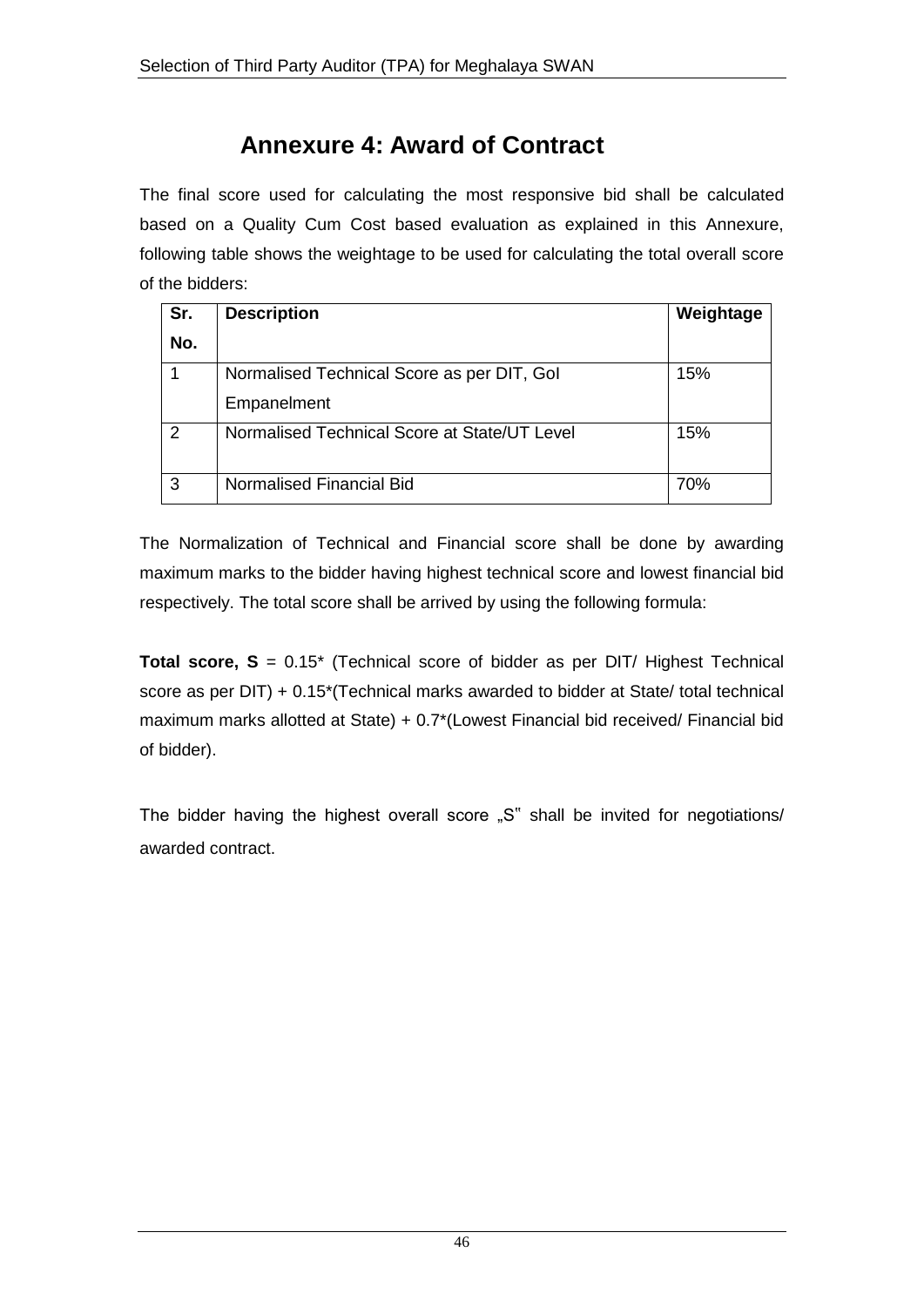# **Annexure 5: CV format**

**1. Proposed Position** [only one candidate shall be nominated for each position]:

**2. Name of Firm** [Insert name of firm proposing the staff]:

**3. Name of Staff** [Insert full name]:

**4. Date of Birth**: **Nationality**:

**5. Education** [Indicate college/university and other relevant specialized education of staff member, giving names of institutions, degrees obtained, and dates of obtainment]:

**6. Membership of Professional Associations**:

**7. Other Training** [Indicate significant training since degrees under "5 – Education" were obtained]:

**8. Countries of Work Experience**: [List countries where staff has worked in the last ten years]:

**9. Languages** [For each language indicate proficiency: good, fair, or poor in speaking, reading, and writing]:

**10. Employment Record** [Starting with present position, list in reverse order every employment held by staff member since graduation, giving for each employment (see format here below): dates of employment, name of employing organization, positions held, Project handled.]:

From [Year]: \_ To [Year]: \_\_\_

Employer: \_\_

Positions held:

| <b>Detailed Tasks</b><br>11. | 12. Work Undertaken that Best Illustrates Capability |
|------------------------------|------------------------------------------------------|
| <b>Assigned</b>              | to Handle the Tasks Assigned                         |
|                              |                                                      |
|                              | [Among the assignments in which the staff has been   |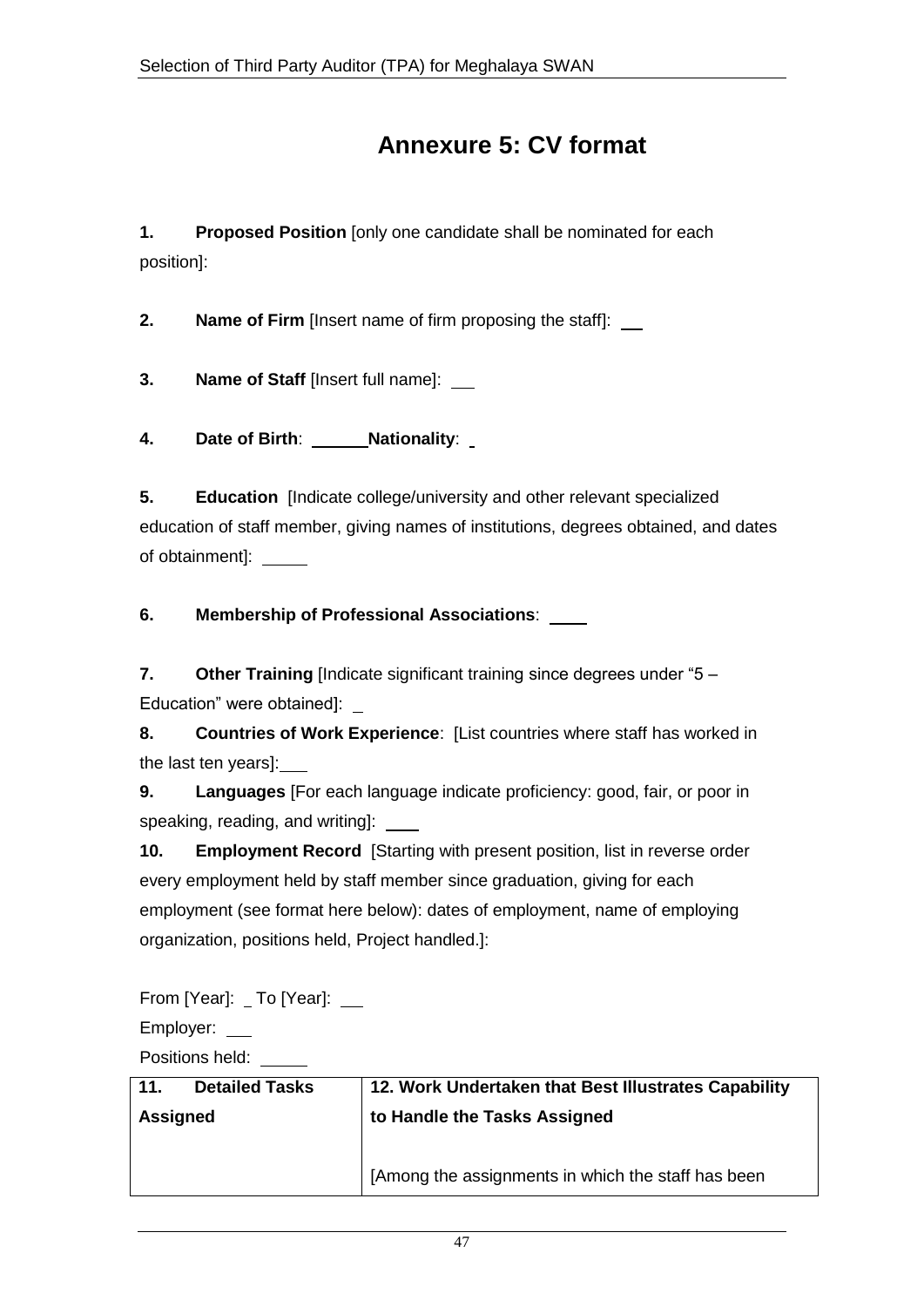| involved, indicate the following information for those      |
|-------------------------------------------------------------|
| assignments that best illustrate staff capability to handle |
| the project]                                                |
|                                                             |
| Name of assignment or project:                              |
| Year: $\overline{\phantom{a}}$                              |
| Location:                                                   |
| Client:                                                     |
| Main project features: _                                    |
| Positions held:                                             |
| Activities performed:                                       |
|                                                             |
|                                                             |
|                                                             |

#### **13. Staff is resident / native of Meghalaya: Yes or No**

#### **14. Certification:**

I, the undersigned, certify that to the best of my knowledge and belief, this CV correctly describes myself, my qualifications, and my experience. I understand that any wilful misstatement described herein may lead to my disqualification or dismissal, if engaged.

Date: \_\_\_\_\_\_\_\_\_

[Signature of staff member or authorized representative of the staff] Day/Month/Year

Full name of authorized representative: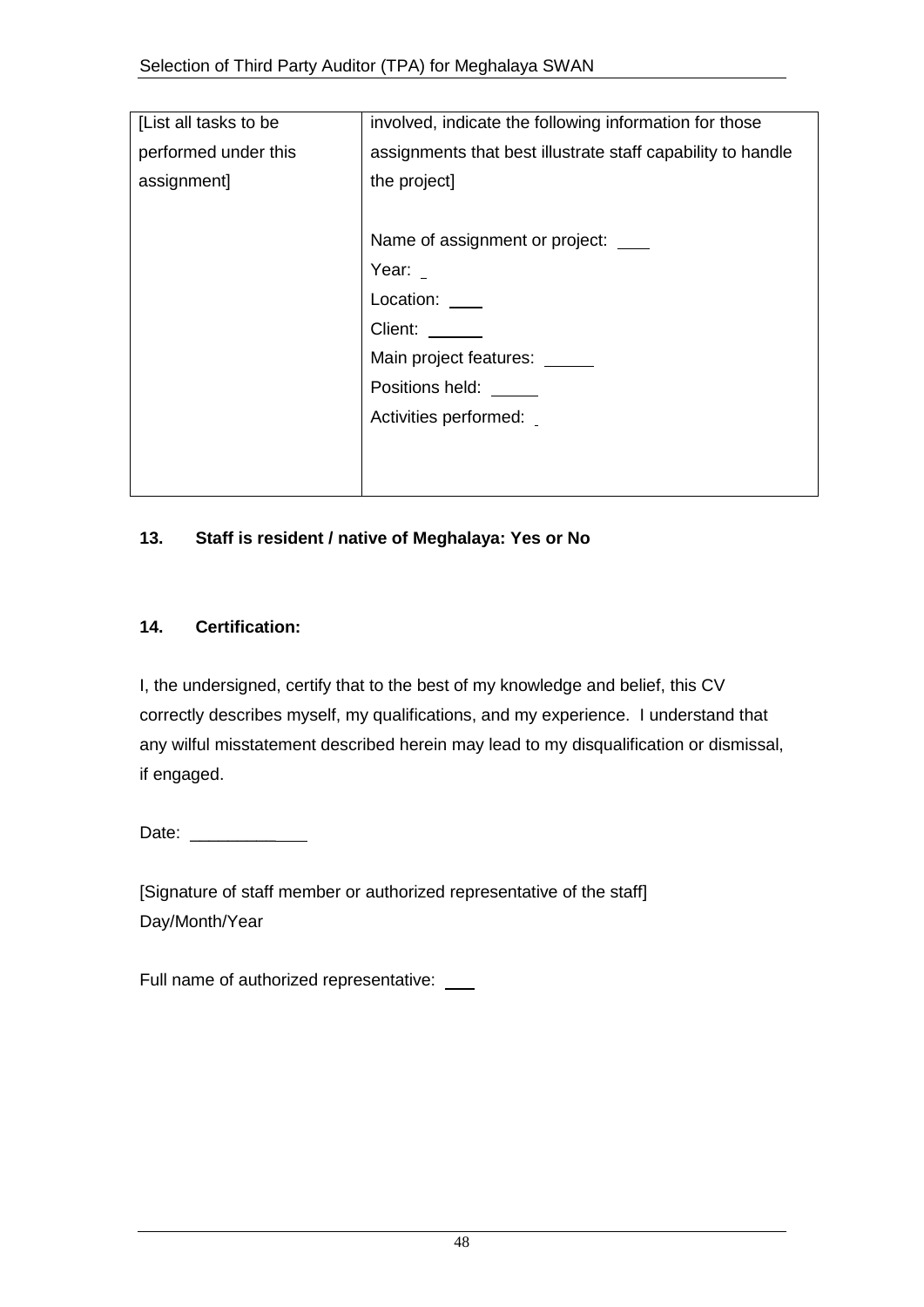# **Annexure 6: LIST OF MSWAN POPs**

The SHQ, DHQ, SDHQ & BHQ PoP"s will be located at the State Secretariat, District Commissioner / District Collector's Office, Sub Divisional Officer's (SDO) office & Block Development Officer"s (BDO) office respectively.

The list of Districts, Subdivisions and Blocks is given below:

| Sr. No         | <b>District</b>         | <b>Subdivision</b> | <b>Block</b>          |
|----------------|-------------------------|--------------------|-----------------------|
| $\overline{1}$ | <b>East Khasi Hills</b> | Sohra              | Shella*               |
|                |                         |                    | Mawsynram             |
|                |                         |                    | Khadar Shnong         |
|                |                         |                    | Mawphlang             |
|                |                         |                    | <b>Mylliem</b>        |
|                |                         |                    | Mawkynrew*            |
|                |                         |                    | Pynursla <sup>*</sup> |
|                |                         |                    | Mawryngkneng          |
|                |                         |                    |                       |
| 2              | West Khasi Hills        | Mairang            | Mawshynrut            |
|                |                         | Mawkyrwat          | Nongstoin             |
|                |                         |                    | Ranikor*              |
|                |                         |                    | Mawkyrwat             |
|                |                         |                    | Mawthadraishan        |
|                |                         |                    | Mairang               |
|                |                         |                    |                       |
| 3              | Jaintia Hills           | Amlarem            | Thadlaskein           |
|                |                         | Khliehriat         | Laskein*              |
|                |                         |                    | Saipung*              |
|                |                         |                    | Khliehriat            |
|                |                         |                    | Amlarem               |
|                |                         |                    |                       |
| 4              | Ri Bhoi                 |                    | <b>Jirang</b>         |
|                |                         |                    | Umling                |
|                |                         |                    | <b>Umsning</b>        |
|                |                         |                    |                       |